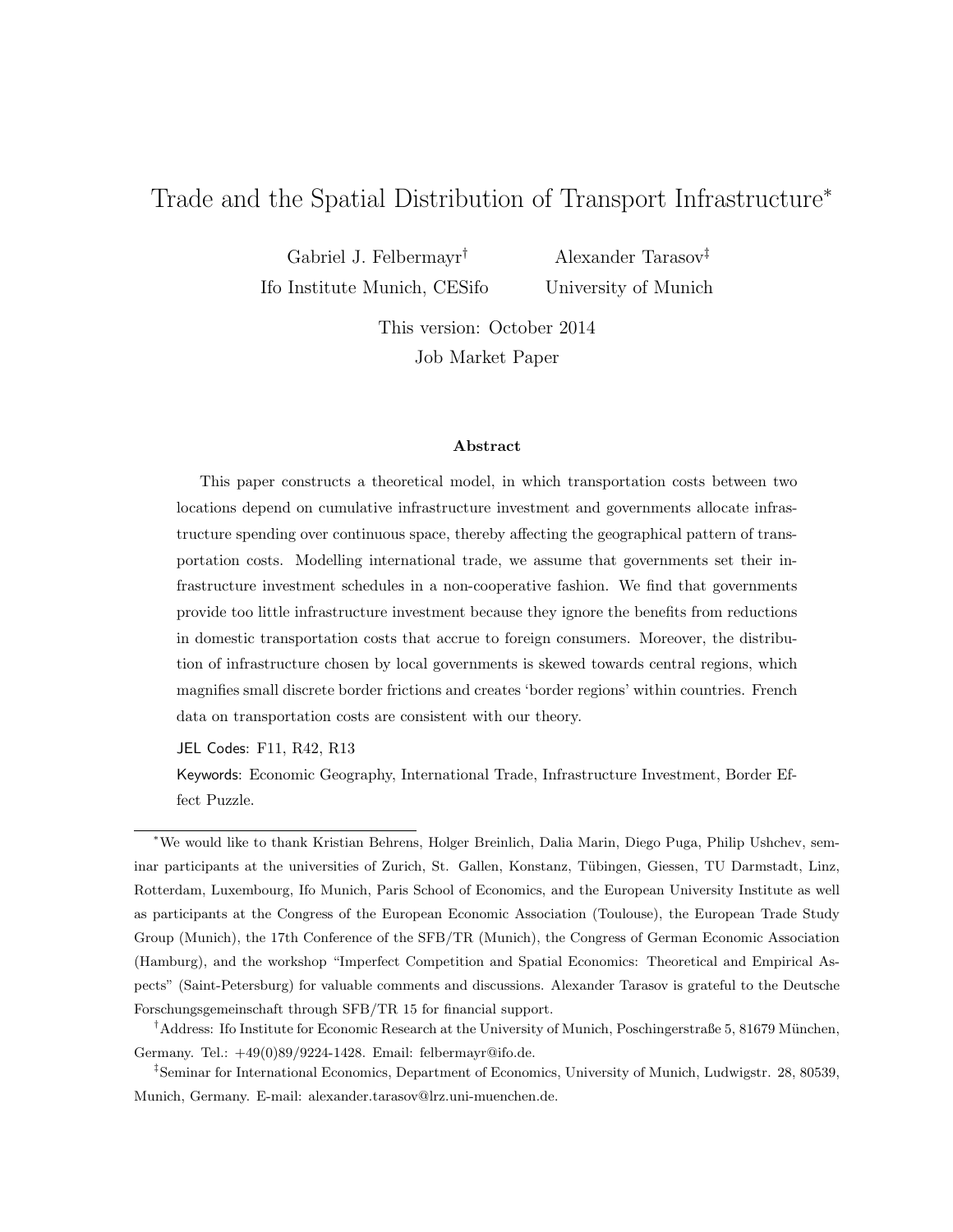## 1 Introduction

Transportation costs feature prominently in modern theories of international trade and regional development. They have been shown to matter greatly for the volume of bilateral economic exchange between two places, and ease of access to markets is an important determinant of regional per capita income. A large empirical literature makes massive efforts to address the suspected endogeneity of transportation costs to economic outcomes. Yet, next to nothing is known about the processes that determine these costs. So, in their authoritative handbook chapter, Redding and Turner (2014) ask for "further research ... examining the political economy of transport infrastructure investments". The present paper is a first step towards filling this gap of knowledge.

The provision of transport infrastructure is one of the oldest activities that governments of all sorts have always been engaged in. The roads built by the Inca in South America or by the Romans in Europe bear testimony to this fact. Indeed, any known civilization has devoted resources to the construction of roads presumably with the objective to tap into the welfare gains from regional specialization and trade. On average, OECD countries spend about 1% of GDP on inland transportation infrastructure and maintenance; this amounts on average to about 3% of countries' public budgets. Emerging or transition economies can spend up to 10% of the budgets on.<sup>1</sup>

In this paper we focus on land-borne means of transportation, by far the most important mode in the EU or in NAFTA. We set up a theoretical model, in which governments allocate infrastructure spending over space, thereby affecting the geographical pattern of transportation costs. We find that the optimal infrastructure investment at some point in space is not only determined by local conditions at that point, but also – and predominantly – by the situation in other locations that produce and demand goods which transit through that point.

When we model international trade, we assume that two governments set their infrastructure investment schedules in a non-cooperative fashion. This reflects the fact that despite some international cooperation, the construction and maintenance of roads is decided by national governments. Even in Europe, in which there is some central coordination of infrastructure investment plans, member states need to cofinance all projects and they have substantial influence over the spatial allocation of spending, or the prioritization of projects.

As an outcome, governments provide too little infrastructure investment because they ignore the benefits from reductions in domestic transportation costs that accrue to foreign consumers.

 ${}^{1}$ ITF-OECD (2012), p. 4.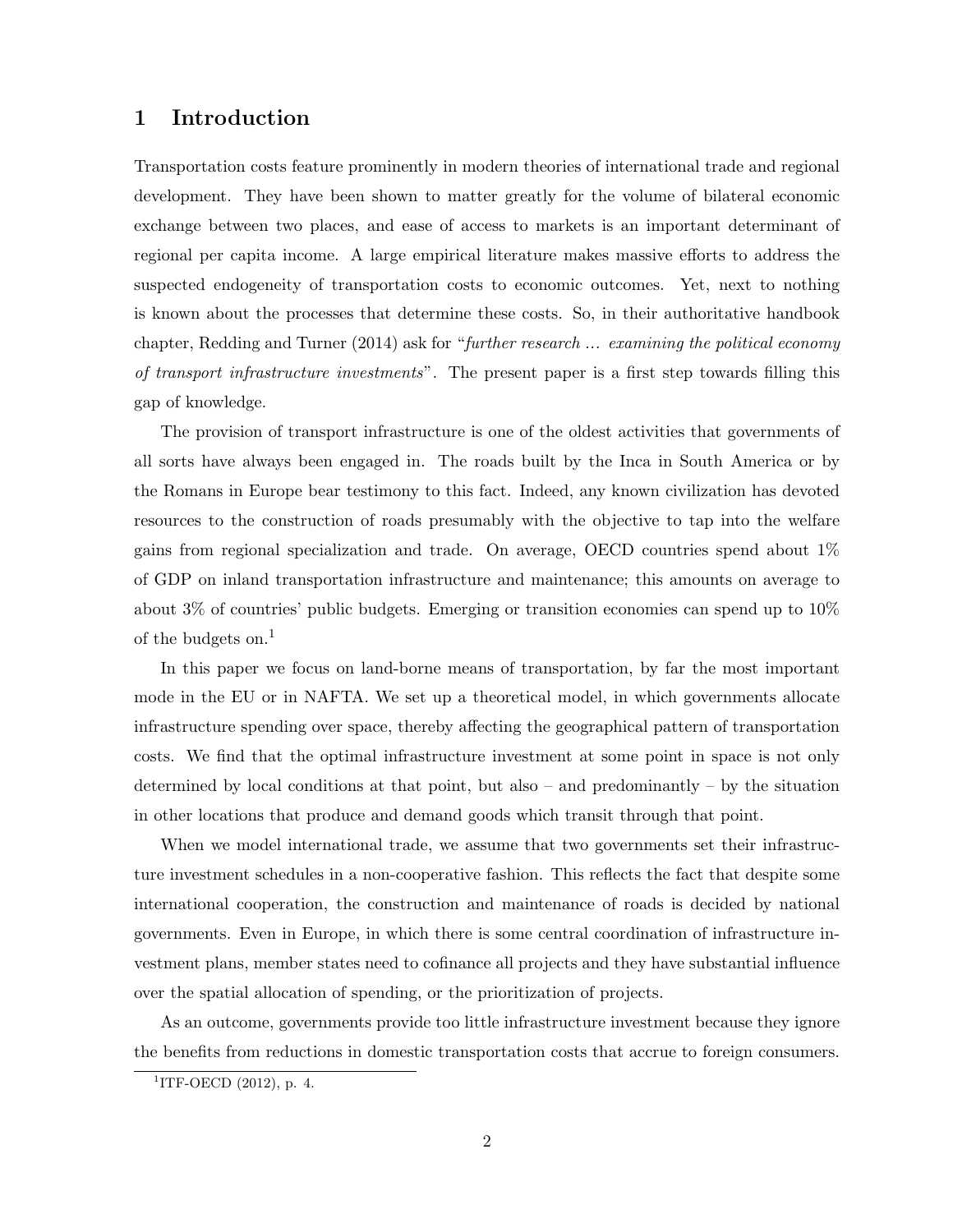More interestingly, however, the extent of underinvestment varies over space. In particular, regions close to the political border of jurisdictions suffer more strongly from underinvestment while in more central regions there can be overinvestment relative to the efficient benchmark. Therefore, trade across national borders entails higher transportation costs than trade within countries, holding distance constant.

We show analytically that investment profiles exhibit more spatial variation the larger the elasticity of substitution between investment at different points in space is, the lower the elasticity of substitution between varieties from different addresses is, and the lower the elasticity of trade costs with respect to geographical distance is.

Moreover, we show that a small border cost (say a tariff) makes the border zone wider by drawing even more investment into central locations. This mechanism may contribute towards explaining the empirical fact that international borders tend to restrict international trade more severely than what observable border costs together with plausible trade elasticities would suggest (Anderson and van Wincoop, 2003). Empirical gravity models, which proxy transportation costs by geographical distance, would therefore diagnose large border effects even if the true border costs are small.<sup>2</sup> We use our model to generate data on trade flows and trade costs, and apply a conventional gravity model to these data. We find that the obtained border effect overestimates the true border costs by about 20%. Hence, endogenous infrastructure investment can explain part of the border effect puzzle that has received so much attention in the literature. Our analysis has an important policy implication: Interregional coordination, which merely aims at removing the global underinvestment problem, could exacerbate underinvestment in border regions.

We extend our analysis by adding a non-contiguous country which supplies and demands goods from the contiguous two countries connected by a land-borne transportation network. We find that an increase in the economic mass of this overseas trading partner induces a reallocation of spending towards coastal regions and away from the hinterland and the landlocked country.

Our main result – the endogenous emergence of border regions and their amplification by discrete border frictions – is robust to a number of model variations. First, governments may outsource the design and operation of roads to monopolistic firms who care only about profits and not about welfare. However, the central issue leading to inefficient investment variation persists: the monopolists underinvest more in locations close to the border where the positive externality on the foreign monopolist's profits is largest. Second, we argue that allowing for

<sup>&</sup>lt;sup>2</sup>In fact, they would find border effects even if true border costs were zero.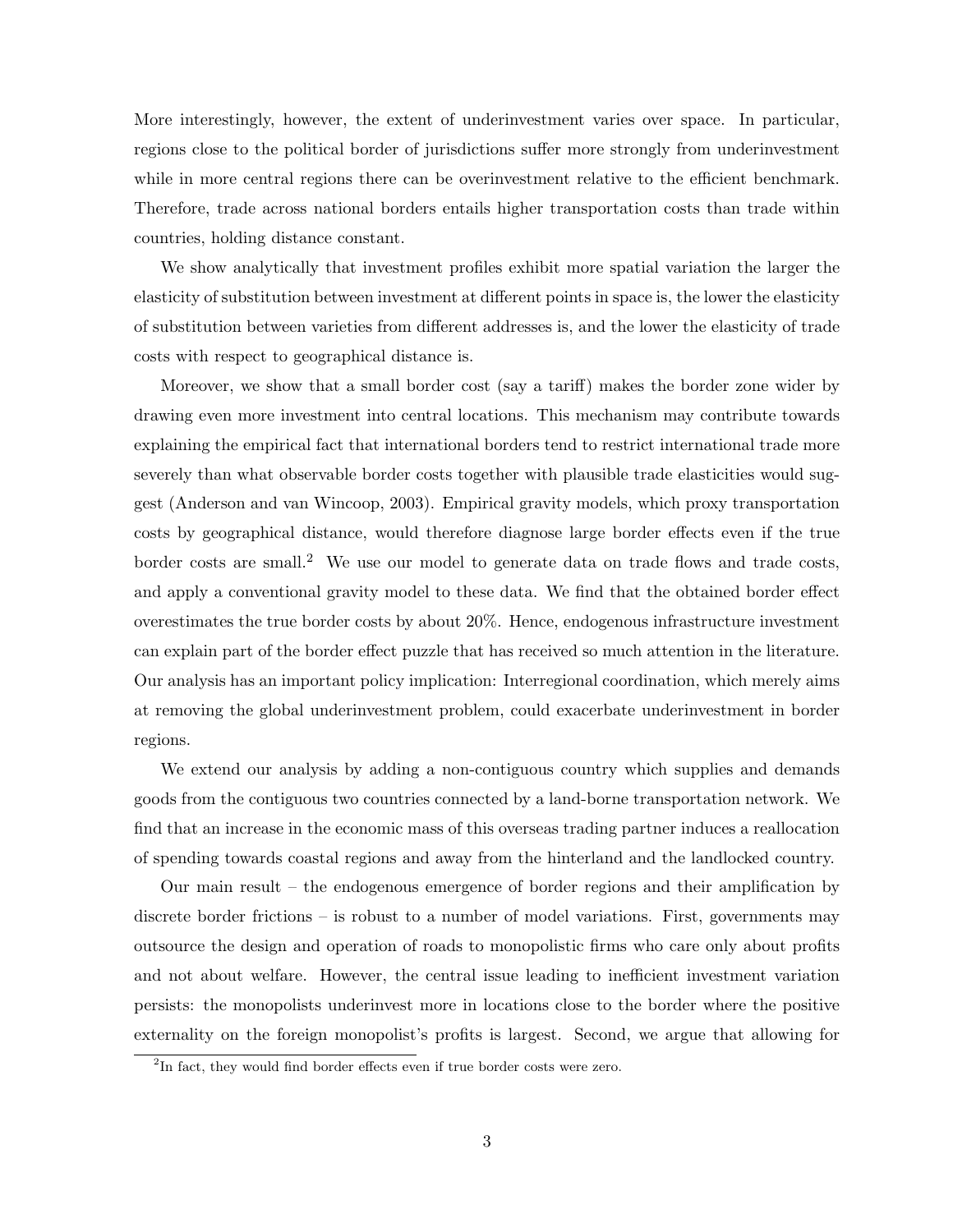labor mobility within countries would strengthen our results

Our paper is related to at least four important strands of literature. First, it connects with papers that study the importance of geographical frictions and transportation costs for economic outcomes: trade, migration, and welfare. Typically, the literature has treated those costs as exogenous. Limao and Venables (2001) find that up to 60 percent of the cross-country variation in transport costs is due to differences in the quality and quantity of transport infrastructure and that high cost of land-borne transportation is a more relevant trade barrier than the costs of maritime transportation in many countries. Venables (2005) argues that infrastructure explains a larger share of spatial income inequality than sheer geography, while the latter certainly is a determinant of the former. Behar and Venables (2011) and Redding and Turner (2014) provide excellent surveys. While they cite empirical work on the determinants of transportation costs, they do not provide theoretical references on their endogenous emergence.

Many existing papers assume that countries (or regions) do not have a geographical extension. Recent work provides more spatial detail, but continuous to treat infrastructure as exogenous. Cosar and Demir (2014) show that the upgrading of motorways in Turkey significantly increases exports of transport-intensive goods of landlocked cities. Allen and Arkolakis (2013) incorporate realistic topographical features of geography into a spatial model of trade. They find the introduction of the US interstate highway system has reduced the costs of a coastto-coast shipment by about a third. Duranton et al. (2013) use data on US interstate highways to show that highways within cities cause them to specialize in sectors that have high weight to value ratios. Using a multiregion general equilibrium model of trade, Donaldson (2012) and Donaldson and Hornbeck (2013) analyze the welfare gains from railroads in India and the United States, respectively. They find that improved market access through reduced transport costs creates trade and generates welfare gains, but that it also leads to trade diversion.

Second, our paper is related to a small literature that endogenizes transportation costs, usually by introducing a proper transportation sector. Using an economic geography model, Behrens and Picard (2011) show that the prices for transporting differentiated goods increase in the degree of spatial specialization of the economy and that this channel dampens core-periphery patterns. While their model has a competitive transport sector, Hummels et al. (2009) provides evidence that monopolistic market structure in the transport sector restrict trade. These papers, in contrast to ours, do not analyze the endogenous emergence of road infrastructure.

Third, our paper is related to literature that jointly considers international and intranational aspects of trade. Courant and Deardorff (1992) emphasize the importance of trade within countries for trade patterns across countries. Rossi-Hansberg (2005) studies the effects of small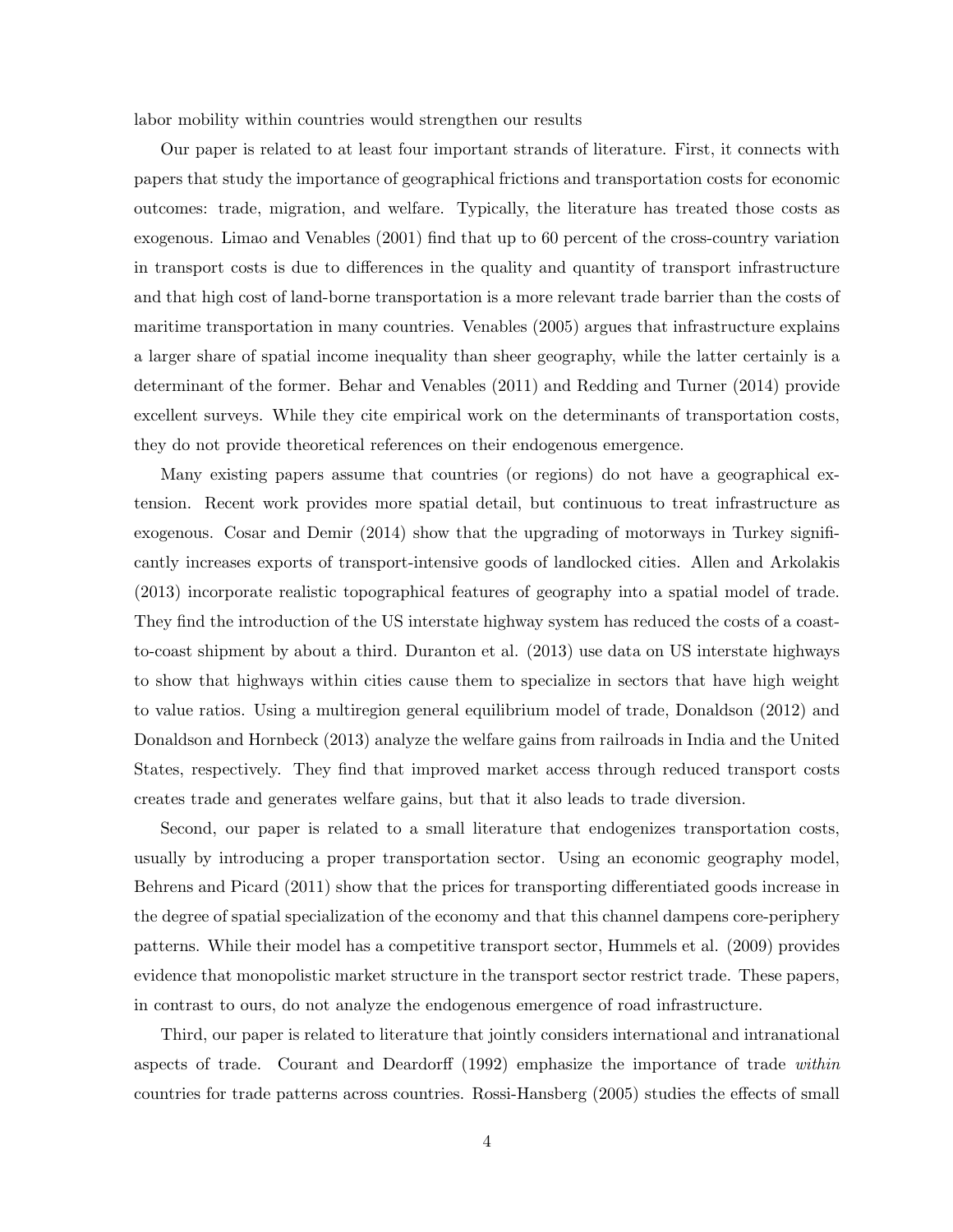border costs on the regional distribution of workers within a country and assesses the implications of the equilibrium population distribution on intra- versus international trade flows. However, his focus is not on infrastructure investment. Another close cousin of the present paper is the racetrack model of Fujita et al.  $(2001, ch. 6 and 17).$ <sup>3</sup> In that model, space is continuous, just as in the proposed setup. However, the two approaches differ in focus. The racetrack model endogenizes the distribution of manufacturing labor across space under conditions of increasing economies of scale. It does not say anything on the endogenous spatial distribution of the stock of transport infrastructure, nor does it shed light on how that stock shapes transport costs. In the proposed setup, production technologies exhibit constant returns to scale, and the distribution of workers is exogenous. In turn, transport costs are endogenous. While the proposed model can be generalized to allow for increasing returns to scale and worker mobility, excluding these elements makes the model straightforward to analyze.

Fourth, our paper relates to work on the border puzzle. Transport costs are usually related to geographical distance while the border effect is attributed to some lumpy cost that materializes when crossing a border. This dichotomy of variable and fixed costs enjoys empirical support, see Anderson and van Wincoop (2003). The latter authors estimate that the US-Canadian border reduces international trade relative to intranational trade by a factor of 4.7.<sup>4</sup> Explanations for fixed border costs abound. Among other things, they are related to informational costs (Casella and Rauch, 2003), contract enforcement costs (Anderson, 2003), exchange rates (Rose and van Wincoop, 2001). Surprisingly, border effects exist also within countries, where the above explanations do not help.<sup>5</sup> Our setup shows that border effects can arise even in the absence of explicit costs at the border.

<sup>3</sup>The racetrack model is discussed also as the 'seamless world model' (Krugman and Venables, 1997).

<sup>4</sup>Prior to Anderson and van Wincoop (2003), McCallum (1995) compares trade flows within Canada to flows between Canadian provinces and U.S. states, controlling for distance and regional GDPs. Everything else equal, crossing the border reduces trade by a factor as high as 22. For Europe, Nitsch (2000) finds that on average intranational trade is about 10 times higher than international one. Nitsch arrives at his results after controlling for cultural proximity (language), along other conventional gravity covariates. Wei (1996) constructs measures for imports of countries to themselves and compares this with imports from a statistically identical foreign country. He finds that the former magnitude is 2.5 times larger than the latter. Helliwell (1998) offers a comprehensive overview of the pre Anderson and van Wincoop state of the econometric literature. Evans (2003) decomposes cross-country price differences of traded goods into a component due to distortions and a component driven by consumer preferences. She demonstrates that the preferences effect is relatively important quantitatively. Obstfeld and Rogoff (2000) have cited this fact as a major puzzle in international macroeconomics.

 $5$ Okubo (2004) shows a border effect for trade between Japanese regions, Wolf (2004) for the US, and Combes et al. (2005) for their sample of French departments.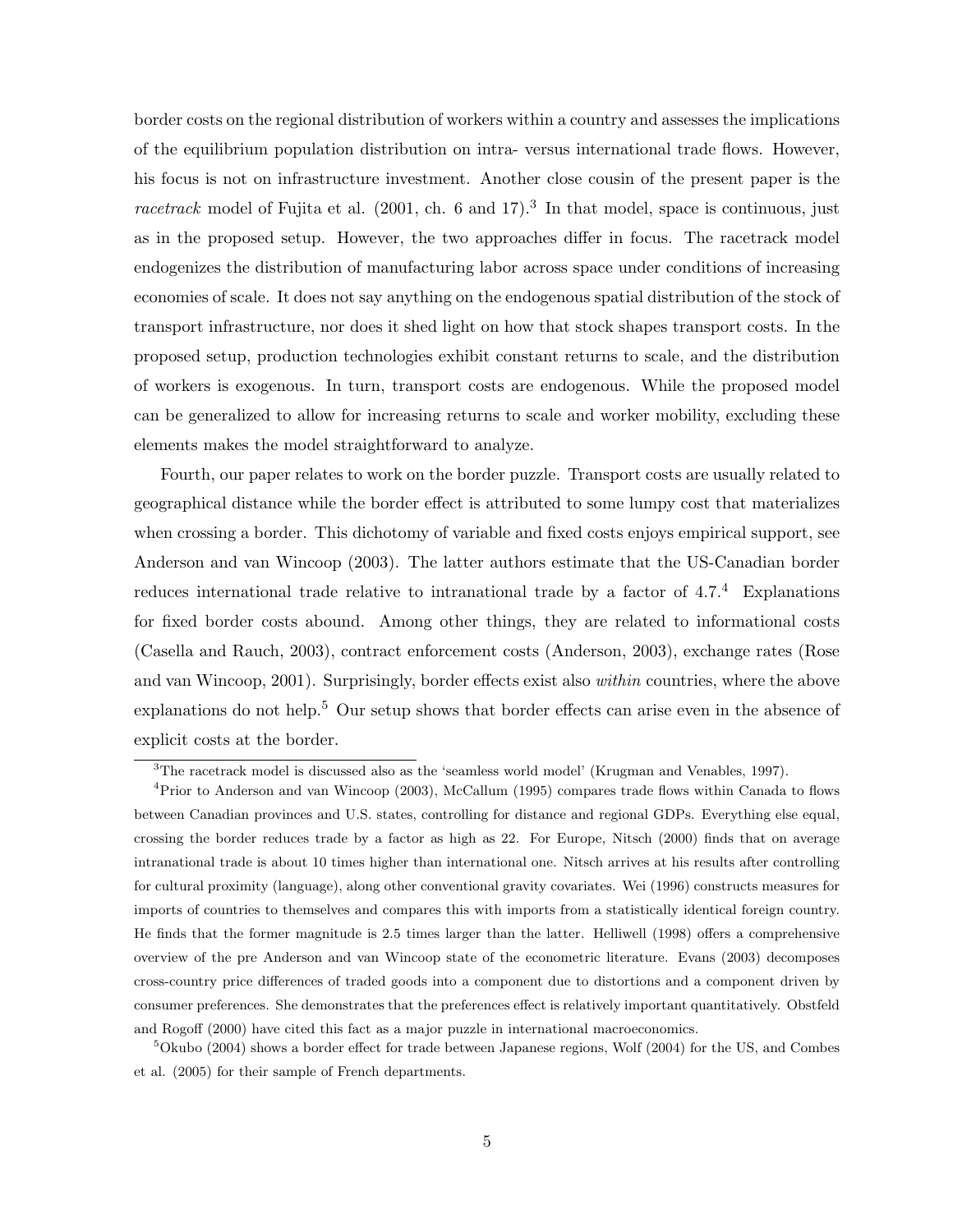The structure of the paper is as follows. Section 2 presents some stylized facts on the transportation sector that inform our modeling choices. Section 3 presents and defends our formulation of the mapping between the spatial distribution of infrastructure investment and transport costs. Section 4 sets up the general equilibrium environment which motivates intraand international trade and analyzes the optimal infrastructure investment schedule in a closed economy. Section 5 moves to a setting of two symmetric open economies and derives our core results on the endogenous emergence of border regions. Section 6 discusses tentative evidence. Finally, section 7 discusses several extensions while section 8 concludes.

## 2 Stylized facts

The world is not flat. Geographical obstacles such as mountains, rivers or swamps, affect the ease at which goods and people move across space. Since the most ancient civilizations, states have invested heavily in infrastructure projects to overcome geographical distance more efficiently. While military objectives have often been looming large, interregional exchange of goods always played an important role, too. Hence, there is little doubt that–along obvious geographical factors–government actions have a bearing on the spatial distribution of infrastructure, too.

The stock of transport infrastructure investment is very difficult to measure, and there are virtually no data to carry out spatial comparisons. Hence, a more indirect approach is required. For instance, one can see to what extent geographical variables explain variation in variable transportation costs across regions and interpret the residual as shaped by the quality of transport infrastructure investment. This section briefly discusses established stylized facts on the provision of public transport infrastructure and how those can be used in explaining spatial patterns in infrastructure investment.

Fact 1: Infrastructure investment and transportation costs. Limao and Venables (2001) use regression analysis to explain measured transportation costs as a function of infrastructure investment and other determinants. They find that about 60% of the variation in transportation costs can be explained by cross-country differences in the quantity and quality of infrastructure. They conclude that transport infrastructure is quantitatively more important in explaining transportation costs than sheer geography. More recently, Allen and Arkolakis (2013) show that transportation costs vary dramatically over the surface of the US. Moreover, the construction of interstate highways has cut transport costs in the US by two thirds.

Fact 2: Intracontinental trade flows are mostly land-borne. Since the border puzzle appears in trade within the European Union, NAFTA, or Japan, it is natural to take a brief look at the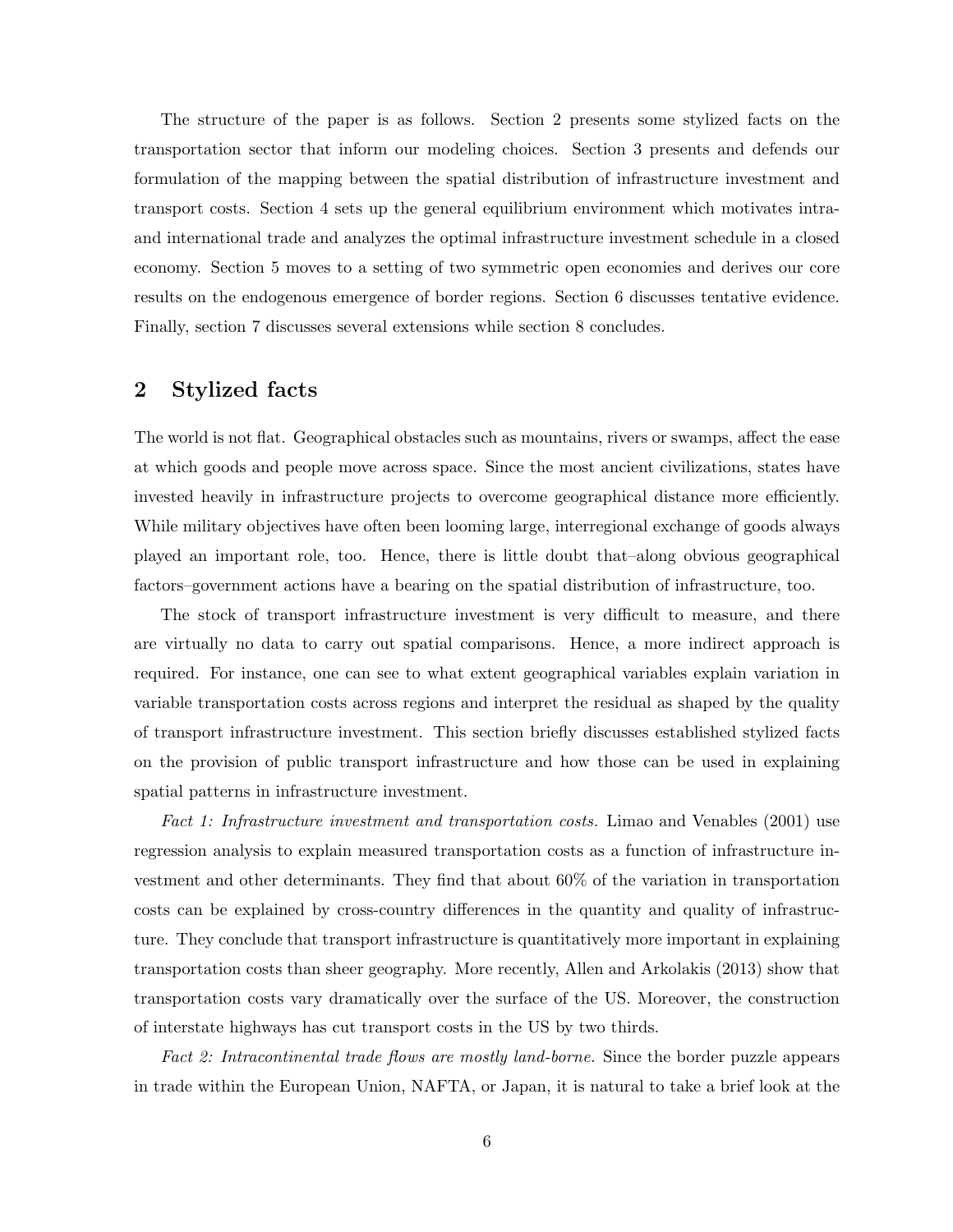|             | 2005                |      |                      |       | 2010                |      |                      |      |  |
|-------------|---------------------|------|----------------------|-------|---------------------|------|----------------------|------|--|
| <b>Mode</b> | Value <sup>a)</sup> |      | Weight <sup>b)</sup> |       | Value <sup>a)</sup> |      | Weight <sup>b)</sup> |      |  |
| Truck       | 491                 | 62%  | 191                  | 28%   | 557                 | 61%  | 187                  | 29%  |  |
| Rail        | 116                 | 15%  | 141                  | 21%   | 131                 | 14%  | 134                  | 21%  |  |
| Air         | 33                  | 4%   |                      | 0%    | 45                  | 5%   |                      | 0%   |  |
| Water       | 58                  | 7%   | 256                  | 38%   | 81                  | 9%   | 210                  | 32%  |  |
| Pipeline    | 52                  | 7%   | 86                   | 13%   | 63                  | 7%   | 106                  | 16%  |  |
| Other       | 39                  | 5%   | 5                    | $1\%$ | 40                  | 4%   | 9                    | 1%   |  |
| Total       | 790                 | 100% | 679                  | 100%  | 918                 | 100% | 646                  | 100% |  |

Table 1: Value and tonnage of U.S. merchandise trade with Canada and Mexico by transportation mode

**Notes.** a) current US\$ billions, b) millions of tons. Source: US department of transportation, Freight Facts and Figures 2011, Table 2.8.

http://www.ops.fhwa.dot.gov/freight/freight\_analysis/nat\_freight\_stats/docs/11factsfigures/index.htm

relative prevalence of intercontinental transport modes. Table 1 reports data for merchandise trade within NAFTA. It appears that about 60% of the value of total trade flows between NAFTA member states is transported by truck. Total land-borne traffic amounts to about three quarters of the total value of trade. Hence, while the share of air-borne traffic is certainly increasing, it is not prevalent. Not surprisingly, in terms of weight, water-borne traffic appears relatively important, reflecting the low unit-value of bulky goods transported by that mode. Transcontinental trade, in contrast, is dominated by maritime transport (about 75% of value in both the EU and the US).<sup>6</sup>

Fact 3: The public input into the provision of transportation services is important. According to the Bureau of Economic Analysis, in the US, public gross investment plus government consumption spending on transportation goods amount to about 9.4 percent of total government spending (across all levels of government) or 1.8 percent of GDP in 2004. Private gross fixed investment in transport equipment (this excludes cars used for private use) is 1.3 percent of GDP.<sup>7</sup> Table 2, Panel B, shows that, in 2010, about 5% of total government spending fell on the construction and maintenance of transport infrastructure. Data collected by the Bureau of Transport Statistics indicates that toll revenue finances only a small fraction of total public transport infrastructure spending in the US.

Fact 4: Regional governments influence interregional infrastructure projects substantially.

 $6$ Combes and Lafourcade (2005) note that, "in Europe, around 72% of trade volumes are shipped through the road network (against around 15% for rail, 8% for pipers and 5% for rivers)" (p. 324), which roughly corresponds to the North American pattern.

 $7$ NIPA tables 1.15 and 3.155.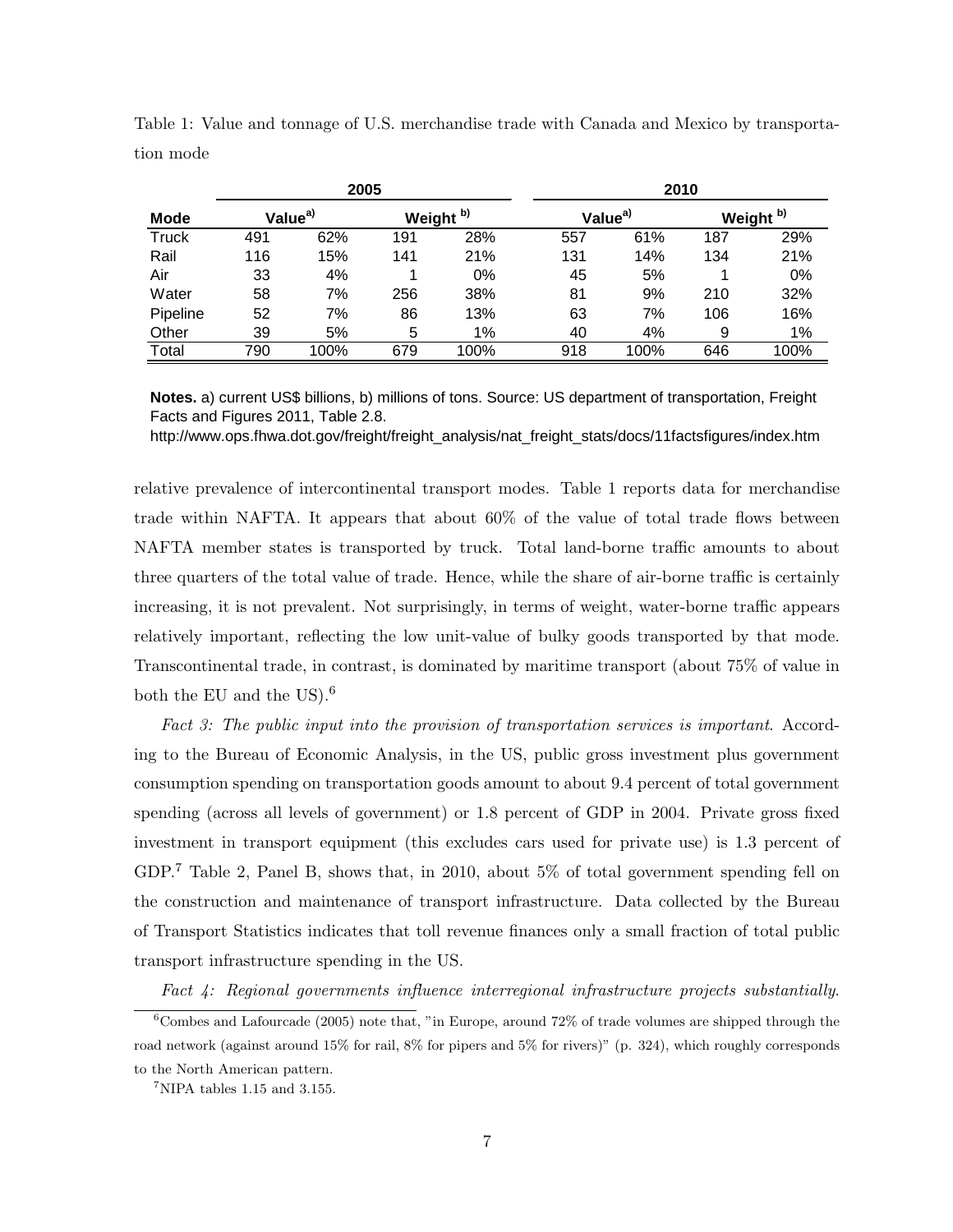Table 2: On the role of transportation (construction and maintenance) in public finances, USA **On the role of transportation in public finances, USA**

| 1900 | 1950 | 2000 | 2010 |
|------|------|------|------|
|      |      |      |      |

| Federal                         | 0%  | 22% | 28%    | 33%    |
|---------------------------------|-----|-----|--------|--------|
| <b>State</b>                    | 2%  | 41% | 43%    | 39%    |
| Local                           | 98% | 46% | 48%    | 50%    |
| Federal transfers <sup>a)</sup> | 0%  | -8% | $-19%$ | $-22%$ |

### **A) Shares in total government spending on transportation in the USA**

## **B) Shares of transportation in spending at different levels of government in the USA**

| Federal      | 0%  | 3%  | 3% | 3% |
|--------------|-----|-----|----|----|
| <b>State</b> | 2%  | 19% | 9% | 7% |
| Local        | 18% | 14% | 5% | 8% |
| <b>Total</b> | 10% | 7%  | 5% | 5% |

**Source:** www.governmentspending.com, own calculations.

a) Grants and aids by federal government to state or local governments.

Panel A in Table 2 shows for the US that all levels of government contribute towards spending on transport infrastructure and equipment. About 90% fall on the local or state level, but federal transfers have become quite important over time. Clearly, financial and planning authority need not coincide, but the data does suggest that local governments must have important roles in the investment allocation process. In Europe, member states decide almost exclusively on transport infrastructure investment projects. There is some coordination at the Union level through the so called Trans-European Transport Network, but the budget is limited to about 1 billion Euro per year over the 2007-2013 spending period. Total spending on construction and maintenance in the EU member states to about 0.9% of EU GDP (i.e., 120 billion Euro) per year, so that the EU contribution to total spending is less than  $1\%$ .<sup>8</sup>

<sup>8</sup>http://ec.europa.eu/transport/infrastructure/tentec/tentec-portal/site/en/abouttent.htm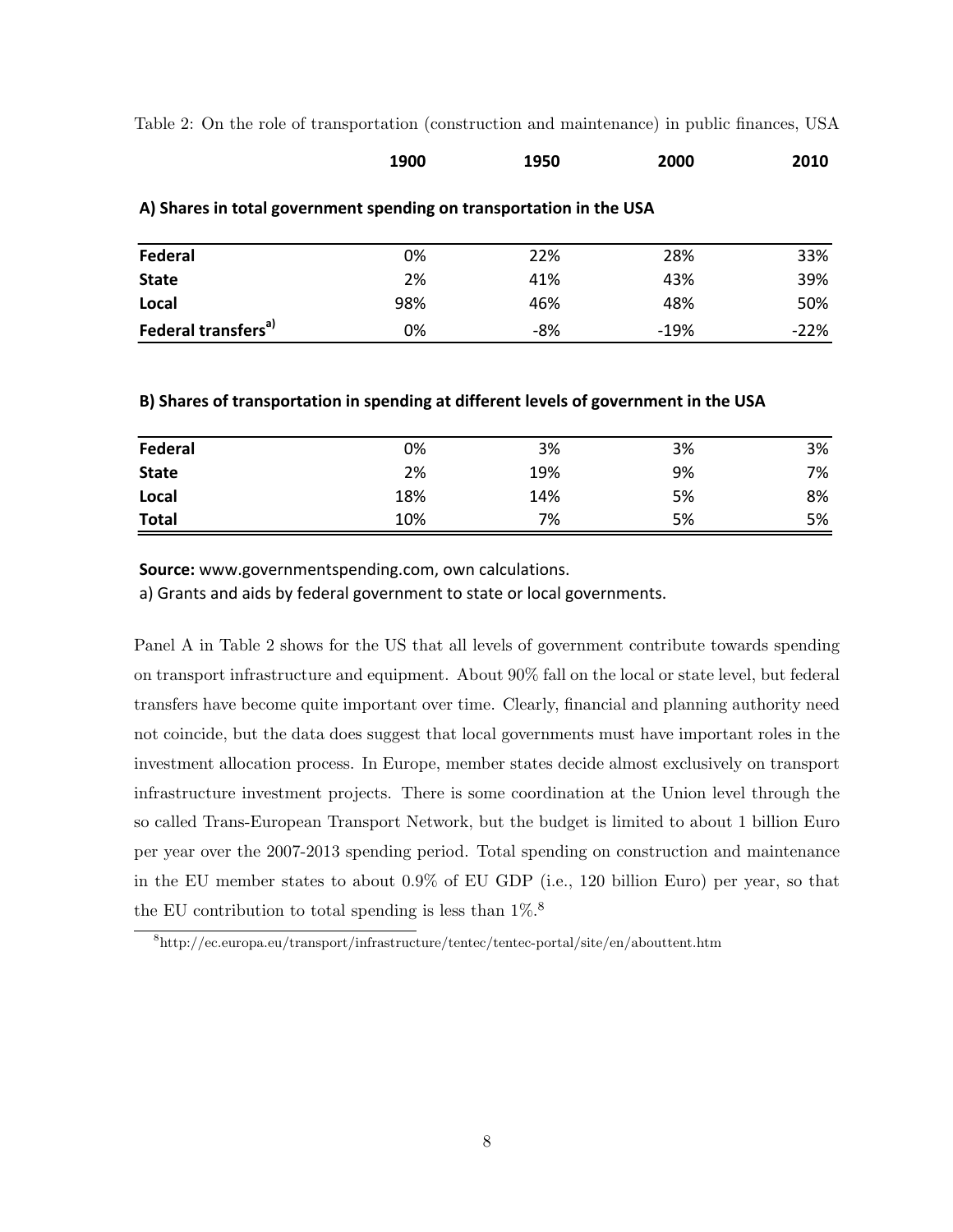## 3 Modeling transportation costs

Economic geography models, pioneered amongst others by Krugman (1991), bring together monopolistic competition with Samuelson's (1952) iceberg trade costs assumption.<sup>9</sup> The iceberg assumption has proved convenient, because it makes the introduction of a specific transportation sector redundant: during transportation, a distance-dependent share of the output shipped from the location of production gets lost, i.e. melts away. The implicit transportation sector production function uses the good being transported as the only input. Formally, assume that economic space S is unidimensional and continuous (e.g., the real line, or the circumference of a circle). For two arbitrary addresses x and z in  $S$ , a Krugman-type transportation costs specification would be

$$
T(x,z) = e^{a|x-z|} \ge 1,
$$
\n(1)

where the coefficient  $a > 0$  is the iceberg decay parameter.  $T(x, z)$  models the cost of delivering a good over the distance  $|x-z|$  as an *ad-valorem* tax equivalent, where the tax income is lost in transit. In order to receive one unit of the good at  $x, T(x, z)$  units of that good have to leave the factory at z. A share  $1 - T(x, z)^{-1}$  of the good 'melts' in transport; the share  $T(x, z)^{-1}$ arrives at  $x$  when one unit of the good is shipped at  $z$ .

The iceberg formulation amounts to introducing a shadow transport sector, which uses the share  $1 - T(x, z)^{-1}$  of a good to be shipped from z to x as an input. The transport service is produced at the location of the producer, using the same input mix than the good to be shipped. Given the continuous space nature of our setup, one could more generally posit that transportation services are produced in some sub-interval in  $[x, z]$ . In the specific economic environment proposed below, these differences do not matter, as f.o.b. prices in any location are independent of demand for the variety produced at those locations.

In this paper, transportation costs are modeled as a function of *cumulative* infrastructure investment. Public infrastructure investment refers to the process of investing some resource at specific locations  $s \in S$  with the aim of reducing transportation costs.<sup>10</sup> We assume that the set of geographic locations, S, is given by an interval,  $[0, \bar{s}]$ , where  $\bar{s}$  characterizes the geographical size of the economy. Note that an alternative way to formulate the geographic space in the

<sup>&</sup>lt;sup>9</sup>Note that much of the new trade theory literature that discusses trade in differentiated goods under increasing returns to scale and monopolistic competition uses an essentially discrete formalization of trade costs. Associated empirical papers using the gravity equation do, however, resort to Krugman's specification. For a model of trade in continuous space see Krugman and Venables (1997).

<sup>&</sup>lt;sup>10</sup>Since the model proposed is static, we use the term infrastructure investment and stock of infrastructure interchangeably.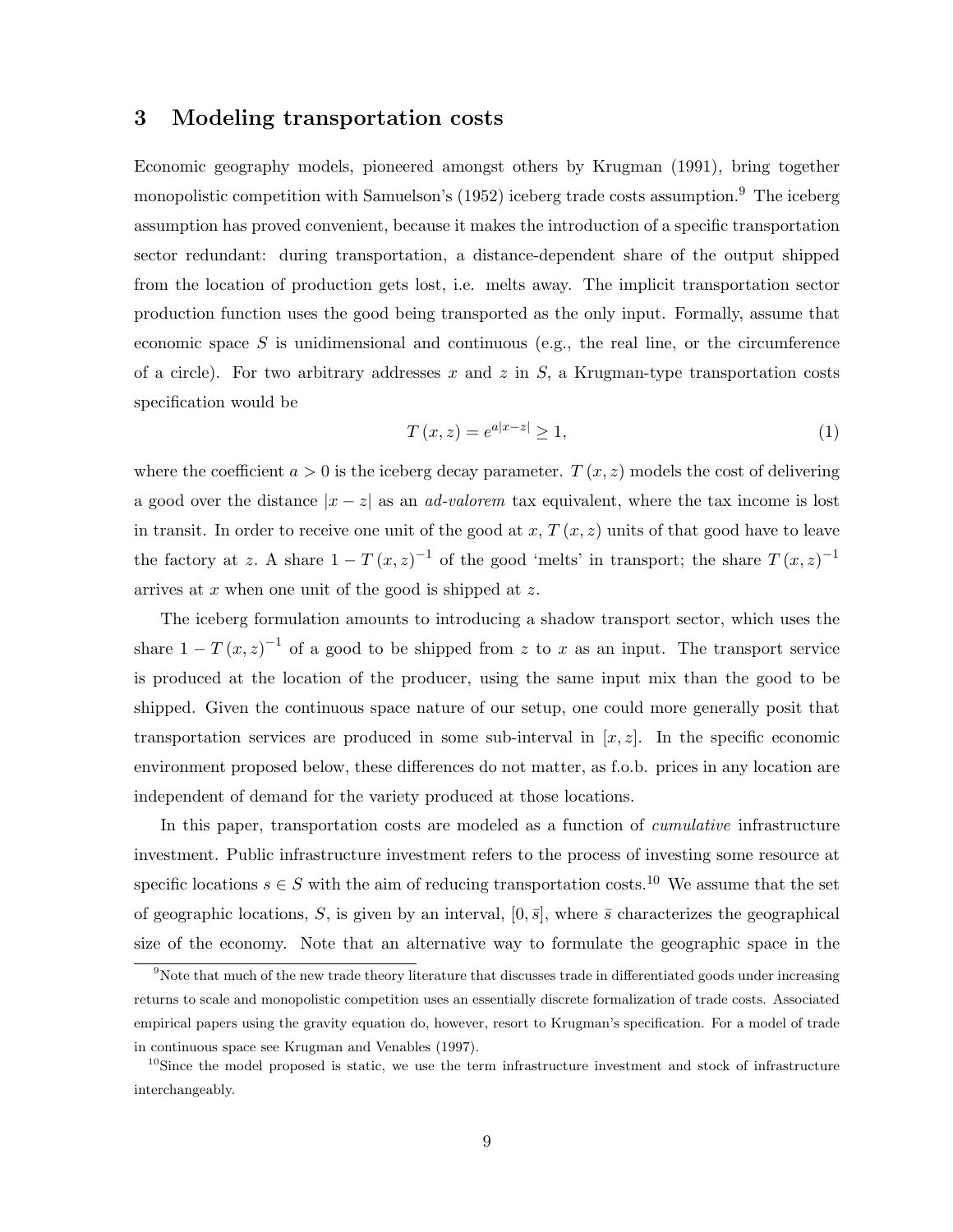economy is to assume that  $S$  is a circle. However, in contrast to the linear case, the circle geography does not exhibits a natural periphery, implying that the geography does not affect the infrastructure investment. Indeed, if all the locations on a unit circle are symmetric (in terms of endowments, available technologies, etc.), the infrastructure investment is also symmetric across the locations, implying the symmetric transportation infrastructure. In contrast, in the below analysis we show that, in the case of a linear space, the symmetry of locations does not imply the symmetry of investment decisions and, therefore, the symmetry of the transport infrastructure: i.e. geography matters.

We model the effectively available stock of infrastructure over some interval  $[x, z] \in S$  as a constant elasticity of substitution aggregator function

$$
I(x,z) = \left[\int_x^z i(s)^{1-\delta} ds\right]^{\frac{1}{1-\delta}}, \delta > 1, x \le z,
$$
\n
$$
(2)
$$

where  $i(s)$  is the level/stock of infrastructure at location  $s \in [x, z]$  and  $\delta > 1$  is a constant technological parameter (which will have a precise economic interpretation later).  $I(x, z)$  increases in distance. This formulation has the natural implication that spreading a constant investment budget B over increasing distance  $z - x$  lowers the available stock of  $I(x, z)$ . Note also that if  $i(s)$  is equal to zero on some subset (with a positive measure) of  $[x, z]$ , then the available stock of infrastructure over the whole interval  $[x, z]$  is zero.

The costs of transportation a product from z to x, where  $x \leq z$ , are linked with the infrastructure stock as follows:<sup>11</sup>

$$
T(x,z) = \left(1 + \frac{1}{\delta - 1}I(x,z)^{1-\delta}\right)^{\gamma}, \delta > 1, \gamma > 0, x \le z.
$$
 (3)

A more general definition, where x and z are not ordered, implies that

$$
T(x,z) = \left(1 + \frac{1}{\delta - 1} |I(x,z)^{1-\delta}| \right)^{\gamma}
$$
  
= 
$$
\left(1 + \frac{1}{\delta - 1} \left| \int_x^z i(s)^{1-\delta} ds \right| \right)^{\gamma},
$$

where  $\lfloor \cdot \rfloor$  means the absolute value. As can be seen, the transportation costs are symmetric in the sense that delivering a product from x to z costs the same as delivering a product from z to x. Here, parameter  $\gamma$  represents the effect of the total stock of infrastructure on the transportation costs, while  $\delta$  stands for the elasticity of substitution between infrastructure investments at different locations (see the Lemma below). Note that for any locations  $x, y$ , and  $z$ , the triangle

 $11$ In Section 4.5, we discuss the robustness of the results in the paper to changes in the functional form of the transportation costs.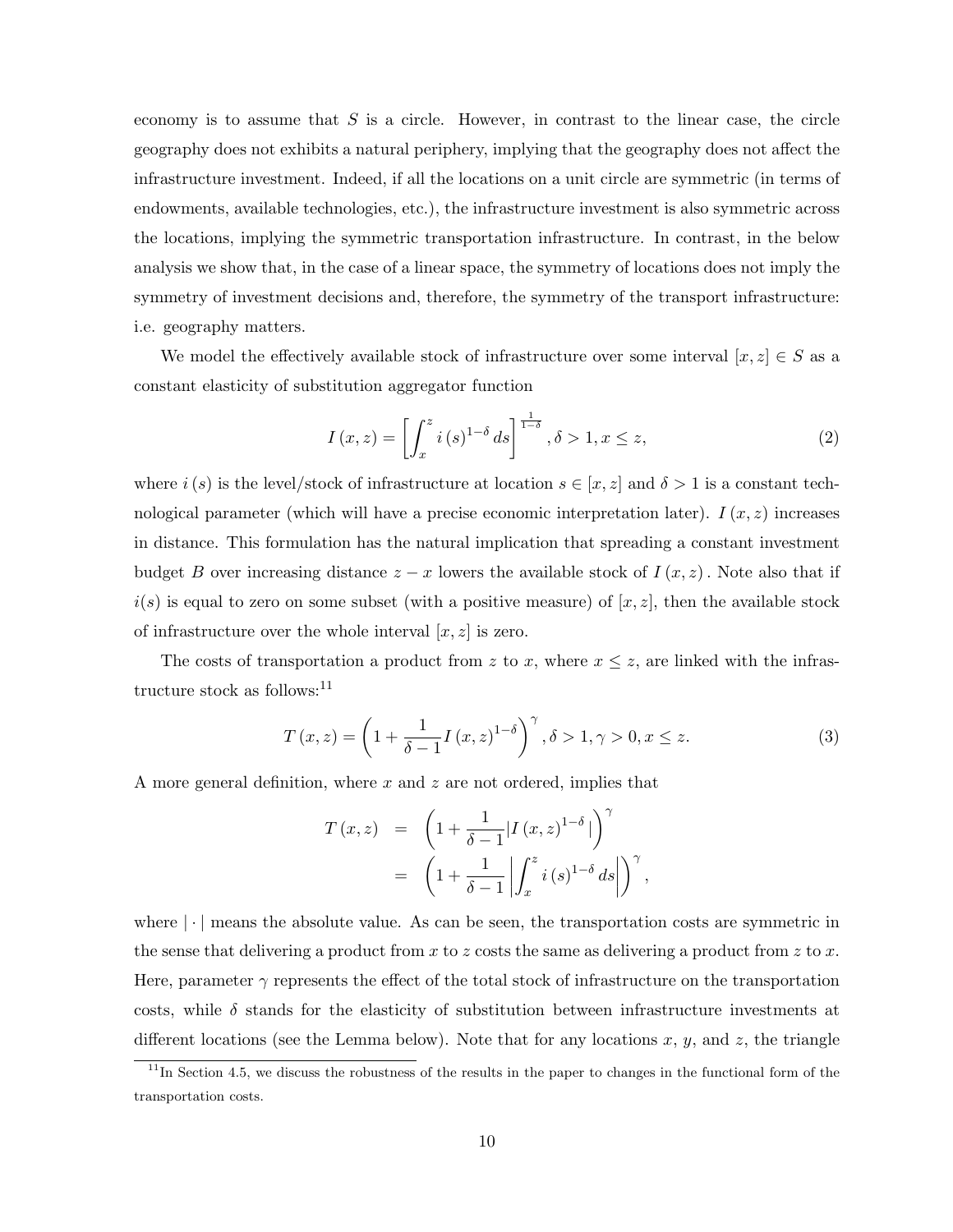inequality holds:  $T(x, y)T(y, z) \geq T(x, z)$  (the strict inequality holds, if x, y, and z represent different locations).<sup>12</sup> That is, it is cheaper to transport products directly to a destination address, rather than through some intermediate address.

The choice of functional forms (2) and (3) proofs convenient as the problem of optimally allocating  $i(s)$  over space resembles the problem of optimally allocating consumption spending over time. Moreover, the formulation  $(3)$  has properties long discussed (but rarely modelled) by transport economists (Winston, 1985, and Gramlich, 1994).

**Lemma 1** Generalized iceberg trade costs  $T(x, z)$  have the following properties:

- (i)  $T (x, z) \ge 1$  with  $T (x, x) = 1$  and  $T (x, y) T (y, z) \ge T (x, z)$ .
- (ii)  $T(x, z) = (1 + a|z x|)^{\gamma}$ , if i(s) is a constant  $\overline{\imath}$  over the interval  $[x, z]$ , and  $a = \overline{\imath}^{1-\delta}/(\delta 1)$ .
- (iii)  $T(x, z) = \infty$ , if  $i(s) = 0$  on some subset (with a positive measure) of  $[x, z]$ .
- (iv)  $T(x, z)$  is increasing in distance: i.e. for fixed x a more distant location z results in higher transportation costs. Moreover, if  $i(s)$  is a differentiable function on S,  $T(x, z)$  is convex in distance if the distance-induced increment to  $T_z(x, z)$  in trade costs is not outweighed by an improvement in infrastructure. That is, if  $(\gamma - 1) [a(z)]^2 / (T(x, z))^{1/\gamma} > i'(z) i(z)^{-\delta}$ where  $a(z) = i(z)^{1-\delta} / (\delta - 1)$ .
- (v) The (interregional) elasticity of substitution between infrastructure investment at different locations is  $0 < 1/\delta < 1$ , so that investments at different places are gross complements.
- (vi) Investment smoothing property: if investment costs do not vary across locations, then the cost-efficient way to achieve some exogenous target level of transportation costs involves a flat spatial investment profile

$$
i(s) = \left\{ (z-x) / \left[ (\delta - 1) \left( \overline{T}^{1/\gamma} - 1 \right) \right] \right\}^{1/(\delta - 1)}.
$$

where  $\overline{T} > 1$  is the target level of iceberg transportation costs.

<sup>12</sup>Indeed, it is straightforward to see that for three different locations x, y, and z such that  $x < y < z$ ,

$$
T(x,y)T(y,z) = \left(1 + \frac{1}{\delta - 1} \int_x^y i(s)^{1-\delta} ds\right)^\gamma \left(1 + \frac{1}{\delta - 1} \int_y^z i(s)^{1-\delta} ds\right)^\gamma
$$
  
\n
$$
= \left(1 + \frac{1}{\delta - 1} \int_x^y i(s)^{1-\delta} ds + \frac{1}{\delta - 1} \int_y^z i(s)^{1-\delta} ds + \frac{1}{(\delta - 1)^2} \int_x^y i(s)^{1-\delta} ds \int_y^z i(s)^{1-\delta} ds\right)^\gamma
$$
  
\n
$$
> \left(1 + \frac{1}{\delta - 1} \int_x^y i(s)^{1-\delta} ds + \frac{1}{\delta - 1} \int_y^z i(s)^{1-\delta} ds\right)^\gamma
$$
  
\n
$$
= \left(1 + \frac{1}{\delta - 1} \int_x^z i(s)^{1-\delta} ds\right)^\gamma = T(x, z).
$$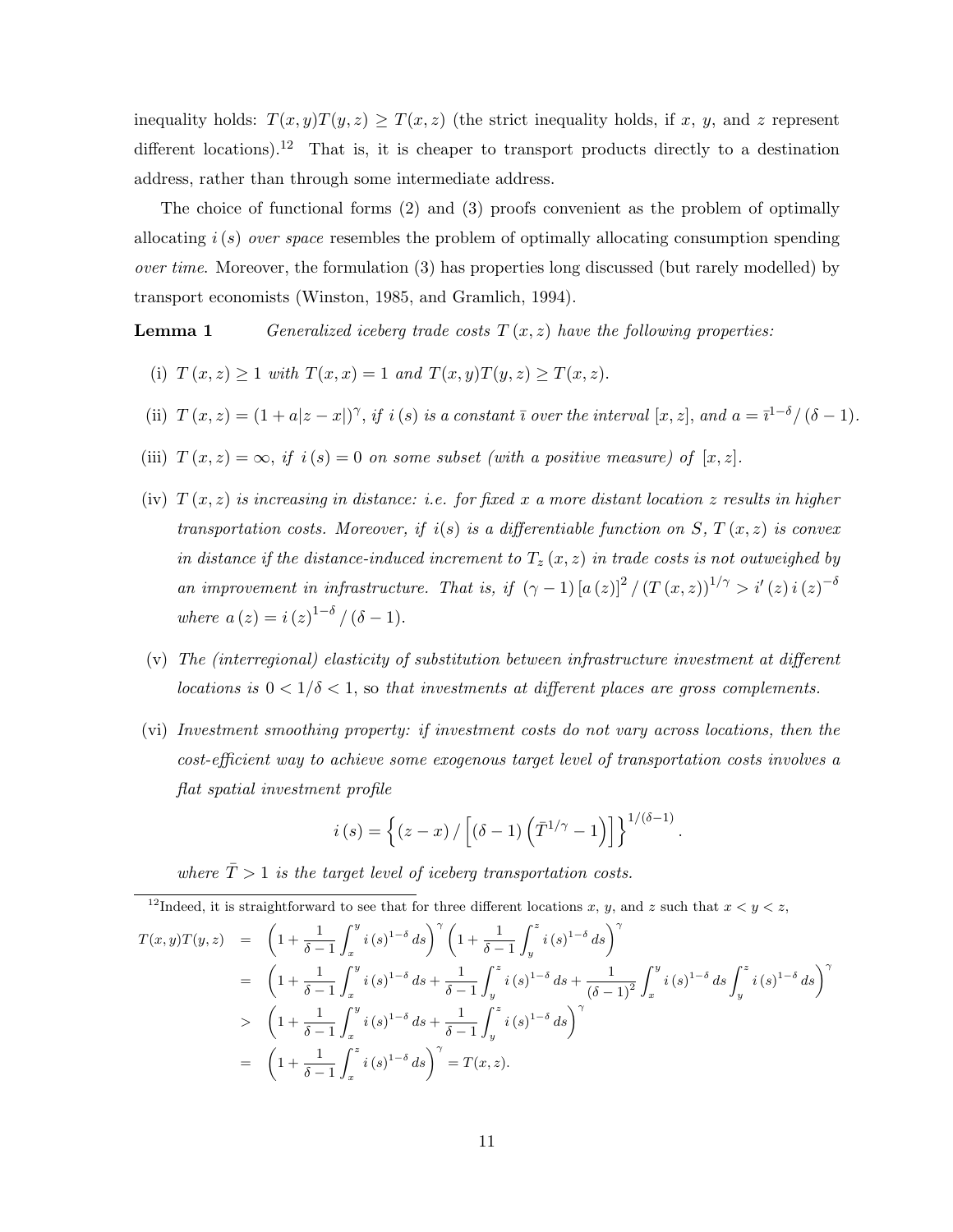

Figure 1: Transportation costs and distance: a concave relationship

Notes. Generalized transportation costs between capitals of French departements in French Francs (1993) as a function of geographical distance in km. See Section 6 and Appendix B for more details.

**Proof** The first three properties directly follow from the definition of the trade costs in (3). The last three properties are proved in the Appendix.

One of the critiques of the Krugman specification of transportation costs (see McCann, 2005) is that, according to (1), the delivered price of a good transported from a producer to a consumer over some distance is convex with respect to distance, which is at least partly counterfactual. In particular, regressing the log of transportation costs between capitals of French  $d\acute{e}partements$ on the log of geographical distance reveals an elasticity of 0.90 with a robust standard error of 0.02 (see Figure 1). The hypothesis of the elasticity being equal to unity is rejected at the  $1\%$ level.<sup>13</sup>

In the present framework, iceberg transportation costs are convex in distance, as long as the component of  $dT(x, z)/dz$  driven by variation in infrastructure investment does not outweigh the pure distance component of  $dT(x, z)/dz$  (see property (iv) in the above lemma). Hence, in general, whether  $T(x, z)$  is convex in distance depends on the spatial allocation of infrastructure investment. Moreover, if  $\gamma$  is assumed to be less than or equal to one, the transportation cost

 $13$ Using robust regression methods to punish outliers leads to an elasticity of 0.92, still different from 1.00 at the 1% level. The same holds true if one restricts the sample to distances below 200, 150 or 100 km.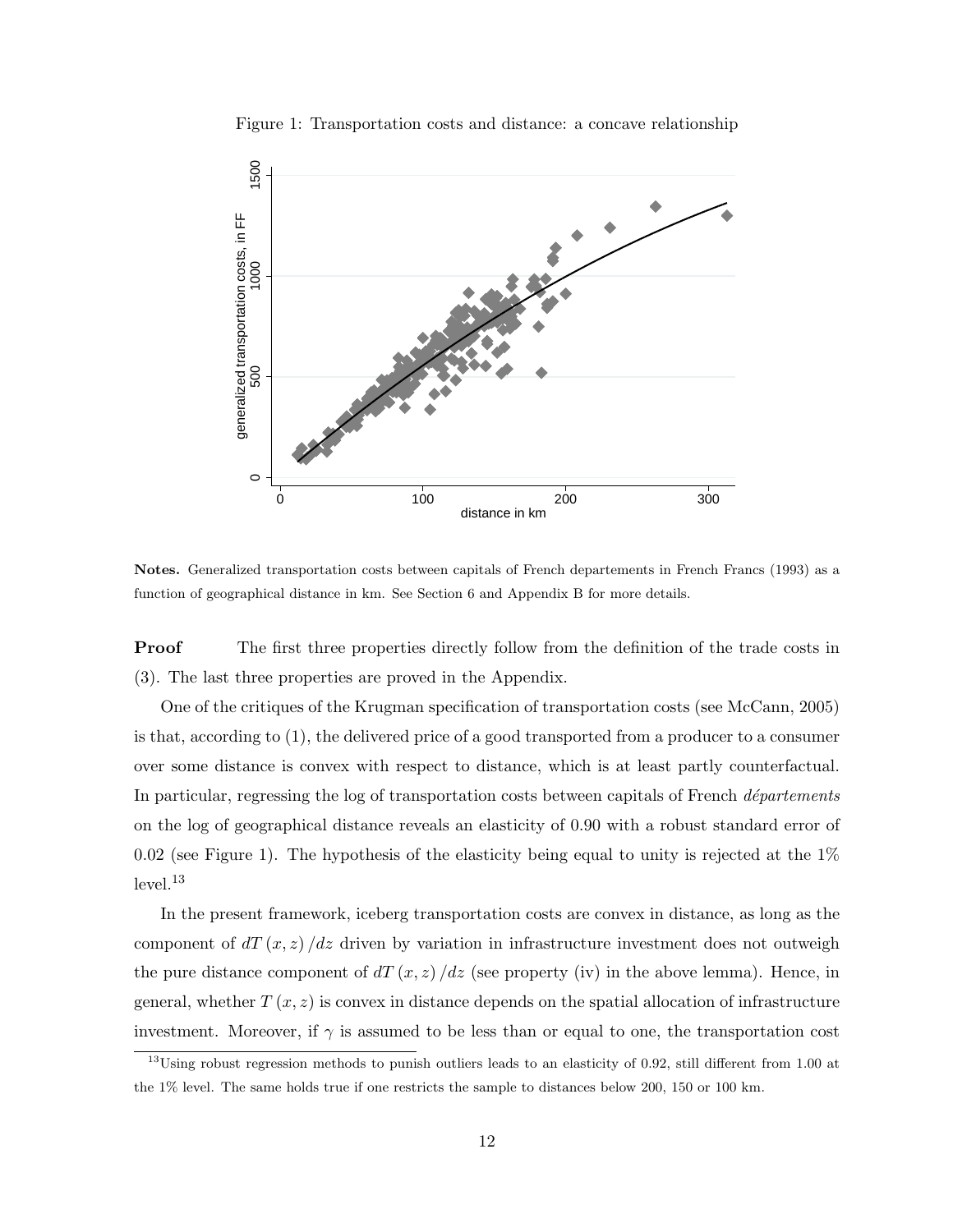function is concave in distance.

Properties (v) and (vi) exploit the isomorphism between (3) and the usual representation of utility in an optimal growth model. The parameter  $\delta$  measures the ease with which infrastructure investment at some address can substitute for investment at another place. The restriction  $\delta > 1$ ensures that investments at different places are gross complements: investment at some address makes investment at some other place more worthwhile, which seems realistic.<sup>14</sup>

## 4 Infrastructure investment in a closed economy

This section embeds the transport technology described in (3) into a specific model of inter and intra-regional trade. The model is static and features a single factor of production, labor. The economic environment combines spatial product differentiation with constant returns to scale production functions and perfect competition.<sup>15</sup>

### 4.1 Geographical space and goods space

As discussed above, the geographic space S that constitutes the economy is understood as a continuum of locations (or: addresses)  $s \in S$  organized along an interval,  $[0, \bar{s}]$ . At each location s there is a representative household who inelastically supplies  $m(s)$  units of labor. Households are immobile across space, so  $m(s)$  is exogenous. We can leave the form of  $m(s)$  open as long as  $m(s) > 0$  for all  $s \in S$  (no inhabited locations). The total endowment of labor in the economy is then equal to  $\int_{s \in S} m(s) ds$ , which we define as L.

At each location, a homogeneous agricultural and a spatially differentiated industrial good can be produced. Consumers consume both types, perceiving industrial goods produced at specific locations as imperfect substitutes. There are no costs of transporting the agricultural good. Moreover, the agricultural good serves as an input into infrastructure provision. Each location s is home of consumers and producers. We denote addresses of consumers by x and addresses of producers by z.

We assume that locations may differ with respect to the topological circumstances. In other words, we have a distribution of productivities  $q(s)$  which gives the rate at which resources

 $14$ We do not allow for incremental transport costs incurred at address s to depend on the volume of traffic transiting through s. Actually, in equilibrium, the contrary will hold: more traffic at s will encourage the planner to invest more in infrastructure, thereby driving down the gradient of T. This lowers the incremental trade costs at s for all units of goods that transit through s.

 $15$ It is, therefore, of the Armington (1969) type; see also Anderson and van Wincoop (2003).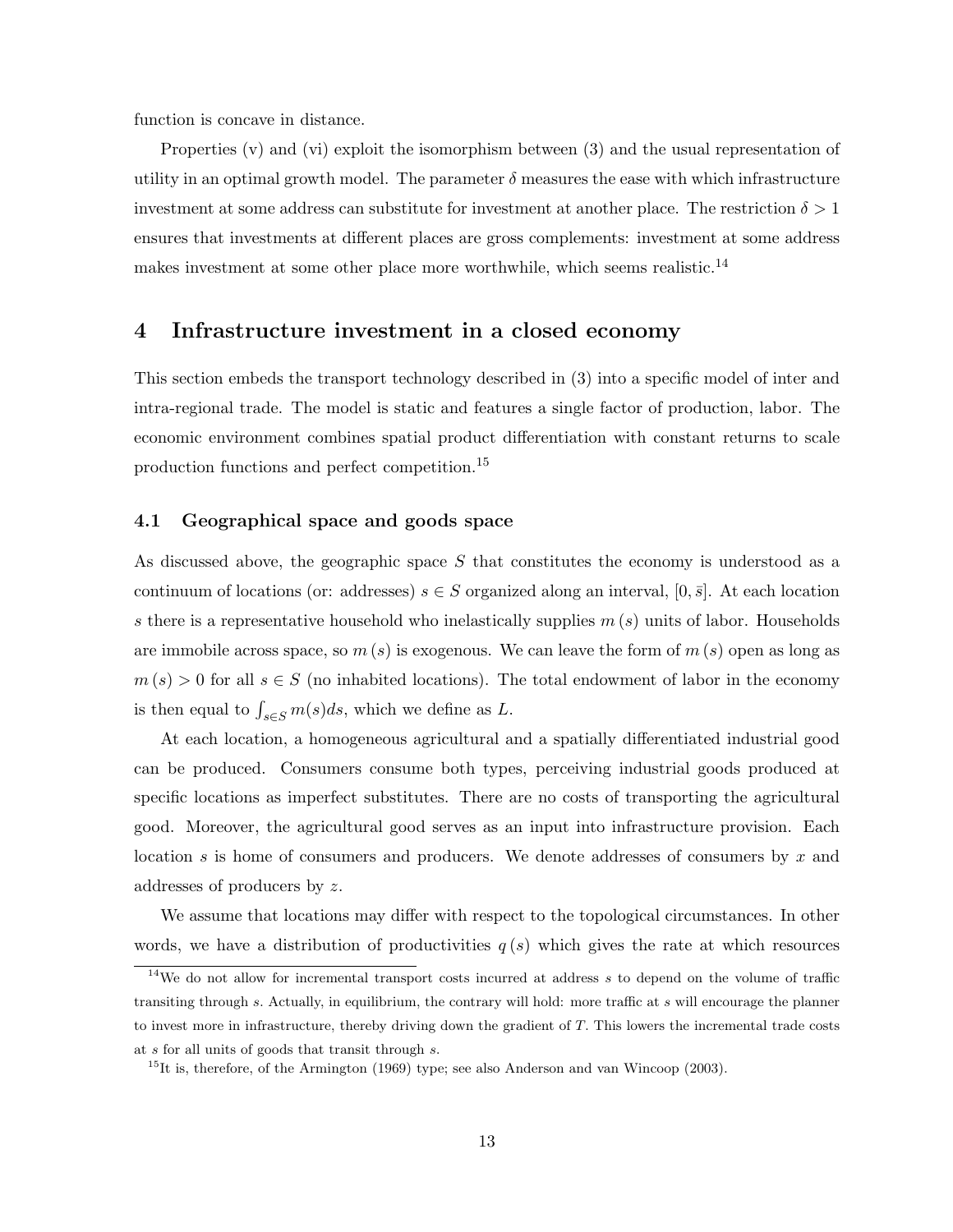are transformed into infrastructure investment goods. Specifically, infrastructure at address s is produced according to a linear production function  $i(s) = b(s)/q(s)$ , where  $b(s)$  denotes the input of the agricultural good used for infrastructure investment, and  $1/q(s) > 0$  measures the rate at which that resource is transformed into infrastructure. We restrict  $q(s)$  to be continuously differentiable. Feasibility of an investment policy  $i(s)$  implies that

$$
\int_{s \in S} q(s) i(s) \le B,\tag{4}
$$

where  $B$  is the amount of agricultural good invested in the economy infrastructure and will be endogenously determined by government policy.

The assumption that the agricultural good can be transported freely across space can be relaxed only at the price of considerable complication. It is similar to the assumption of a costlessly tradable agricultural good in much of the economic geography literature and delivers factor price equalization across space (in nominal terms) as long as all locations produce both types of goods (which we assume). Moreover, the existence of the agricultural good as an input in infrastructure production makes thinking about a transportation technology for transferring infrastructure production inputs from one region to the other redundant.<sup>16</sup>

## 4.2 Consumption

The utility function of a representative household at location  $x$  is a monotone transformation of a Cobb-Douglas aggregate over the homogeneous agricultural good and a Dixit-Stiglitz aggregate over industrial goods:

$$
U(x) = \left[c^{A}(x)\right]^{\alpha\rho/((1-\alpha)(1-\rho))}\left[u(x)\right]^{\rho/(1-\rho)}, \alpha \in (0,1), 0 < \rho < 1,\tag{5}
$$

where  $c^{A}(x)$  denotes the total quantity of the agricultural good consumed at address x and  $u(x)$ is the subutility index attributable to spatially differentiated goods. Specifically,

$$
u(x) = \left(\int_{z \in S} c^I(x, z)^\rho dz\right)^{1/\rho},\tag{6}
$$

where  $c^{I}(x, z)$  is the quantity of an industrial variety produced at address z and consumed at  $x.^{17}$ 

 $\frac{16}{16}$ An alternative/equivalent way to model infrastructure provision is to assume that the only input into infrastructure is labor, which in turn is perfectly mobile between locations (within an economy). But consumption takes place at the place of origin. This will equalize wages across locations (which is in the present model done by the presence of the homogenous agricultural good) making the presence of the agricultural good redundant.

<sup>&</sup>lt;sup>17</sup>Notice that  $U(x)$  is a positive monotonic transformation  $U(x) = [\tilde{U}(x)]^{\rho/(1-\alpha)(1-\rho)}$  of the usual Cobb-Douglas formulation  $\tilde{U}(x) = [c^A(x)]^{\alpha} [u(x)]^{1-\alpha}$ . The transformation makes the theoretical analysis of the model more tractable (without qualitatively changing the main conclusions).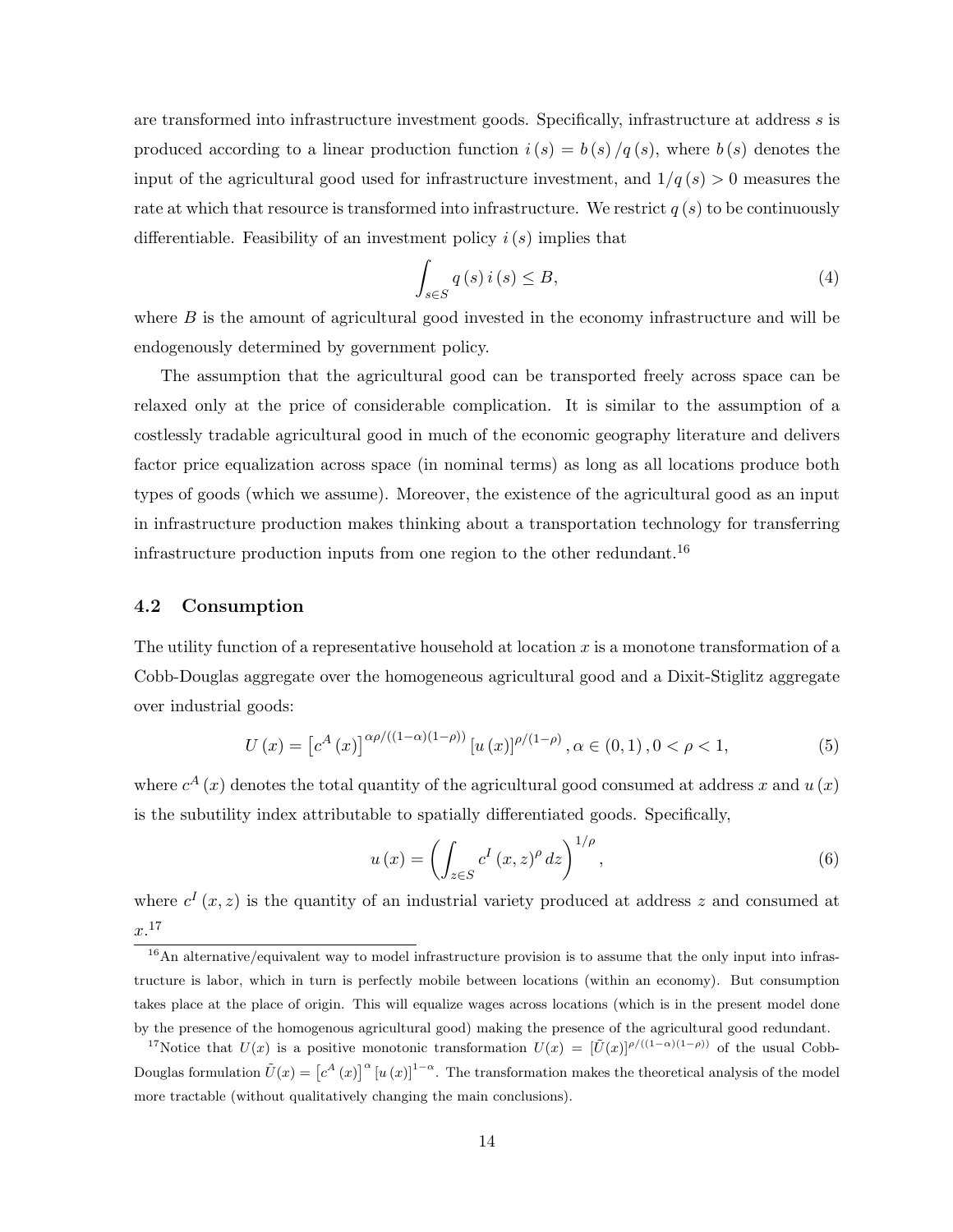Let  $Y^n(x)$  denote household  $x's$  net income in terms of a numeraire to be defined below. Then, the budget constraint of household  $x$  is

$$
Y^{n}(x) = c^{A}(x) p^{A}(x) + \int_{z \in S} c^{I}(x, z) p^{I}(x, z) dz,
$$
\n(7)

where  $p^{A}(x)$  is the price of the agricultural good at location x and  $p^{I}(x, z)$  is the price of a variety imported from location  $z$  and consumed at  $x$ .

The utility maximization problem implies that the demand functions for the agricultural good and a certain variety of the industrial good are respectively

$$
c^{A}(x) = \frac{\alpha Y^{n}(x)}{p^{A}(x)} \text{ and } c^{I}(x, z) = (1 - \alpha) Y^{n}(x) \frac{p^{I}(x, z)^{-\sigma}}{P^{I}(x)^{1-\sigma}},
$$
\n(8)

where  $\sigma = 1/(1 - \rho)$  and

$$
P^{I}(x) = \left[ \int_{z \in S} p^{I}(x, z)^{1-\sigma} dz \right]^{\frac{1}{1-\sigma}}
$$
\n(9)

is the price index for industrial goods at location  $x$ .

The indirect utility attainable at prices  $p^{A}(x)$ ,  $p^{I}(x, z)$  and income  $Y^{n}(x)$  can be written as

$$
V\left(x\right) = \left(\alpha^{\alpha/(1-\alpha)}\left(1-\alpha\right)\right)^{\rho/(1-\rho)}\left[p^A\left(x\right)\right]^{-\alpha\rho/\left((1-\alpha)(1-\rho)\right)}\left[P^I\left(x\right)\right]^{1-\sigma}\left(Y^n\left(x\right)\right)^{\rho/\left((1-\alpha)(1-\rho)\right)}.\tag{10}
$$

## 4.3 Production

At each location  $z \in S$ , the agricultural and the industrial good are produced under conditions of perfect competition. The only input of production is labor. Production functions for the two types of goods are linear  $y^A(z) = bl^A(z)$  where  $y^I(z) = l^I(z)$ , where  $b > 0$  is a productivity parameter common for all locations. Output quantities are denoted by  $y^A(z)$  and  $y^I(z)$ , and labor inputs by  $l^A(z)$  and  $l^I(z)$ , respectively.

We assume that workers are perfectly mobile across agricultural and industrial firms. This in turn implies that  $p^{A}(z) = w(z) / b$  and  $p^{I}(z) = w(z)$ , where  $w(z)$  is the wage rate (expressed in units of numeraire) at address z.

### 4.4 Equilibrium

Industrial goods bear transportation costs. We assume that there are no trade costs other than transportation costs.<sup>18</sup> Hence, the c.i.f. prices faced by consumers differ from the f.o.b.

<sup>&</sup>lt;sup>18</sup>In section 5.3, when we consider international trade, we will introduce a discrete trade friction at the border.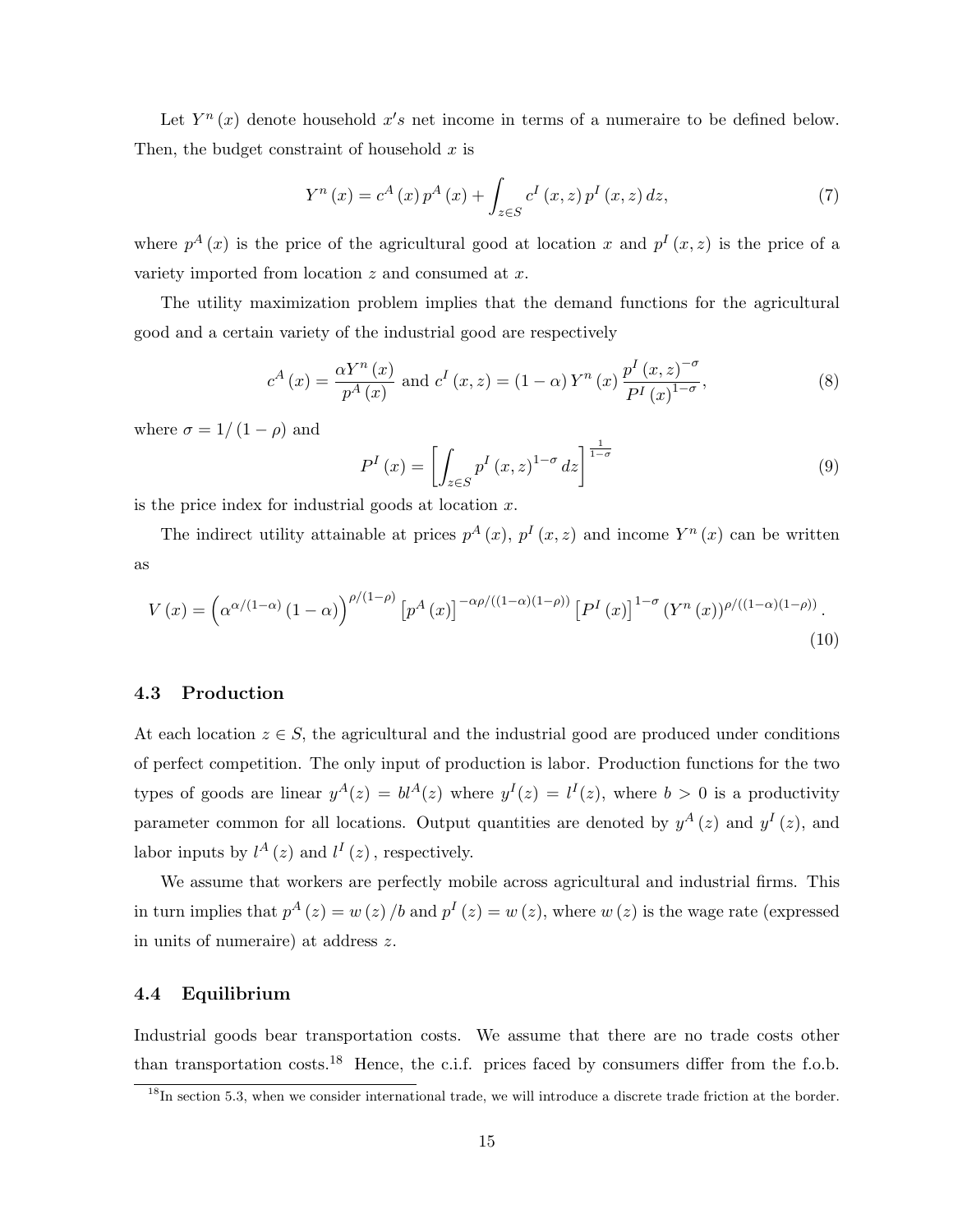(ex-factory) prices. In particular, a household at  $x$  faces the price

$$
p^{I}(x,z) = p^{I}(z) T(x,z)
$$

for a variety of the industrial good imported from location z. In contrast, the agricultural good can be transported freely. In the paper, we impose a non-full-specialization (NFS) assumption: there is always a strictly positive quantity of agricultural production at each location. The NFS assumption introduces factor price equalization in terms of the agricultural good.<sup>19</sup> We may therefore choose the agricultural good as the *numeraire* and set  $p^{A}(z) = 1$  for all  $z \in S$ . Since  $p^{A}(z) = 1$  for any z, we drop the superscripts A and I in the following.

As the price of the agricultural good is normalized to unity, the wage rate at location  $z, w(z)$ , is equal to b. The gross income at location x in terms of the numeraire is then  $Y(x) = bm(x)$ . Finally, from our assumption on technology, the c.i.f. prices of industrial goods are

$$
p(x,z) = bT(x,z). \tag{11}
$$

The government imposes a lump-sum tax  $t$ , which is assumed identical across addresses  $s \in S$ . Thus, the net income at location x,  $Y^n(x)$ , is  $(1-t)bm(x)$ . The total tax income is

$$
B = bt \int_{s \in S^c} m(s) ds = btL.
$$

Substituting the expressions for the net household income and the price index and taking into account that the price of the agricultural good is one, we can now rewrite the indirect utility function in (10) as follows:

$$
V(x) = \Omega\left((1-t)m(x)\right)^{(\sigma-1)/(1-\alpha)}\left[\int_{z\in S} T(x,z)^{1-\sigma} dz\right],\tag{12}
$$

where  $\Omega \equiv (\alpha^{\alpha/(1-\alpha)}b^{\alpha/(1-\alpha)}(1-\alpha))^{(\sigma-1)}$  is a function of exogenous parameters only. The latter can be rewritten as follows:

$$
V(x) = \Omega(1-t)^{(\sigma-1)/(1-\alpha)}\tilde{m}(x)\left[\int_{z\in S} T(x,z)^{1-\sigma} dz\right],\tag{13}
$$

.

where

$$
\tilde{m}(x) = (m(x))^{(\sigma - 1)/(1 - \alpha)}
$$

Equation (13) shows that the measure of economic activity at a location,  $\tilde{m}(x)$ , is exactly proportional to indirect utility (defined over the entire household located at  $x$ ). Hence, in

<sup>&</sup>lt;sup>19</sup>Relaxing the NFS assumption would allow to study the interaction between infrastructure investment policies and regional specialization patterns. This is an interesting issue that raises additional complications. It is therefore left to future research.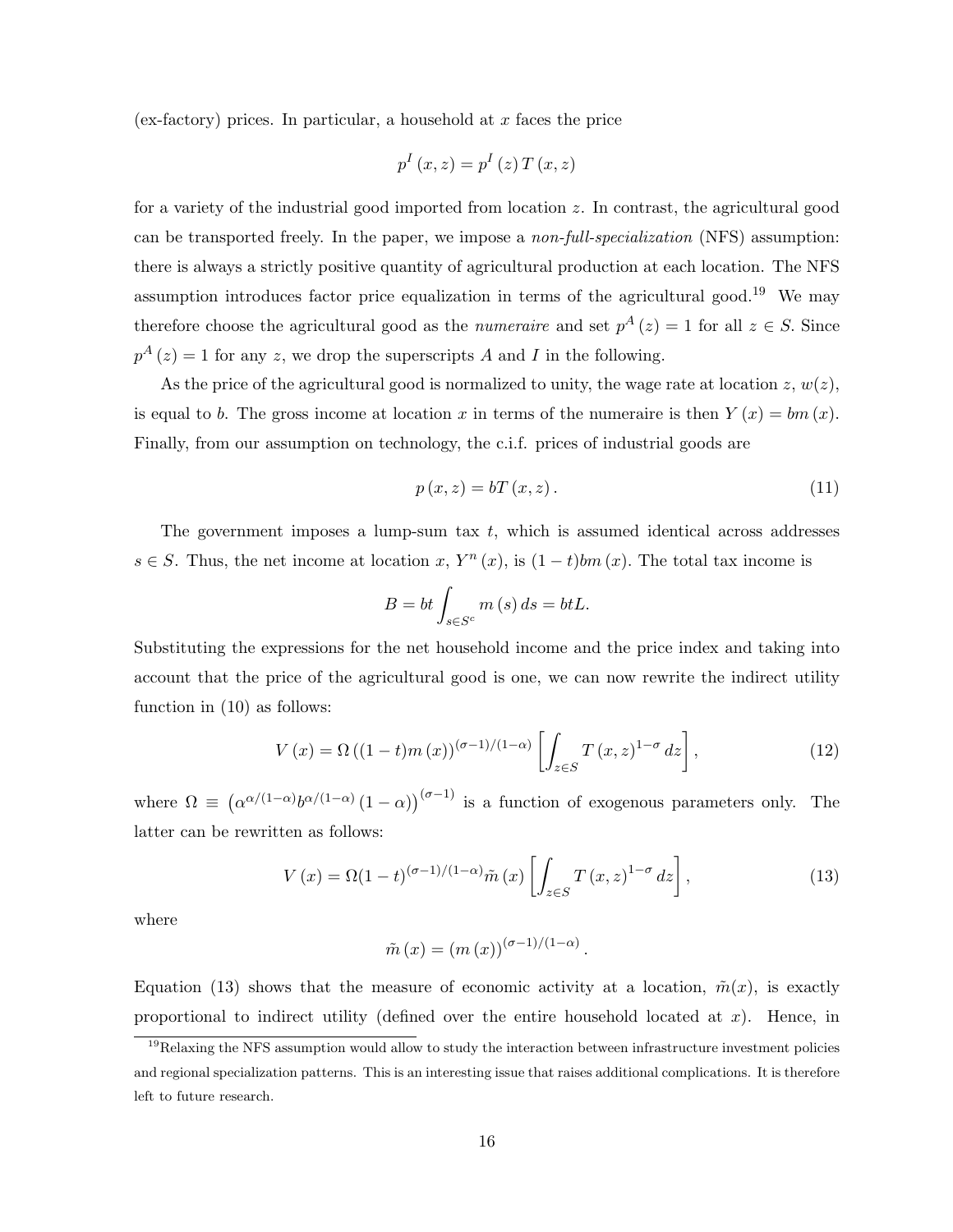per capita terms (with respect to  $\tilde{m}(x)$ ), indirect welfare is independent from  $\tilde{m}(x)$ : Higher endowment at a location does not trigger a negative terms of trade effect as in the standard Armington model due to the presence of a linear outside sector that absorbs any variation in labor endowments across locations.

#### 4.5 The choice of infrastructure investment

In this section, we characterize optimal policies  $\{i^a(s), t^a\}_{s\in S}$  in a closed economy. The social planner chooses the infrastructure investment and the tax rate to maximize the total welfare in the economy. Specifically, the planner's objective function is an aggregate of the indirect utilities achieved at every address. Accordingly, ignoring the irrelevant constant, the planner problem is

$$
\{i^{a}(x), t^{a}\}_{x \in S} = \arg \max \left\{ (1-t)^{(\sigma-1)/(1-\alpha)} \int_{x \in S} \tilde{m}(x) v(x) dx \left| \int_{x \in S} q(x) i(x) dx \leq btL \right. \right\},\tag{14}
$$

where

$$
v(x) = \int_{z \in S} T(x, z)^{1-\sigma} dz.
$$
 (15)

Note that the household size at location x, represented by  $(m(x))^{(\sigma-1)/(1-\alpha)}$ , plays a role of the weight attached to the consumption utility  $v(x)$ . Hence, from the social planner's problem, we may expect larger infrastructure investments in more densely populated regions.

The above optimization problem can be equivalently written as follows:

$$
\{i^{a}(x), t^{a}\}_{x \in S} = \arg \max \left\{ (1-t) \left( \int_{x \in S} \tilde{m}(x) v(x) dx \right)^{\frac{1-\alpha}{\sigma-1}} \left| \int_{x \in S} q(x) i(x) dx \leq btL \right. \right\}.
$$
 (16)

To guarantee the concavity of the objective function in (14), we assume that

$$
\gamma(\sigma - 1) (\delta - 1) \quad < \quad 1, \text{ and} \tag{17}
$$

$$
\frac{1-\alpha}{\sigma-1} < 1. \tag{18}
$$

The first inequality means that  $T(x, z)^{1-\sigma}$  is concave with respect to infrastructure investments, implying that the consumption utility,  $v(x)$ , is concave in infrastructure investments as well.<sup>20</sup> The second inequality, which would be always met if  $\sigma \geq 2$ , implies that the objective function is concave in  $v(x)$ . As a result, the objective function is concave with respect to infrastructure investments. Note that the results derived in the paper are qualitatively robust to changes in the

<sup>&</sup>lt;sup>20</sup>In brief, the idea behind is that the function,  $\left(1+\frac{1}{\delta-1}x^{1-\delta}\right)^{\gamma(1-\sigma)}$  is strictly concave on  $[0,\infty)$  if and only if  $\gamma(\sigma-1)(\delta-1) < 1$ . This in turn implies that  $T(x, z)^{1-\sigma}$  is concave with respect to infrastructure investments.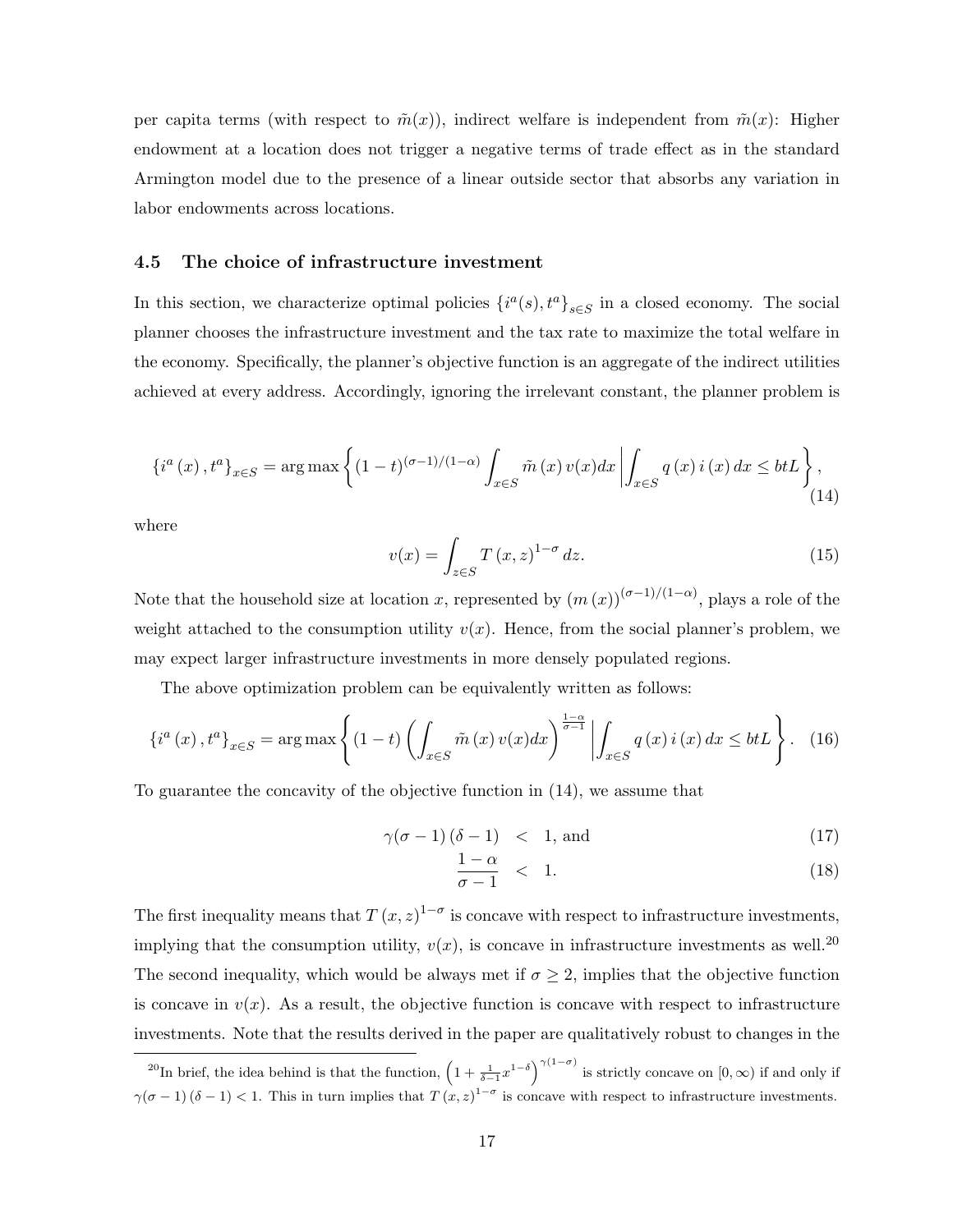functional form of the transportation costs as soon as  $T(x, z)^{1-\sigma}$  is concave in  $i(s), s \in [x, z]$ , and has an unbounded derivative at  $i(s) = 0$ .

Next, we characterize the solution of the planner's problem. Note that we find the solution among continuous functions on  $[0, \bar{s}]$ . That is, the social welfare is maximized with respect to  $i^{a}(x)$ , where  $i^{a}(x)$  is continuous. This limitation also holds in the subsequent analysis (see Section 5). The following proposition holds.

**Proposition 1** The optimal allocation of infrastructure spending across space and the optimal tax rate chosen by a social planner under autarky are implicitly determined by the following system of equations:

$$
i^{a}(x)^{\delta} = \frac{b\gamma \left(1-\alpha\right)\left(1-t^{a}\right)L}{q(x)} \left(\phi^{L}(x) + \phi^{R}(x)\right), \qquad (19)
$$

$$
t^{a} = \frac{\int_{s \in S} q(s) i^{a}(s) ds}{bL}, \qquad (20)
$$

where

$$
\phi^{L}(x) = \frac{\int_{0}^{x} \tilde{m}(s) \left( \int_{x}^{\bar{s}} \left( 1 + \frac{1}{\delta - 1} \int_{s}^{t} i^{a}(r)^{1-\delta} dr \right)^{\gamma(1-\sigma)-1} dt \right) ds}{\int_{s \in S} \tilde{m}(s) v(s) ds},
$$

$$
\phi^{R}(x) = \frac{\int_{x}^{\bar{s}} \tilde{m}(s) \left( \int_{0}^{x} \left( 1 + \frac{1}{\delta - 1} \int_{t}^{s} i^{a}(r)^{1-\delta} dr \right)^{\gamma(1-\sigma)-1} dt \right) ds}{\int_{s \in S} \tilde{m}(s) v(s) ds}.
$$

**Proof** In the Appendix.

The terms  $\phi^L(x)$  and  $\phi^R(x)$  represent the aggregate marginal welfare gains (from a rise in  $i^a(x)$ ) to the left and the right of location x, respectively. The investment at location x is higher, the larger the sum  $\phi^L(x) + \phi^R(x)$  or the lower the cost of infrastructure at the location,  $q(x)$ . In the next proposition, we summarize some additional properties of the optimal infrastructure investment function,  $i^a(x)$ , and the consumption utility,  $v(x)$ .

**Proposition 2** The optimal infrastructure investment function,  $i^a(x)$ , and the consumption utility,  $v(x)$ , have the following properties:

- (i) The infrastructure investments are zero at the borders of the region:  $i^a(\bar{s}) = i^a(0)$ .
- (ii) If  $q(x)$  is continuously differentiable,  $i^a(x)$  is increasing in the neighborhood of zero and decreasing in the neighborhood of one: specifically,  $(i^a(x))'_{x=0} = \infty$  and  $(i^a(x))'_{x=\bar{s}} = -\infty$ .
- (iii) If there is no variation in the cost of infrastructure investment and the household size across the locations:  $q(x) = q$  and  $m(x) = m$  for any  $x \in S$ , then  $v(x)$  and  $i^a(x)$  are symmetric around  $x = \bar{s}/2$  and have a hump shape with maximum at  $x = \bar{s}/2$ .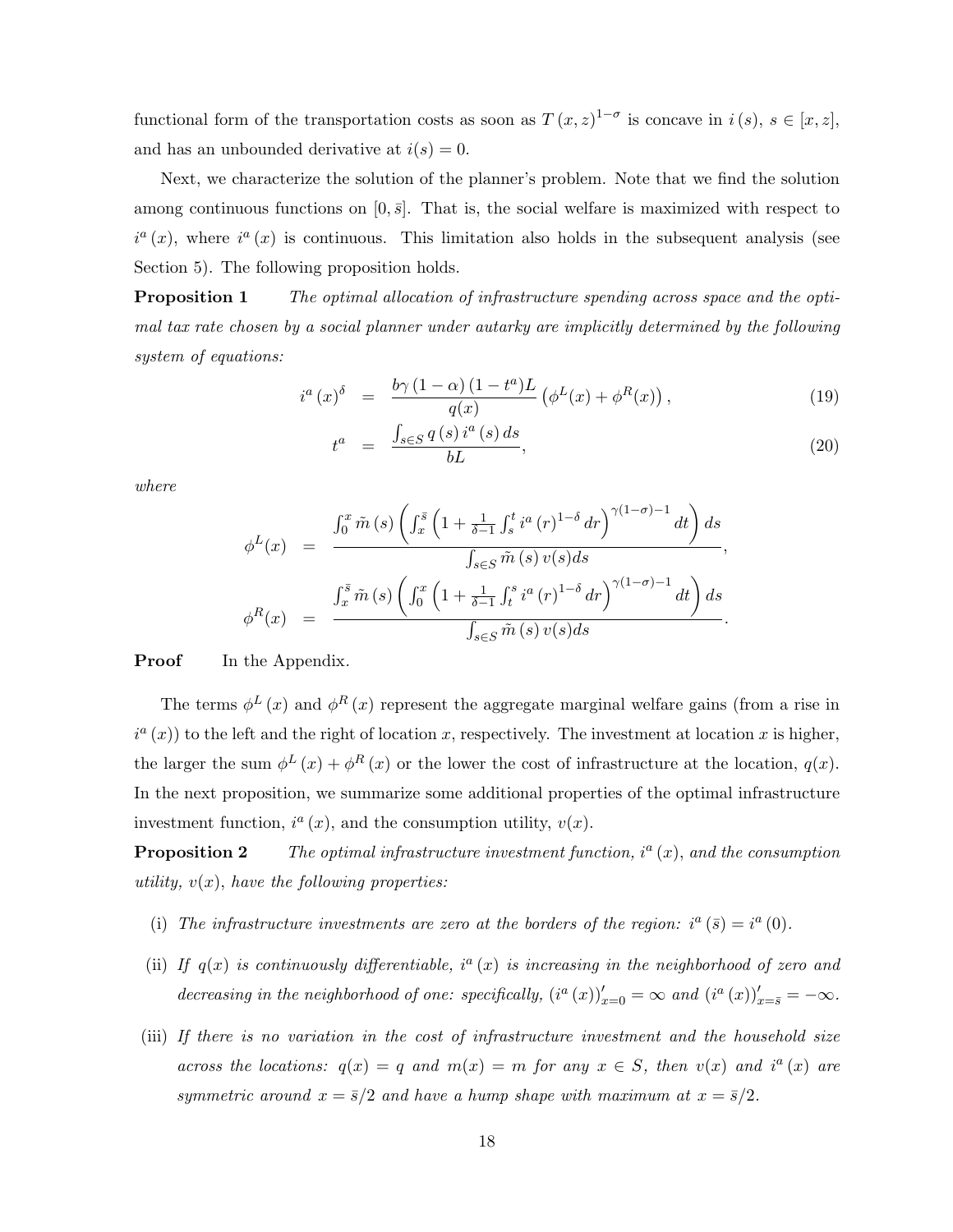**Proof** The first property immediately follows from the definitions of  $\phi^L(x)$  and  $\phi^R(x)$ . Specifically, we have that  $\phi^L(\bar{s}) = \phi^L(0) = \phi^R(\bar{s}) = \phi^R(0) = 0$ . The last two properties are proved in the Appendix.

According to the proposition, if there is no variation in the cost of infrastructure and the household size, the optimal infrastructure is symmetric around the middle point of the  $[0, \bar{s}]$ interval. That is, to maximize the social welfare, the social planner concentrates the infrastructure around the middle point. This in turn implies that the transportation costs in the middle region are lower than those at the periphery and, thereby, households located closer to the middle point have higher indirect utility.

### 4.6 Comparative statics

In this section, we explore how the parameters in the model affect the infrastructure profile chosen by the social planner. Note that the optimal infrastructure investments at location  $x$  can be written as follows:

$$
i^{a}(x) = \left(\frac{\gamma(1-\alpha)(bL - \int_{s \in S} q(s) i^{a}(s) ds)}{q(x)} \left(\phi^{L}(x) + \phi^{R}(x)\right)\right)^{1/\delta}, \tag{21}
$$

where  $\phi^L(x)$  and  $\phi^R(x)$  depend on the investments at all locations  $x \in [0, \bar{s}]$  (see *Proposition 1*). In other words, the infrastructure investments at location  $x$  depend on that particular location, the infrastructure profile in the whole economy, and the set of parameters in the model. That is,

$$
i^{a}(x) = i^{a}(x, I^{a}, \epsilon),
$$

where  $I^a$  represents the infrastructure profile in the economy and  $\epsilon$  is the set of parameters in the model. Thus, the changes in  $i^a(x)$  due to changes in  $\epsilon$  are implicitly determined from

$$
\frac{\partial i^{a}(x)}{\partial \epsilon} = \frac{\partial i^{a}(x, I^{a}, \epsilon)}{\partial \epsilon} + \frac{\partial i^{a}(x, I^{a}, \epsilon)}{\partial I^{a}} \frac{\partial I^{a}}{\partial \epsilon}.
$$
\n(22)

The first term in the right-hand side of (22) captures the direct effect of  $\epsilon$  on  $i^a(x)$ , while the second term stands for the indirect effects.

As can be seen, a rise in b increases the right-hand side of (21) resulting in the positive direct as well as overall effect of b on  $i^a(x)$ : there are more investments in the infrastructure in more productive (richer) economies. It is also intuitively clear that a rise in the cost of infrastructure investments,  $q(x)$ , in some neighborhood of x reduces the investments in that neighborhood. In particular, if we assume that  $q(x) = q$  for all x, then the impact of q on  $i^a(x)$  is exactly opposite to that of b: a rise in q decreases  $i^a(x)$ .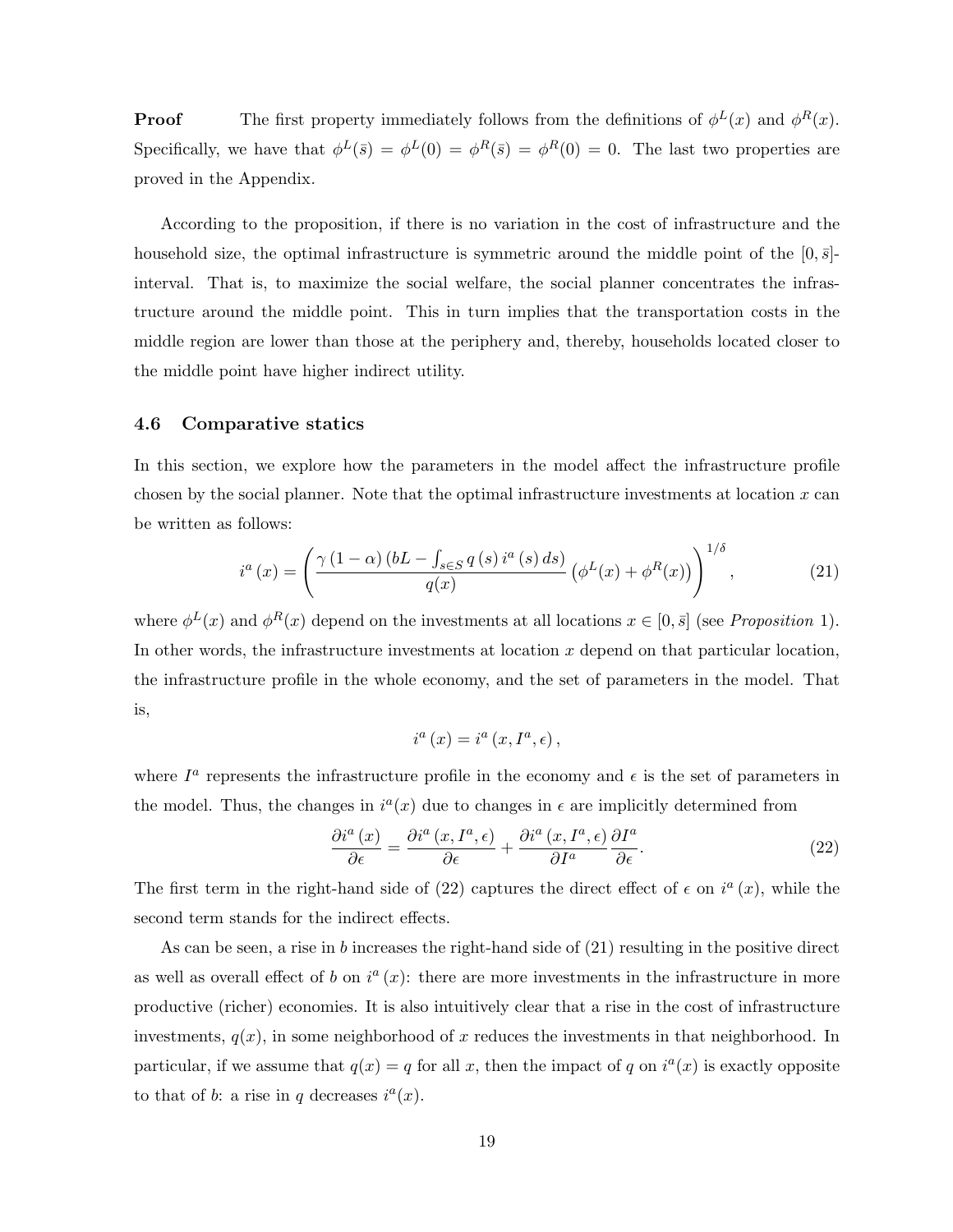Recall that the size of the economy, L, is given by  $\int_0^{\bar{s}} m(s)ds$  and, therefore, depends on the geographical size,  $\bar{s}$ , and the population density,  $m(x)$ . To examine the impact of L on the infrastructure profile, we assume that  $m(x) = m$  for all  $x \in [0, \bar{s}]$ . In this case, L is equal to  $m\bar{s}$ . Note that if  $m(x)$  is the same at all locations,  $\phi^L(x)$  and  $\phi^R(x)$  do not directly depend on m, as it is canceled out (see *Proposition* 1). Hence, the impact of m on  $i^a(x)$  is exactly the same as that of b: that is, a rise in m increases  $i^a(x)$  for all x. The next proposition summarizes the above considerations.

**Proposition 3** Changes in the parameters in the model have the following effects on the optimal infrastructure profile in a closed economy:.

- (i) A rise in b increases  $i^a(x)$  for all x.
- (ii) Assuming that  $m(x) = m$  for all x, a rise in m increases  $i^a(x)$  for all x.
- (iii) Assuming that  $q(x) = q$  for all x, a rise in q decreases  $i^a(x)$  for all x.

**Proof** The proof is based on the concept of the monotone comparative static (see, for instance, Milgrom and Shannon (1994)). The details are provided in the Appendix.

Unfortunately, the rigorous analysis of the overall effect (the direct effect plus the indirect effect) of  $\bar{s}$  on the infrastructure profile is quite complex. Therefore, in this comparative static, we focus only on the *direct* effect. In particular, it is possible to show that a rise in  $\bar{s}$  (from  $\bar{s}'$  to  $\bar{s}''$ ) increases  $i^a(x)$  for x from some left neighborhood of  $\bar{s}'$ . Indeed, when  $\bar{s}$  rises from  $\bar{s}'$ to  $\bar{s}$ ",  $\bar{s}$ ' becomes an internal location of the new geography and, therefore, has some positive infrastructure investments. This means that  $i^a(\bar{s}')$  increases (as before the changes  $\bar{s}'$  was the border location with zero infrastructure). By continuity, the infrastructure investments increase in some left neighborhood of  $\bar{s}'$  as well. In addition, we find that if the cost of infrastructure is uniform  $(q(x) = q$  for all x), then  $i^a(x)$  rises in all locations  $x \in S$ . The results of numerical experiments in Section 4.6.1 suggest that if we take into account the indirect effects as well, then depending on the parameters  $i^a(x)$  can decrease for x sufficiently close to the left border (even if the cost of infrastructure is uniform). This implies that while the direct effects are of the first order, the indirect effects should not be completely ignored in the analysis.

**Proposition 4** Assuming that  $m(x) = m$  for all x, a rise in  $\bar{s}$  has a positive direct effect on  $i^a(x)$  for x close to the right border and has an ambiguous impact on the investments at the other locations. If in addition  $q(x) = q$  for all x, then a rise in  $\bar{s}$  has a positive direct effect on  $i^a(x)$  for all  $x \in S$ .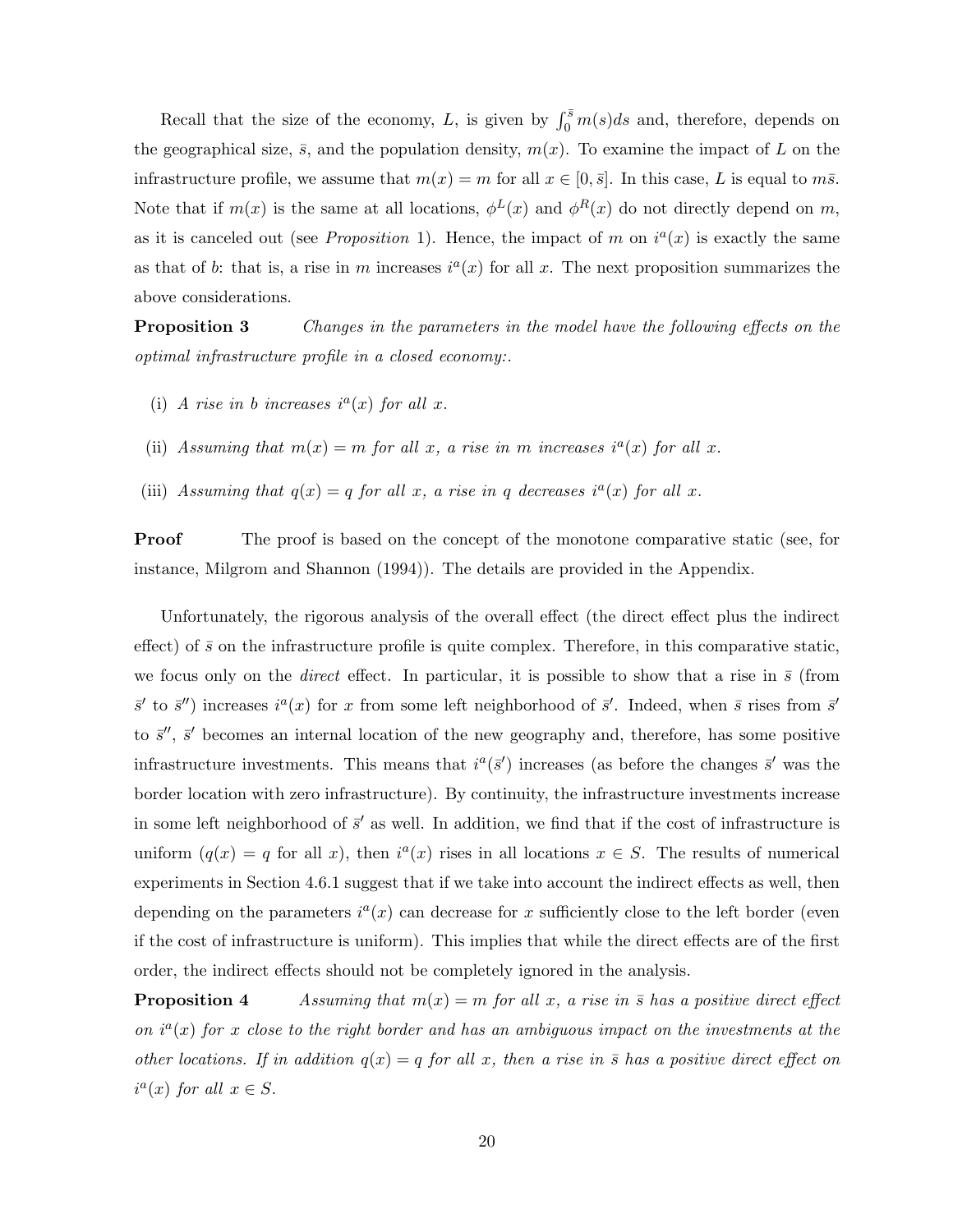## **Proof** In the Appendix.

The analysis of the effects of  $\gamma$ ,  $\delta$ , and  $\sigma$  on the infrastructure profile is complex as well, as these parameters are included into the expressions for  $\phi^L(x)$  and  $\phi^R(x)$  in the non-trivial way. At the same time, the intuition, which is behind the effects, seems straightforward. A rise in  $\gamma$ makes the dependence of the transportation costs on infrastructure investments stronger. As a result,  $i^{a}(x)$  rises at all locations. A rise in  $\sigma$  makes the varieties of the differentiated product more substitutable, shifting the consumption towards local varieties. As a result, the gains from infrastructure investments fall and, therefore,  $i^a(x)$  falls as well for all x. Finally, a rise in  $\delta$ makes infrastructure investments in different locations less substitutable (as  $1/\delta$  falls), which in turn results in higher optimal investments at all locations. We run a number of numerical experiments that appear to be consistent with the above intuition. In the next section, we present some numerical experiments related to the comparative statics above.

#### 4.6.1 Simulations

In this section, we simulate the effects of changes in the parameters on the infrastructure distribution. The benchmark parameterization is as follows. We set  $\sigma$  to 2,  $\delta$  to 1.5,  $\gamma = 0.75$ , and  $\alpha = 0.5$ . This guarantees that  $\gamma(\sigma - 1)(\delta - 1) < 1$  and  $(1 - \alpha)/(\sigma - 1) < 1$ . In our simulations, we assume no variation in the cost of infrastructure  $q(x)$  and location sizes  $m(x)$ . Specifically, we consider  $q(x) = q = 1$ ,  $m(x) = m = 1$ , and  $b = 1$ . Finally, as the initial value of  $\bar{s}$ , we consider 1. Under this parameterization, the market size  $L$  is equal to 1 as well. The solid black curve in all panels of Figure 2 depicts the default configuration described above. In this case, the optimal tax rate is equal to 0.08.

Next, we change the parameters in the model and examine how these changes affect the equilibrium infrastructure profile. As can be inferred from Panel (a) in Figure 2, a rise in  $\bar{s}$  from 1 to 1.5 significantly increases infrastructure investments at locations that are relatively close to the initial border and slightly decreases investment at the locations that are relatively far from the initial border. This result is in line with the discussion in the previous section. In this case, the tax rate rises to 0.09 (from 0.08).

Finally, a rise in  $\gamma$  (to 1) or  $\delta$  (to 2) increases the investments at all locations (see panels (b) and (c), respectively), whereas an increase in  $\sigma$  (to 3) reduces the investments at all locations  $(Panel(d)).$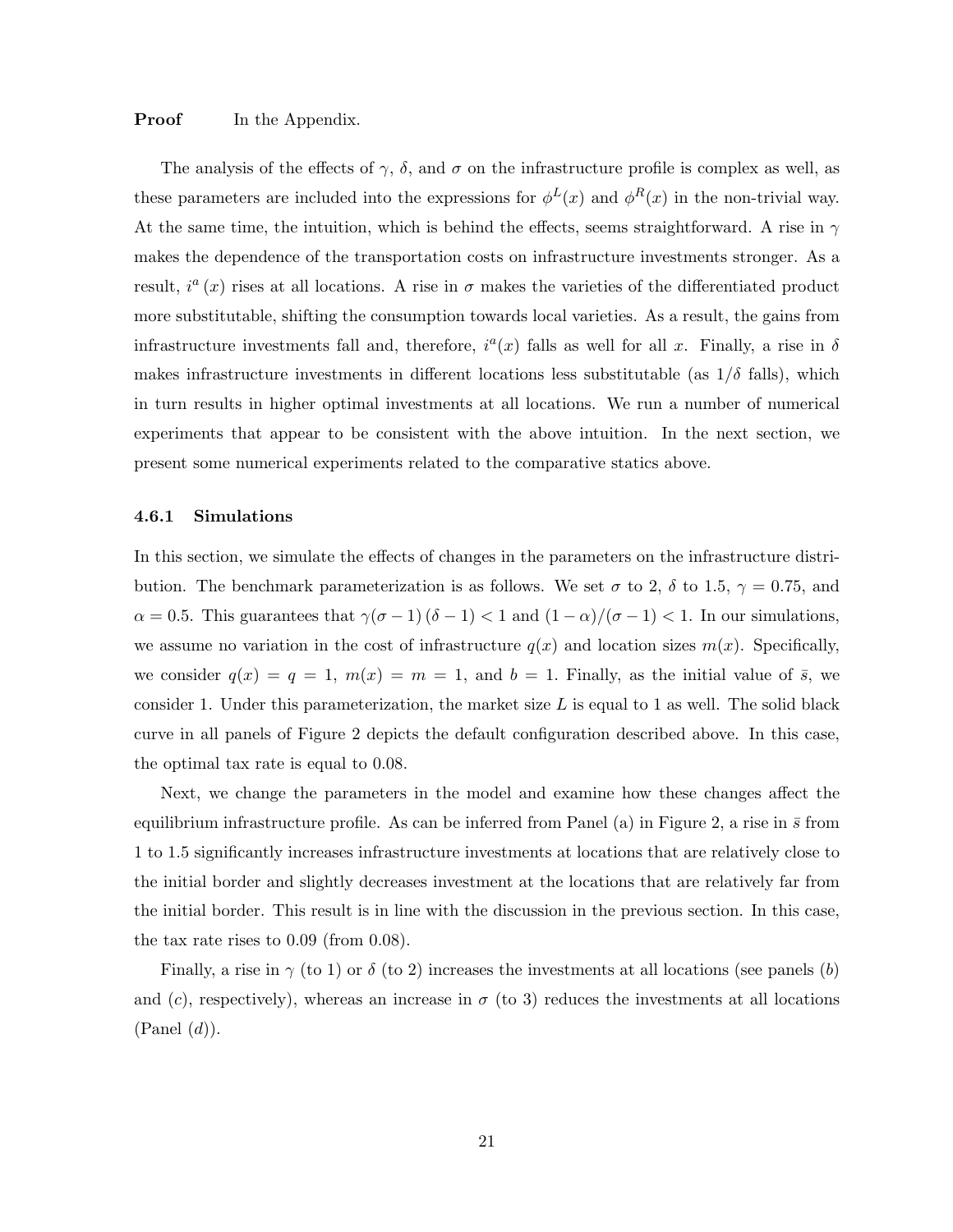

Figure 2: Closed economy equilibrium investment loci: comparative statics

Notes. Solid black curve: default investment distribution ( $\sigma = 2, \delta = 1.5, \gamma = 0.75, \alpha = 0.5$ ). Dashed red curves: distributions resulting from alternative parameterizations.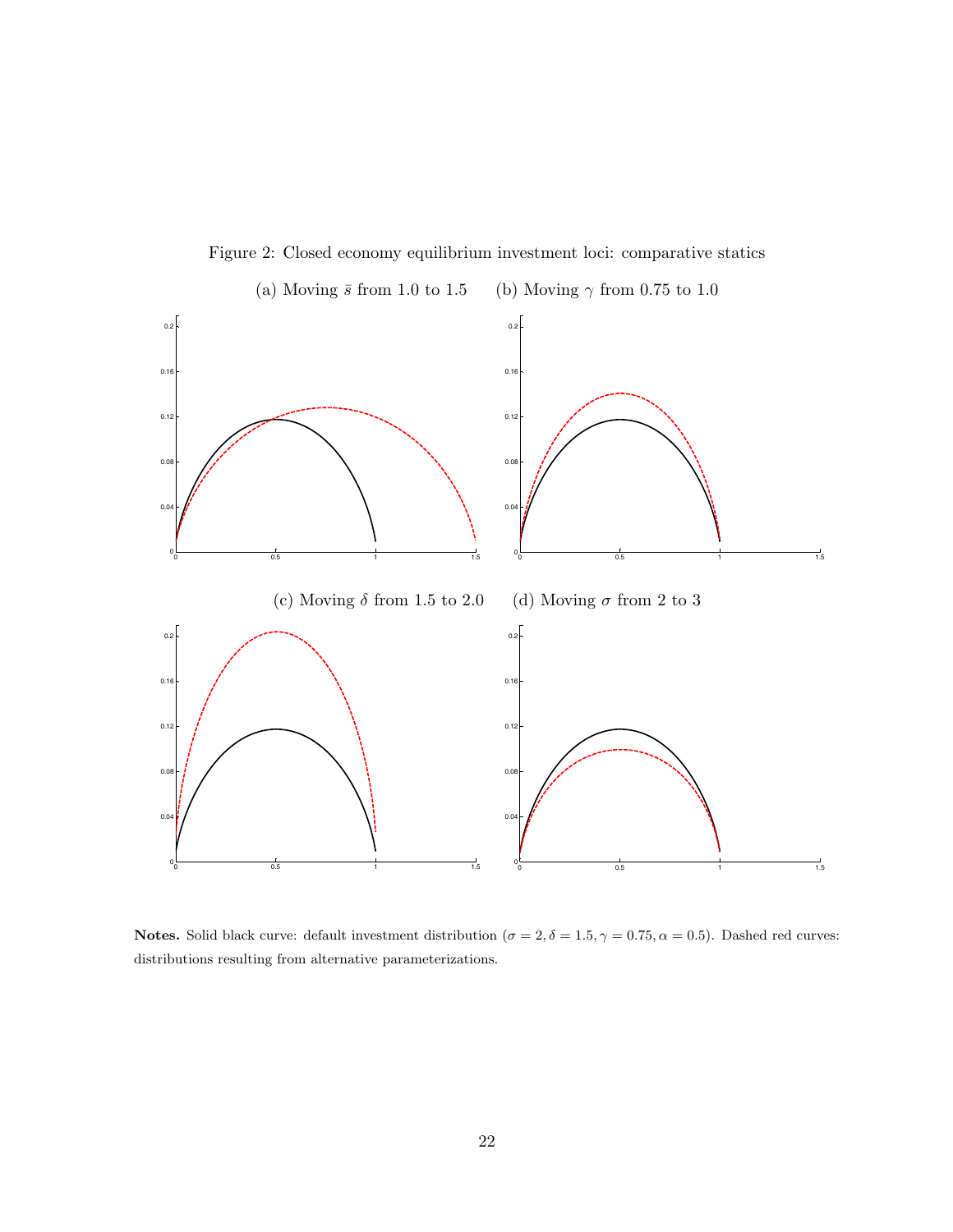## 5 Infrastructure investment in an open economy

In this section, we present the key results of the paper. We assume that the world economy consists of two independent countries, each with its own government that decides on infrastructure investment in a non-cooperative way. However, consumers demand goods produced all over the world. Thus, we have a situation with 'globalized markets, regional politics'. As in the previous section, the world geography is linear. To simplify the analysis, we assume that countries are symmetric. In particular, the world geography is described by the  $[0, 2\bar{s}]$ -interval, where locations from  $[0, \bar{s}]$  and  $(\bar{s}, 2\bar{s}]$  represent the home and foreign country, respectively. Alternatively, one may think of the  $[0, 2\bar{s}]$ -interval as a closed country, with segments representing autonomous regions within that country. As before, the homogenous good is assumed to be produced at all locations in both countries, resulting in the same wage rates (equal to  $b$ ). We also assume away any variation in the costs of infrastructure and the household sizes across locations: i.e.,  $q(x) = q$  and  $m(x) = m$  for all  $x \in [0, 2\overline{s}]$ . The idea behind this assumption is to isolate a pure border effect on the equilibrium infrastructure profile.<sup>21</sup>

In the following analysis, the rationale behind many results is the discrepancy between the political and the economic reach of countries: while infrastructure investment decisions are limited to domestic locations, consumers demand imports from both countries and, therefore, from all locations. Since countries decide in a non-cooperative way, they do not internalize the positive externality that their investment decisions exert on consumers in other countries. This leads to global underprovision of infrastructure.

In the following, we first examine the world planner problem. Then, we formulate and solve the game between the two countries when infrastructure decisions are undertaken independently. Finally, we compare the obtained outcomes of the game to the world-planner solution.

### 5.1 World planner problem

The world planner chooses the world infrastructure profile to maximize the indirect utility of the entire world population. In this case, the space which individuals trade across and the space which infrastructure decisions are made over coincide. In other words, we have one market and one jurisdiction (that decides over infrastructure investments). Thus, the world planner problem can be written as follows:

$$
\{i^{w}(x), t^{w}\}_{x \in [0,2\bar{s}]} = \arg\max_{i(x),t} \left\{ (1-t) \left( \int_{0}^{2\bar{s}} v(x)dx \right)^{\frac{1-\alpha}{\sigma-1}} \left| q \int_{0}^{2\bar{s}} i(x)dx \le 2bLt \right. \right\},
$$
 (23)

<sup>&</sup>lt;sup>21</sup>The framework can be easily extended to the case when  $q(x)$  and  $m(x)$  are symmetric around  $x = \overline{s}$ .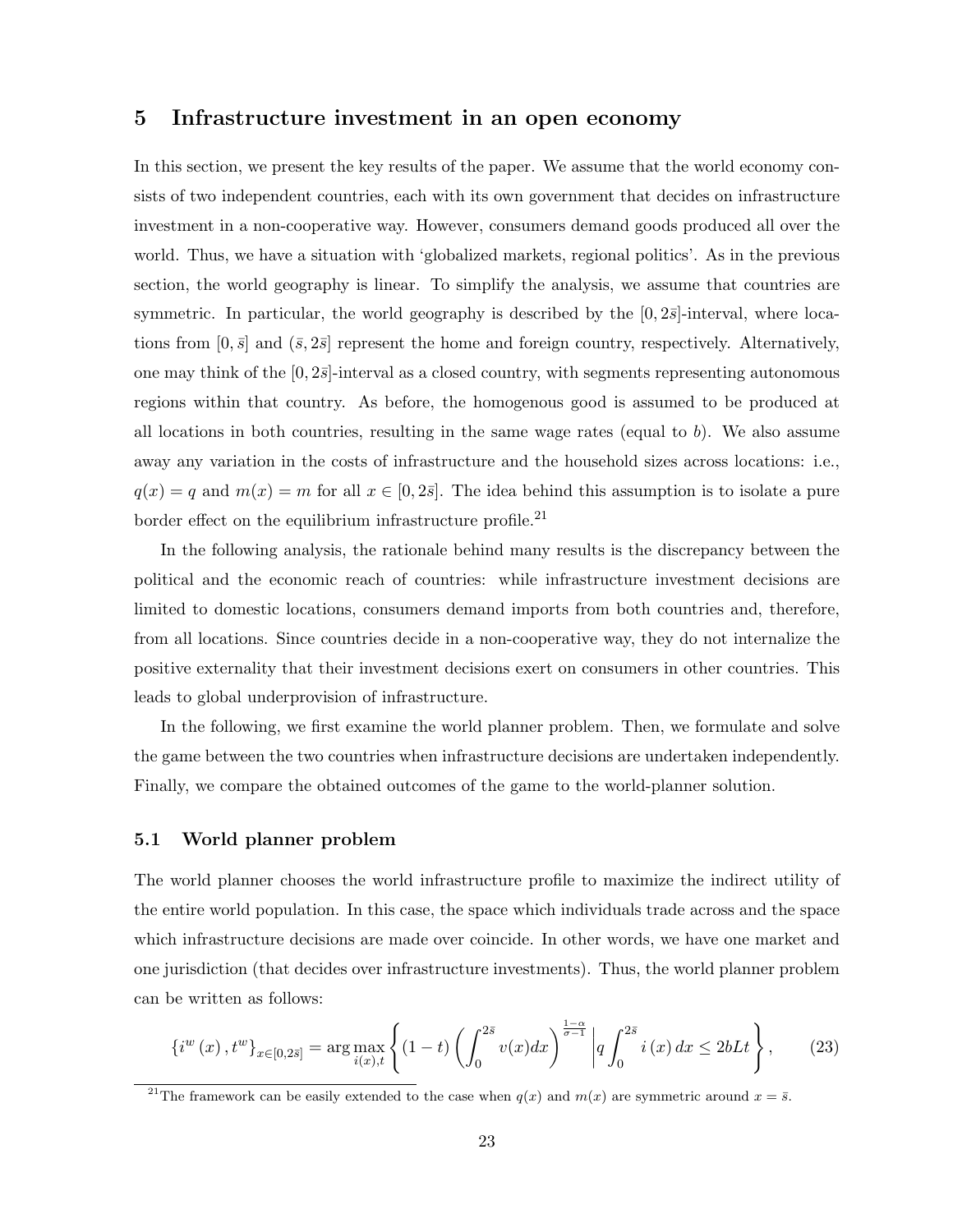where  $v(x)$  is the consumption utility at address x and L is the population size in each country.<sup>22</sup> As can be seen, the world planner problem looks very similar to the social planner problem in the case of a closed economy. The only difference is that the geographical space is now given by the  $[0, 2\bar{s}]$ -interval rather than by the  $[0, \bar{s}]$ -interval. Hence, we can formulate the following proposition.<sup>23</sup>

**Proposition 5** The optimal allocation of infrastructure spending across the world geography and the optimal tax rate chosen by the world planner are implicitly determined by the following system of equations:

$$
i^{w}(x)^{\delta} = \frac{2bL\gamma\left(1-\alpha\right)\left(1-t^{w}\right)}{q}\left(\phi^{L,w}(x)+\phi^{R,w}(x)\right),\tag{24}
$$

$$
t^{w} = \frac{q \int_0^{2\bar{s}} i^{w}(s) ds}{2bL}, \tag{25}
$$

where  $\phi^{L,w}(x)$  and  $\phi^{R,w}(x)$  are defined in analogy to their counterparts in Proposition 1 with the right border equal to  $2\bar{s}$  and  $v(s) = \int_0^{2\bar{s}} T(x, z)^{1-\sigma} dz$ . The properties of the world planner solution are the same as those for the autarky planner case; see Proposition 2.

**Proof** The proof is exactly the same as that for Proposition 1.

Similar to the infrastructure profile in the case of a closed economy,  $i^{w}(x)$  is symmetric around  $x = \overline{s}$  and has a hump shape, implying that the maximum of the function is achieved at  $x = \bar{s}$  (this is due to the absence of variation in the costs of infrastructure and household sizes). Thus, the first-best allocation involves the highest levels of infrastructure investment around the border between the countries. Indeed, as the world planner cares about the entire world population, she finds it optimal to invest more at locations closer to the "core" of the world (as the social marginal gains at these locations are higher), which is the border. In the next section, we explore the case when infrastructure decisions are undertaken independently by each country.

### 5.2 Global economics, regional politics

In this section, we find the solution of a game between two countries that choose the infrastructure investments simultaneously and independently from each other. The game is defined

$$
q \int_0^{2\bar{s}} i(x) dx \le bt \int_0^{2\bar{s}} m(x) dx = 2b\bar{s}m = 2bL,
$$

<sup>22</sup>Notice that the constraint in the maximization problem is

where  $L$  is the size of the countries.

 $^{23}$ As in the previous section, we assume that the optimal infrastructure profile is chosen among continuous functions.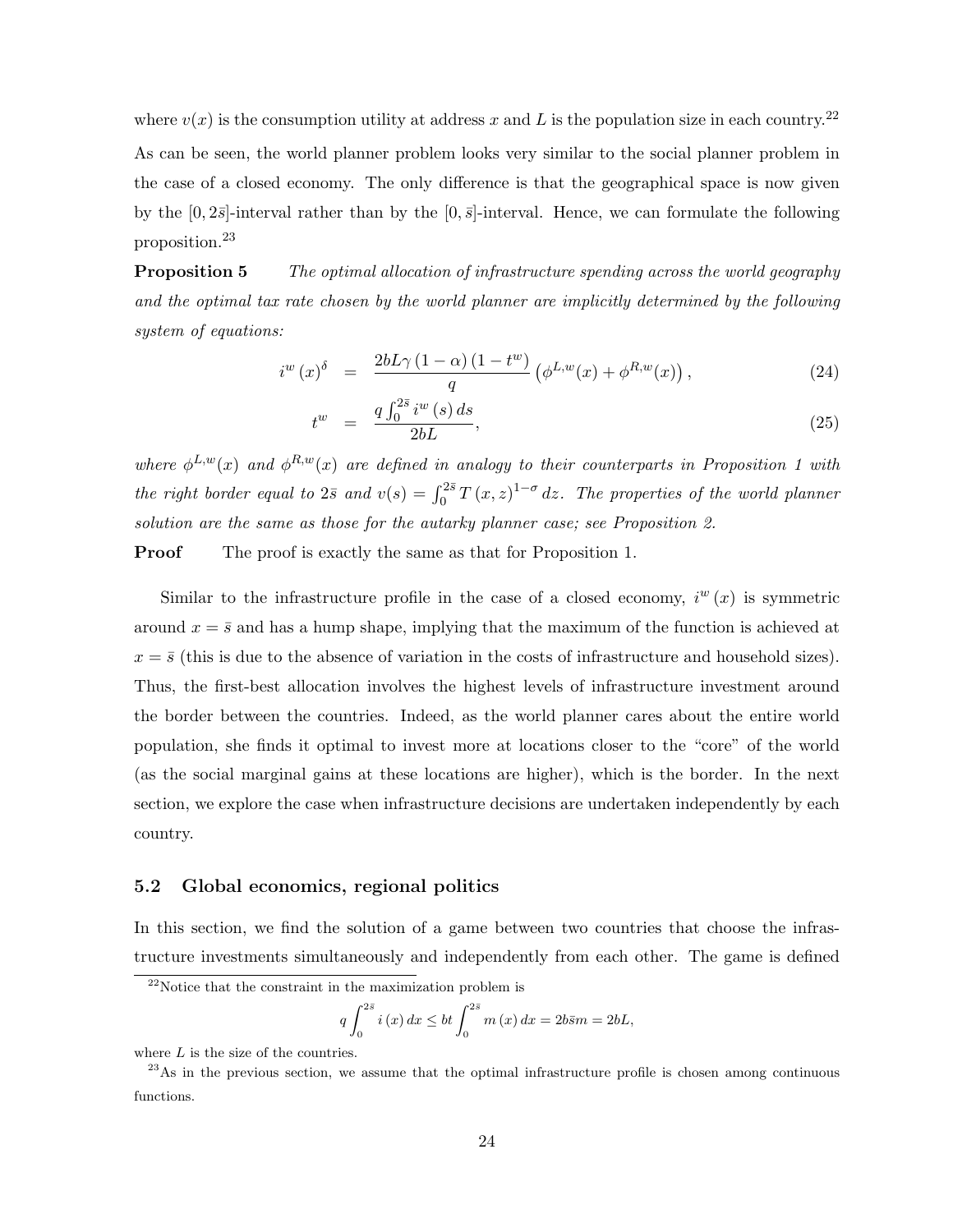as  $\Gamma = (I, U_i, \Theta_i)$ , where  $I = \{H, F\}$  represents the set of countries,  $\Theta_i$  is the *i*th country's strategy set  $(i \in I)$ , and  $U_i$  is the *i*th country's payoff functional defined on  $\Theta_H \times \Theta_F$ . In the context of the present framework, the set of strategies of the home country,  $\Theta_H$ , is given by  $\{i^H(x), t^H\}_{x\in[0,\bar{s}]},$  where  $i^H(x)\geq 0$ ,  $\int_0^{\bar{s}} i^H(x) dx \leq bLt^H/q$ , and  $t^H \in [0,1]$ . Similarly,  $\Theta_F$  is the set of  $\{i^F(x), t^F\}_{x \in [\bar{s}, 2\bar{s}]}$ , where  $i^F(x) \ge 0$ ,  $\int_{\bar{s}}^{2\bar{s}} i^F(x) dx \le bLt^F/q$ , and  $t^F \in [0, 1]$ . Here,  $i^H(x)$ and  $i^F(x)$  are continuous on  $[0, \bar{s}]$  and  $[\bar{s}, 2\bar{s}]$ , respectively. Finally, the countries' payoffs are represented by the corresponding countries' total welfare functions.<sup>24</sup>

Since the countries are symmetric, in the following analysis we focus on the home country only. Given the infrastructure profile and the tax rate in the foreign country, the social planner at home solves the following maximization problem:

$$
\left\{i^{H}(x), t^{H}\right\}_{x \in [0,\bar{s}]} = \arg\max_{t, i(x)} \left\{ (1-t) \left( \int_{0}^{\bar{s}} v(x) dx \right)^{\frac{1-\alpha}{\sigma-1}} \left| q \int_{0}^{\bar{s}} i(x) dx \leq bLt^{H} \right\},\right\}
$$
(26)

where

$$
v(x) = \int_0^{2\bar{s}} T(x, z)^{1-\sigma} dz.
$$

Note that as agents consume both domestic and foreign products, the consumption utility,  $v(x)$ , depends not only on the domestic infrastructure profile, but also on the infrastructure investments undertaken abroad (through the transportation costs). As a result, the infrastructure investments in the foreign country affect the choice of the infrastructure investments in the

$$
U_{Hn} = (1 - t^{H}) \left( \sum_{i=0}^{n} v(x_{i}) \Delta_{n} \right)^{\frac{1-\alpha}{\sigma-1}},
$$
  

$$
U_{Fn} = (1 - t^{F}) \left( \sum_{i=n+1}^{2n} v(x_{i}) \Delta_{n} \right)^{\frac{1-\alpha}{\sigma-1}},
$$

where

$$
v(x_i) = \sum_{j=0}^{2n} T(x_i, x_j)^{1-\sigma} \Delta_n
$$
.

It is straightforward to see that the game  $\Gamma_n$  has a Nash equilibrium in pure strategies. This is due to the fact that the strategy sets are non-empty, convex, and compact subsets of a metric vector space and the payoff functions are continuous on  $\Theta_{H_n} \times \Theta_{F_n}$  and concave in the own strategy of a player: i.e.,  $U_{in}$  is concave on  $\Theta_{in}$ .

 $^{24}$ As the Nash equilibrium in the above game, we consider the limit of the Nash equilibrium in the corresponding discrete approximation  $\Gamma_n = (I, U_{in}, \Theta_{in})$  (in other words, the equilibrium in game  $\Gamma$  is considered as the limit  $(n \to \infty)$  of the equilibrium in game  $\Gamma_n$ ). To formulate  $\Gamma_n$ , we consider a uniform partition of the [0, 2 $\bar{s}$ ]-interval given by  ${x_i}_{i=0..2n}$ , where  $x_0 = 0$ ,  $x_n = \overline{s}$ , and  $x_{2n} = 2\overline{s}$ . In this case, the set of strategies of the home country,  $\Theta_{H_n}$  in country *i* is given by  $\left\{i^H(x_i), t^H\right\}_{i=0..n}$ , where  $i^H(x_i) \geq 0$ ,  $\sum_{i=0}^n i^H(x_i) \triangle_n \leq bLt^H/q$ , and  $t^H \in [0,1]$ (here,  $\Delta_n = \bar{s}/n$  is the partition size). In the same way,  $\Theta_{Fn}$  is the set of  $\{i^F(x_i), t^F\}_{i=[n+1,2n]}$  (without loss of generality, we assume that location n belongs to the home country), where  $i^F(x_i) \geq 0$ ,  $\sum_{i=n+1}^{2n} i^F(x_i) \triangle_n \leq$  $bLt^F/q$ , and  $t^F \in [0,1]$ . The countries' payoffs are then the following: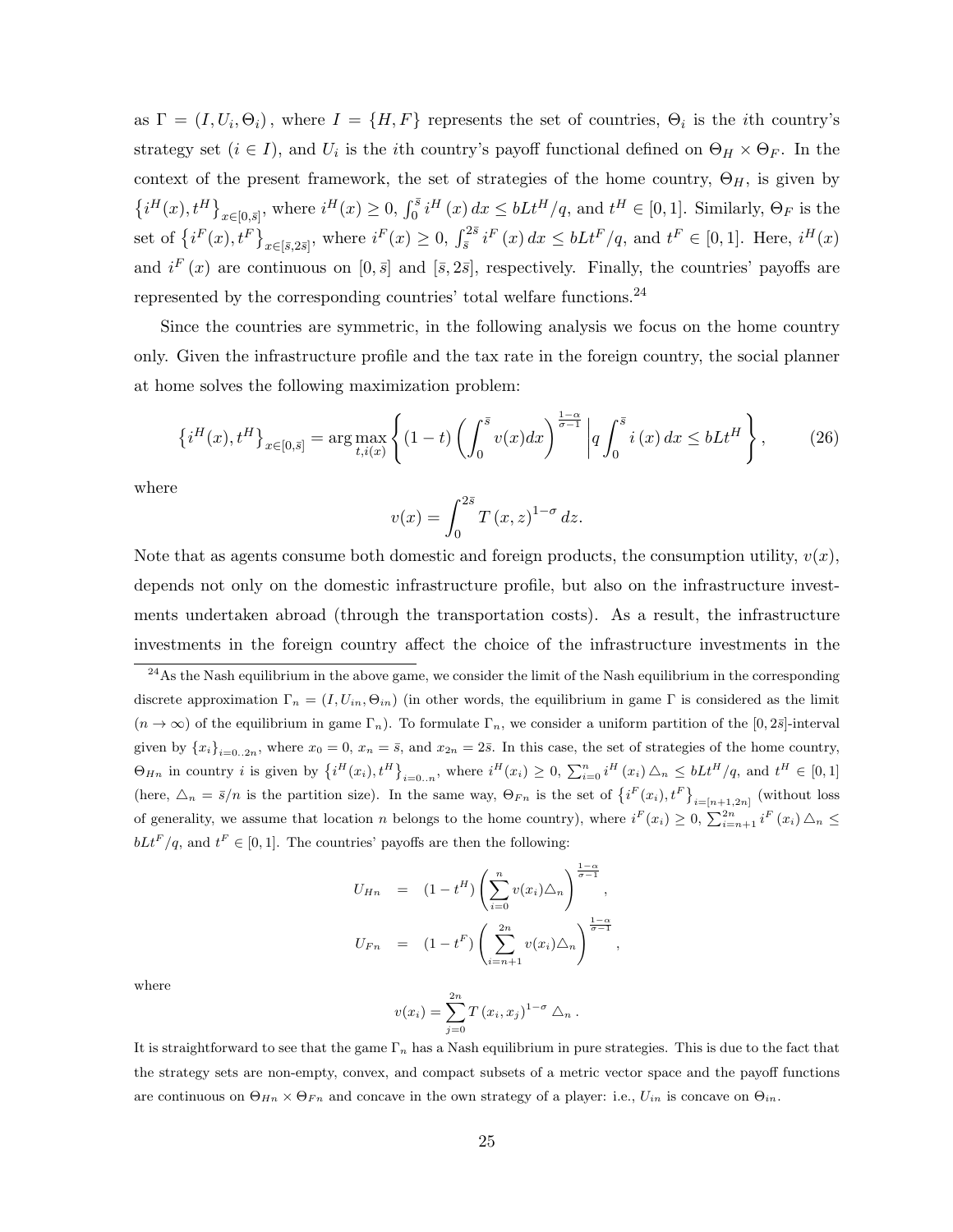home country, and vice versa. The next lemma describes the best response of the home social planner given a certain infrastructure profile in the foreign country.

**Lemma 2** Given an infrastructure profile in the foreign country,  $\{i^F(x)\}_{x\in (\bar{s},2\bar{s}]},\}$  the home social planner chooses the infrastructure investments and the tax rate,  $\{i^H(x), t^H\}_{x \in [0,\bar{s}]}$ , that implicitly satisfy the following equations:

$$
i^H(x)^{\delta} = \frac{bL\gamma (1-\alpha) (1-t^H)}{q} (\tilde{\phi}^L(x) + \tilde{\phi}^R(x)),
$$
  

$$
t^H = \frac{q \int_0^{\bar{s}} i^H(x) dx}{bL},
$$

where  $\tilde{\phi}^R(x) = \phi^R(x)$  and

$$
\tilde{\phi}^{L}(x) = \phi^{L}(x) + \frac{\int_{0}^{x} \left( \int_{\bar{s}}^{2\bar{s}} \left( 1 + \frac{1}{\delta - 1} \int_{s}^{\bar{s}} i^{H}(r)^{1-\delta} dr + \frac{1}{\delta - 1} \int_{\bar{s}}^{t} i^{F}(r)^{1-\delta} dr \right)^{\gamma(1-\sigma)-1} dt \right) ds}{\int_{0}^{\bar{s}} v(s) ds},
$$

with  $\phi^L(x)$ ,  $\phi^R(x)$  given in Proposition 1 (at  $m(x) = m$ ).

**Proof** In the Appendix.

As can be seen, the optimal infrastructure profile in an open economy has a similar form as that in the case of a closed economy. The main difference is the expression for  $\tilde{\phi}^L(x)$  that represents the aggregate marginal welfare gains from a rise in  $i^H(x)$  to the left of location x. The reason behind is that infrastructure investments at location  $x$  affect the transportation costs from all foreign locations to the locations on the left of  $x$  (as the foreign country is located on the right of  $x$ ). This in turn leads to additional welfare gains from a rise in infrastructure investment at location  $x$  compared to the closed economy case. As a result, in contrast to the closed economy case,  $i^H(x)$  is strictly greater than zero at  $x = \overline{s}$  if and only if  $i^F(x)$  is strictly positive in some right neighborhood of  $x = \bar{s}$  (meaning that the home country is not isolated from the foreign country). If  $i^F(x)$  is equal to zero in some right neighborhood of  $x = \overline{s}$ , then  $\tilde{\phi}^L(x)$  is exactly the same function as in the case of a closed economy, as in this case the transportation costs from foreign locations are infinitely high. Finally, as in the closed economy case, the infrastructure investment at location  $x = 0$  is zero:  $i^H(0) = 0$ .

In the paper, we focus our analysis on the symmetric Nash equilibrium of the game. In the symmetric equilibrium, the countries' equilibrium infrastructure profiles are symmetric around  $x = \bar{s}$ , meaning that  $i^F(x) = i^H(2\bar{s} - x)$  for  $x \in [\bar{s}, 2\bar{s}]$ . Taking into account the results stated in Lemma 2, we formulate the following proposition.

**Proposition 6** In the symmetric Nash equilibrium, the equilibrium home infrastructure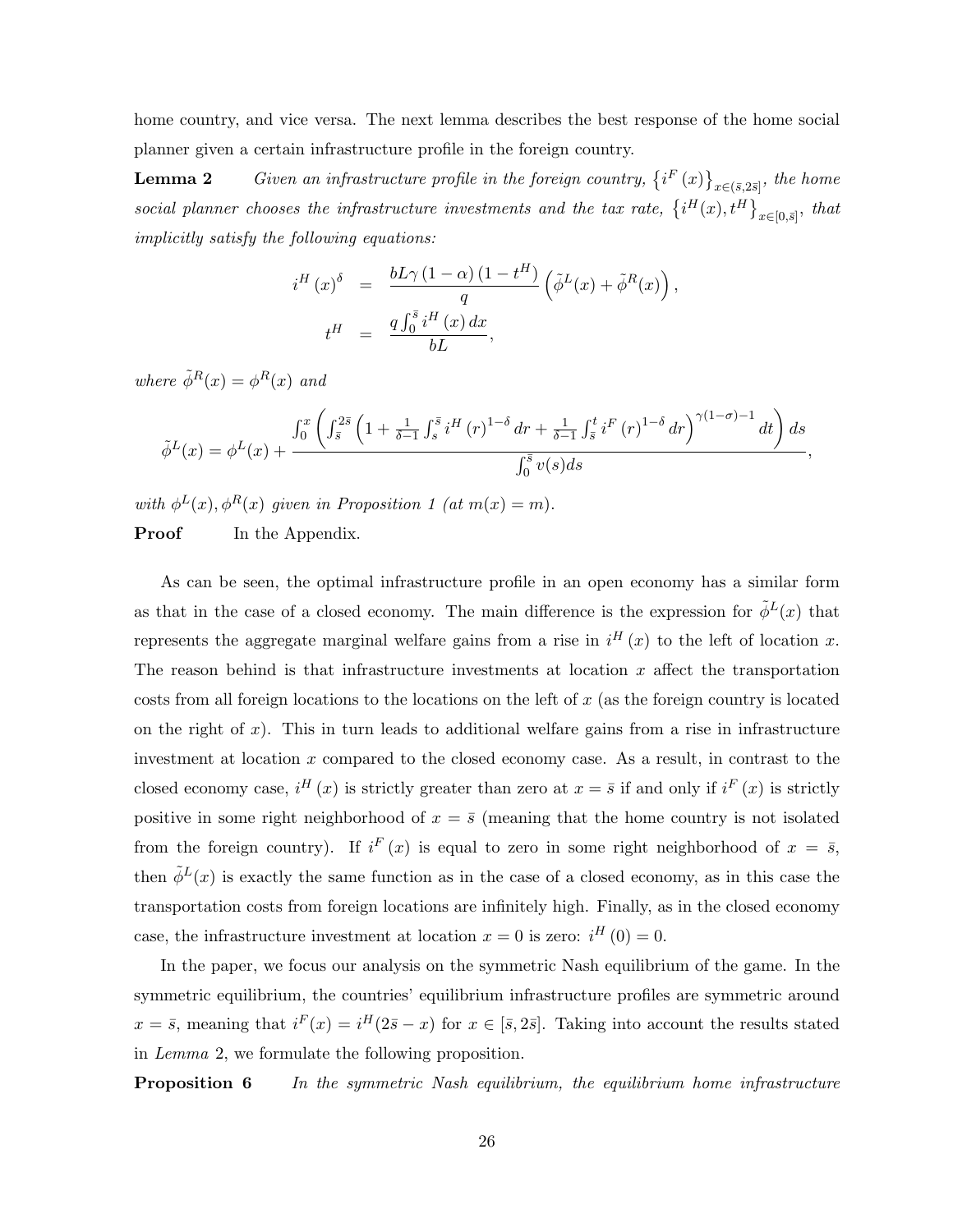profile and tax rate are implicitly determined by the following system of equations:

$$
i^H(x)^{\delta} = \frac{bL\gamma (1-\alpha) (1-t^H)}{q} \left( \tilde{\phi}^{L,N}(x) + \tilde{\phi}^{R,N}(x) \right),
$$
  

$$
t^H = \frac{q \int_0^{\bar{s}} i^H(x) dx}{bL},
$$

where  $\tilde{\phi}^{L,N}(x) = \tilde{\phi}^L(x)$  and  $\tilde{\phi}^{R,N}(x) = \tilde{\phi}^R(x)$  from Lemma 2 and  $i^F(r) = i^H(2\bar{s} - r)$ .

**Proof** The proof directly follows from *Lemma* 2 and the fact that in the symmetric equilibrium  $i^F(x) = i^H(2\overline{s} - x)$ .

Next, we explore some properties of the equilibrium home infrastructure investments. Note that in the symmetric equilibrium, there always exists some left (right) neighborhood of  $x = \bar{s}$ where  $i^H(x)$   $(i^F(x))$  is strictly greater than zero. Indeed, if it is not true, then  $i^H(x)$  is equal to zero around  $x = \bar{s}$ . This in turn means that  $i^{F}(x)$  is equal to zero around  $x = \bar{s}$  as well (due to the symmetry). As a result, there is no trade with the foreign country (because of infinitely large transportation costs) and the equilibrium infrastructure profile corresponds to the optimal infrastructure profile in the closed economy, which is, as was shown, strictly positive for any  $x \in (0, \bar{s})$ . This constitutes the contradiction. Thus, we can conclude that, in contrast to the closed economy case, the infrastructure investment at  $x = \bar{s}$  is strictly positive due to the possibility of trade with the foreign country. Specifically,

$$
i^H(\bar{s})^{\delta} = \frac{bL\gamma (1-\alpha) (1-t^H)}{q} \tilde{\phi}^{L,N}(\bar{s}) > 0.
$$

We then explore the behavior of the infrastructure profile around the border. The following proposition holds.

**Proposition 7** In the symmetric Nash equilibrium,  $(i^H(x))'_{x=0} = \infty$  and  $(i^H(x))'_{x=\overline{s}}$  is negative, but finite.

#### **Proof** In the Appendix.

The above proposition suggests that the presence of the foreign country skews the distribution of infrastructure investments towards the border (compared to the closed economy case), as this increases the gains from trade with the foreign country. Nevertheless, the infrastructure profile still has a hump shape  $(\text{as } (i^H(x))'_{x=0} > 0 \text{ and } (i^H(x))'_{x=\bar{s}} < 0)$ , meaning that the investments at the border are lower than those in some internal locations. This in turn implies the underinvestment of infrastructure at the border compared to the first best allocation (the world planner's solution) where the maximum of infrastructure investments is achieved at the border. Figure 3 illustrates this reasoning and compares the optimal autarky  $i^a(x)$ , world-planner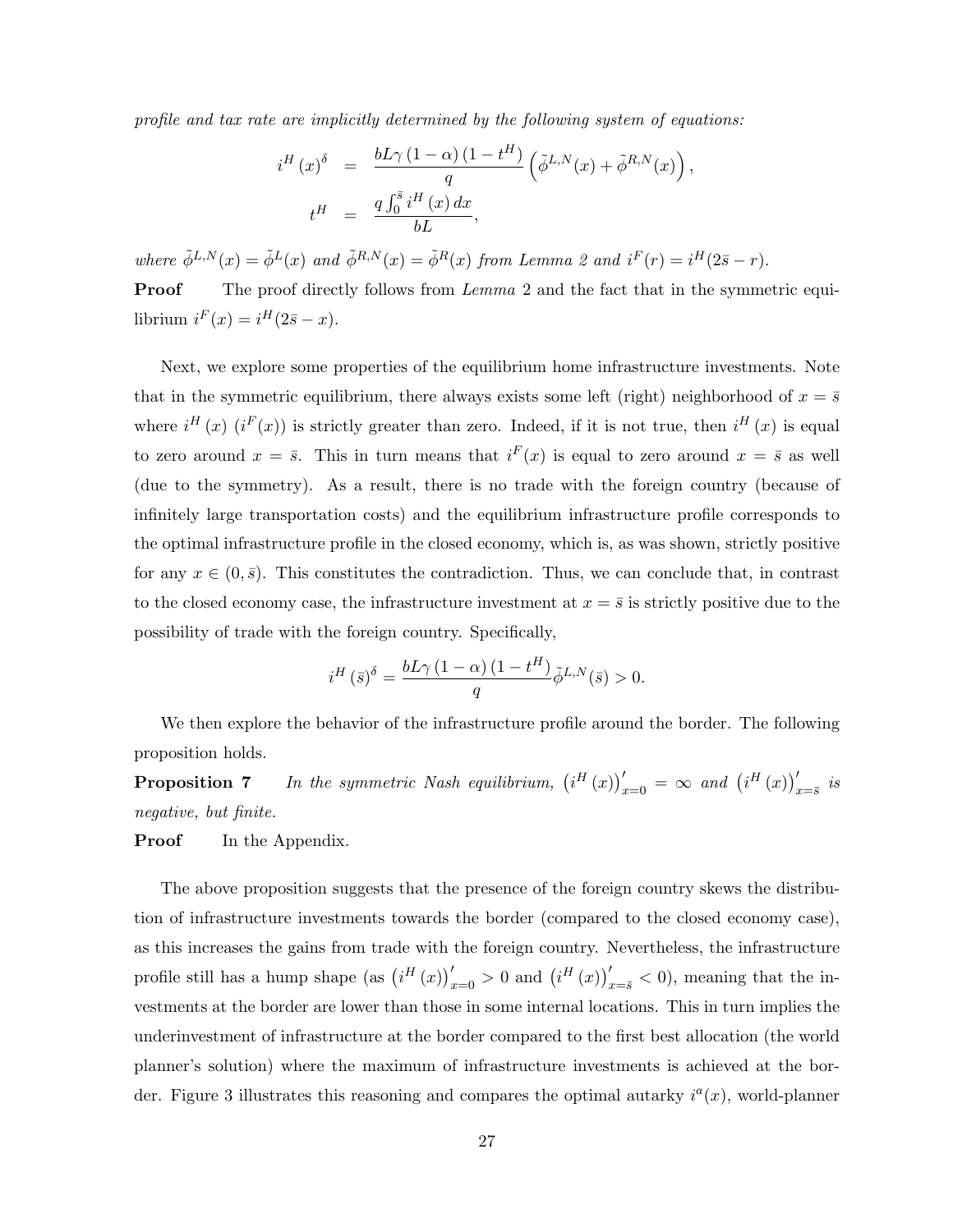$i^{w}(x)$ , and non-cooperative  $(i^{H}(x), i^{F}(x))$  infrastructure investment schedules (we consider the parameterization used in Section 4.6.1).



Figure 3: The distribution of infrastructure investment across space

**Notes.**  $i^{a}(x)$ ,  $i^{w}(x)$ , and  $i^{H}(x)$  refer to the autarky, central-planer, and non-cooperative optimal infrastructure investment distributions. The parameterization is as follows:  $\sigma = 2$ ,  $\delta = 1.5$ ,  $\gamma = 0.75$ ,  $\alpha = 0.5$ ,  $q(x) = q = 1$ ,  $m(x) = m = 1, b = 1, \text{ and } \bar{s} = 1.$ 

## 5.2.1 Regional politics, global spending

We also ask the following question. What will the infrastructure profile be, if we force a social planner in each country to spend exactly the half of the global welfare maximizing amount, but leave them freedom to choose where to invest? Given this policy, the social planner faces the following optimization problem:

$$
\left\{i^{H,w}(x)\right\}_{x\in[0,\bar{s}]} = \arg\max_{i(x)}\left\{\left(\int_0^{\bar{s}}v(x)dx\right)^{\frac{1-\alpha}{\sigma-1}}\left|q\int_0^{\bar{s}}i(x)\,dx\leq bLt^w\right\},\right\}
$$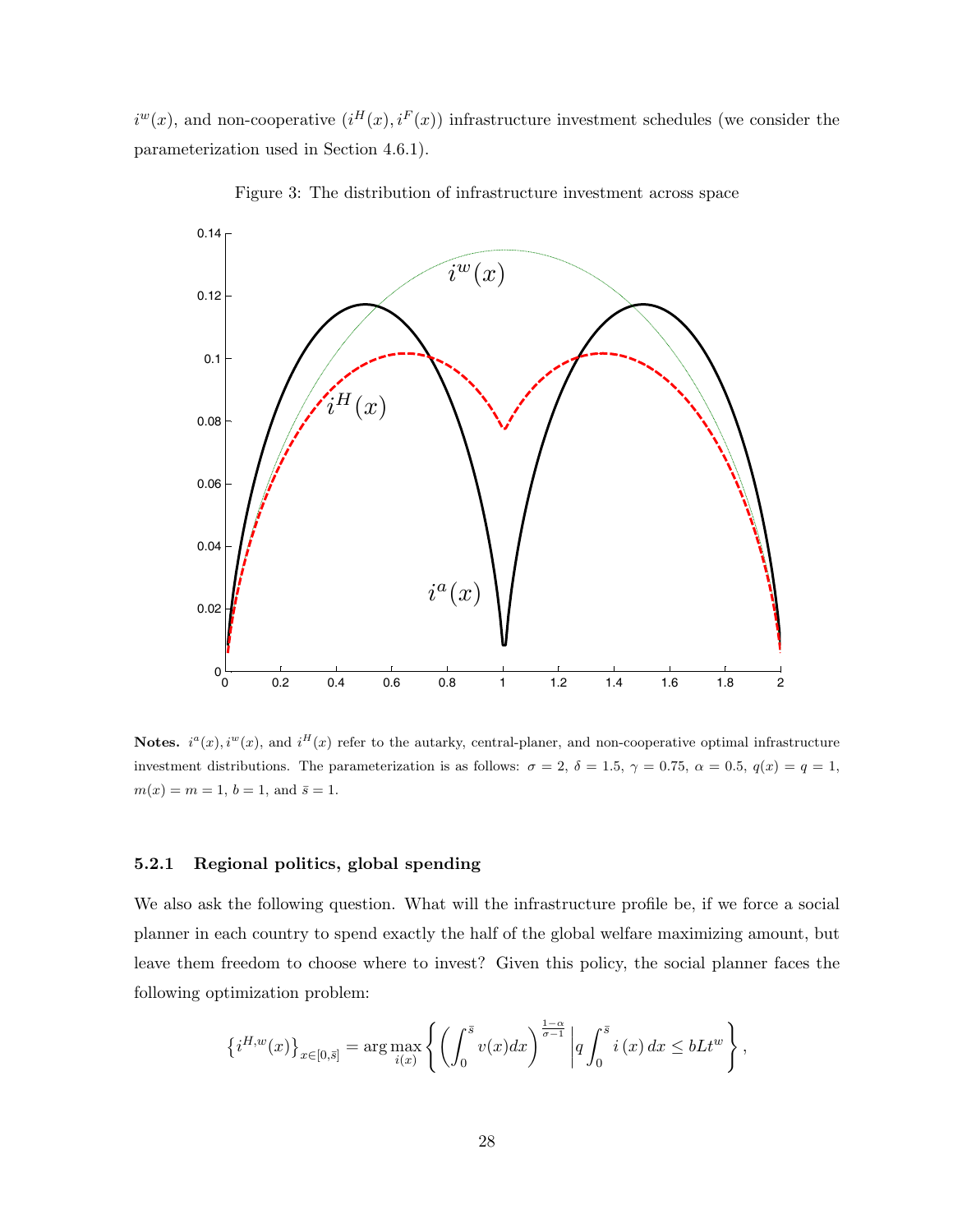where  $t^w$  is the tax rate that maximizes the global welfare (which is given for the social planner). It can be shown that the solution of the maximization problem above is given by

$$
i^{H,w}(x)^{\delta} = \frac{\gamma (1-\alpha) \left( \int_{s \in S} v(s) ds \right)^{\frac{1-\alpha}{\sigma-1}}}{\lambda_0 q} \left( \tilde{\phi}^{L,N}(x) + \tilde{\phi}^{R,N}(x) \right),
$$

where  $\lambda_0$  is the corresponding Lagrange multiplier that can be found from the budget constraint

$$
q\int_0^{\bar{s}} i^{H,w}(x) dx = bLt^w.
$$

As a result, we have that  $\{i^{H,w}(x)\}_{x\in[0,\bar{s}]}$  solves

$$
i^{H,w}(x) = \frac{bLt^w}{q} \frac{\left(\left(\tilde{\phi}^{L,N}(x) + \tilde{\phi}^{R,N}(x)\right)\right)^{1/\delta}}{\int_0^{\bar{s}} \left(\left(\tilde{\phi}^{L,N}(x) + \tilde{\phi}^{R,N}(x)\right)\right)^{1/\delta} dx}.
$$

As can be seen, the expression for  $i^{H,w}(x)$  is quite different compared to that for  $i^H(x)$ . This is due to the fact that the social planner chooses the infrastructure profile given the tax rate  $t^w$ . In case of  $i^H(x)$ , the social planner chooses both infrastructure investment and the tax rate. As a result, the first order conditions appear to be different. At the same time, it is straightforward to see that  $i^{H,w}(x)$  has a hump shape as well. In other words,  $i^{H,w}(x)$  and  $i^{H}(x)$  differ in levels:  $i^{H,w}(x)$  tends to be higher than  $i^H(x)$ , as the tax rate chosen by the global planner is higher than that chosen by the local social planners  $(t^w > t^H)$ ; but have a very similar (hump) shape.

To assess by how much the discussed policy reduces infrastructure underinvestment around the border (compared to the infrastructure profile  $i^H(x)$ ), we consider numerical simulations. In particular, we take the parameterization used to construct Figure 3 and compute the infrastructure profile  $i^{H,w}(x)$ . Figure 4 illustrates the results. As can be seen from the figure,  $i^{H,w}(x)$ is higher than  $i^H(x)$  for all x. As discussed above, this is due to the fact that  $t^w > t^H$  (in our case,  $t^w = 10\%$  and  $t^H = 8\%$ ). As a result, in case of  $i^{H,w}(x)$  the local social planner spends more on infrastructure compared to the case when she can choose the tax rate as well. At the same tome, there is still underinvestment around the border. Having the same resources the local planner tends to invest more at internal locations and less around the border compared to the global social planner.

In the next section, we explore welfare losses associated with the Nash equilibrium outcomes.

## 5.2.2 Welfare losses

In this subsection, we illustrate how misallocation of the infrastructure investments (compared to the first best, where the world planner chooses the infrastructure profile) affects welfare.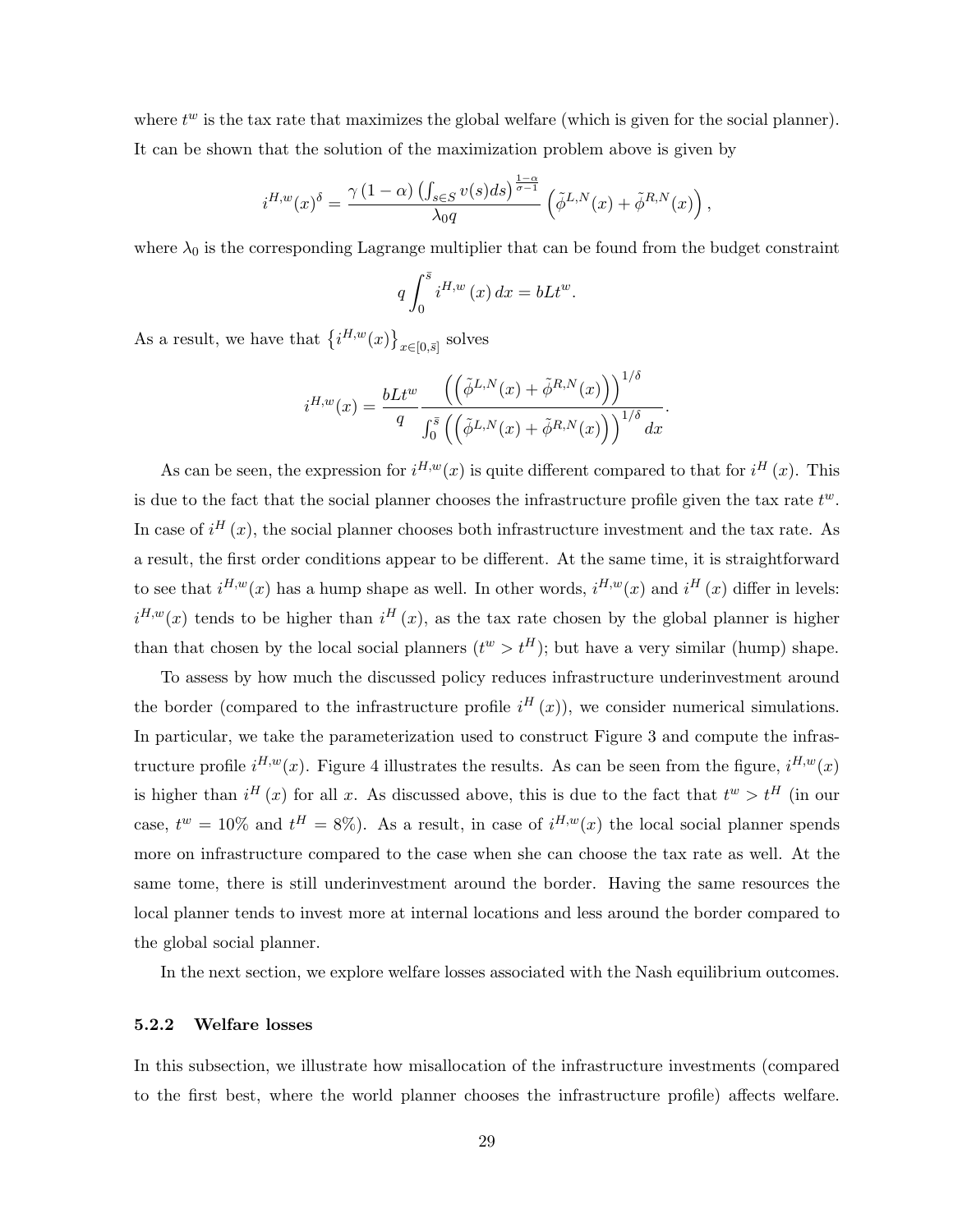Figure 4: The distribution of infrastructure investment when the total spending on infrastructure is set to the first-best level



Notes.  $i^{H}(x), i^{W}(x)$  refer to the non-cooperative and central-planer optimal infrastructure investment distributions.  $i^{H,w}(x)$  refers to the non-cooperative optimal infrastructure investment distribution when the total spending on infrastructure is set to the first-best level. The parameterization is as follows:  $\sigma = 2$ ,  $\delta = 1.5$ ,  $\gamma = 0.75, \ \alpha = 0.5, \ q(x) = q = 1, \ m(x) = m = 1, \ b = 1, \text{ and } \ \bar{s} = 1.$ 

Specifically, we compare the total welfare of Home under the first best allocation with that under the Nash equilibrium. To do so, we use simulations, as the theoretical analysis is very cumbersome. Recall that the aggregate welfare at Home is

$$
W = \int_0^{\bar{s}} V(x) \, dx,
$$

where  $V(x)$  is given by (up to a constant)

$$
V(x) = (1-t)^{(\sigma-1)/(1-\alpha)} \tilde{m}(x) \left[ \int_{z \in S} T(x,z)^{1-\sigma} dz \right].
$$

As a measure of welfare losses from misallocation, we consider a percentage change in welfare when moving from the Nash equilibrium to the first best.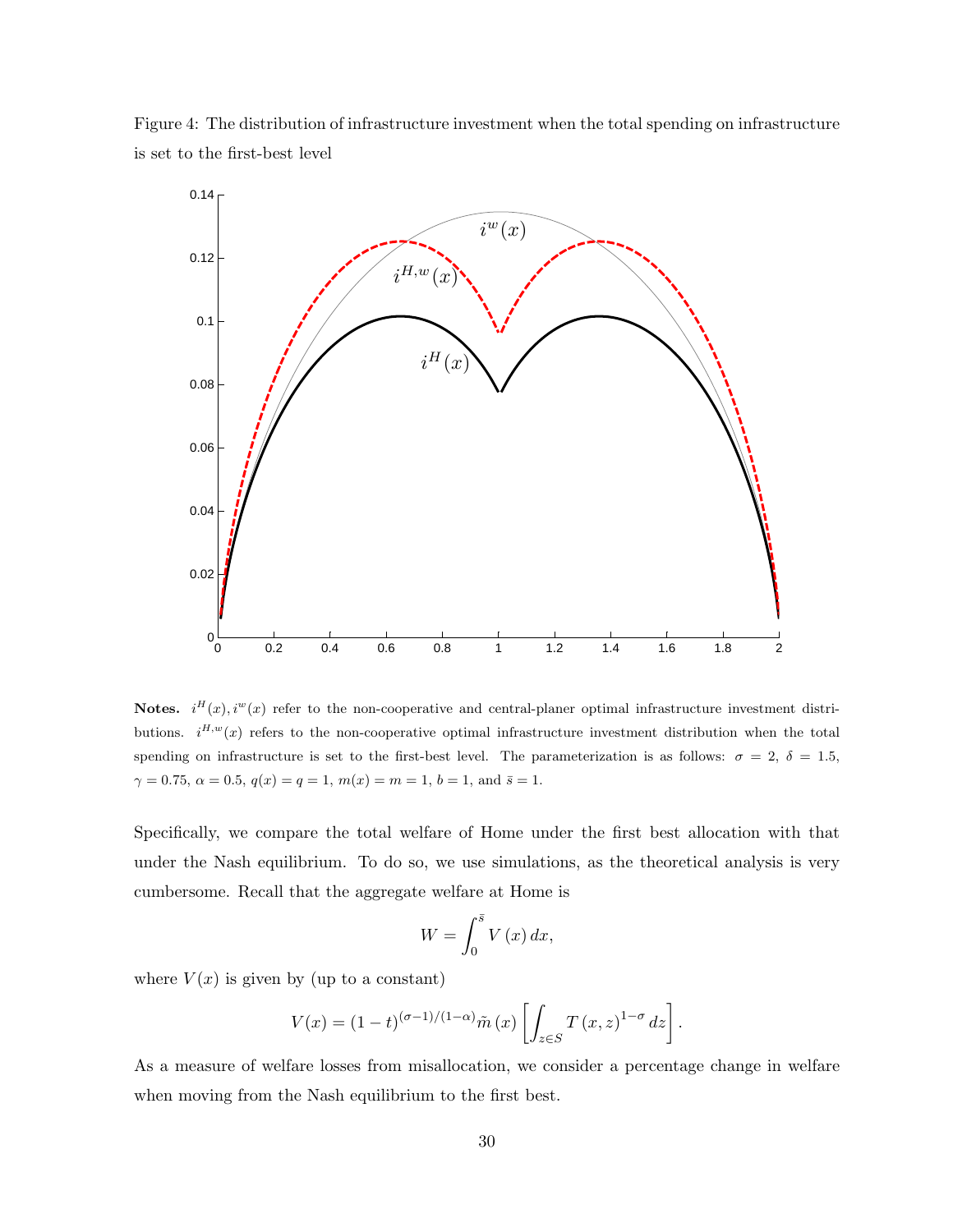|                | Parameters Welfare Losses | Compensating Variation |  |  |
|----------------|---------------------------|------------------------|--|--|
| Benchmark:     | 1.6%                      | 0.8%                   |  |  |
| $m=100$        | $2.6\%$                   | 1.3%                   |  |  |
| $m=1$          | $4\%$                     | $2\%$                  |  |  |
| $q = 0.01$     | $0.4\%$                   | 0.2%                   |  |  |
| $\delta = 2.3$ | $0.4\%$                   | 0.2%                   |  |  |
| $\gamma=1.75$  | 2.7%                      | $1.4\%$                |  |  |
| $\bar{s}=10$   | $3.6\%$                   | 1.8%                   |  |  |

Table 3: Welfare Losses

We consider the following *benchmark* parameterization (recall that the countries are symmetric):  $\sigma = 2$ ,  $\delta = 1.5$ ,  $\gamma = 0.75$ ,  $\alpha = 0.5$ ,  $q(x) = q = 1$ ,  $m(x) = m = 1000$ ,  $b = 1$ , and  $\bar{s} = 1$ . We find that under such a parameterization the aggregate welfare in the Nash equilibrium is lower than that under the first best allocation by 1.6%. In terms of compensating variation (the percentage change in the nominal GDP that corresponds to the same welfare change), the losses constitute around  $0.8\%$  of the total income.<sup>25</sup> We then change some parameters to see how the size of welfare losses will change. Table 3 summarizes our findings. The first column describes a certain parameterization where we change parameters compared to the benchmark parameterization. The second and third columns report the corresponding welfare changes.

As can be seen from the table, the larger is the country size, the lower are the welfare losses. For instance, a decrease in  $m$  from 1000 to 1 increases the losses from 1.6% to 4%. Similar outcomes are observed, if  $q$  falls or  $b$  rises: the welfare losses increase. The table also shows that if infrastructure investments are less substitutable ( $\delta$  rises), the welfare losses become less substantial. In particular, a rise in  $\delta$  from 1.5 to 2.3 decreases the losses from 2% to 0.4%. At the same time, a rise in  $\gamma$  leads to greater welfare losses. Finally, a rise in  $\bar{s}$  can substantially increase the magnitude of the welfare losses as well. Specifically, a rise in  $\bar{s}$  from 1 to 10 increases the losses from 1.6% to 3.6%. Note that if we force a social planner in each country to spend

<sup>&</sup>lt;sup>25</sup>The losses in terms of compensating variation depend on the value of  $(\sigma-1)/(1-\alpha)$ , which is equal to 2 under our parameterization. In fact, the compensating variation (in percentage) is equal to  $1 - (1 - 0.016)^{(1 - \alpha)/(\sigma - 1)} \approx$ 0.008.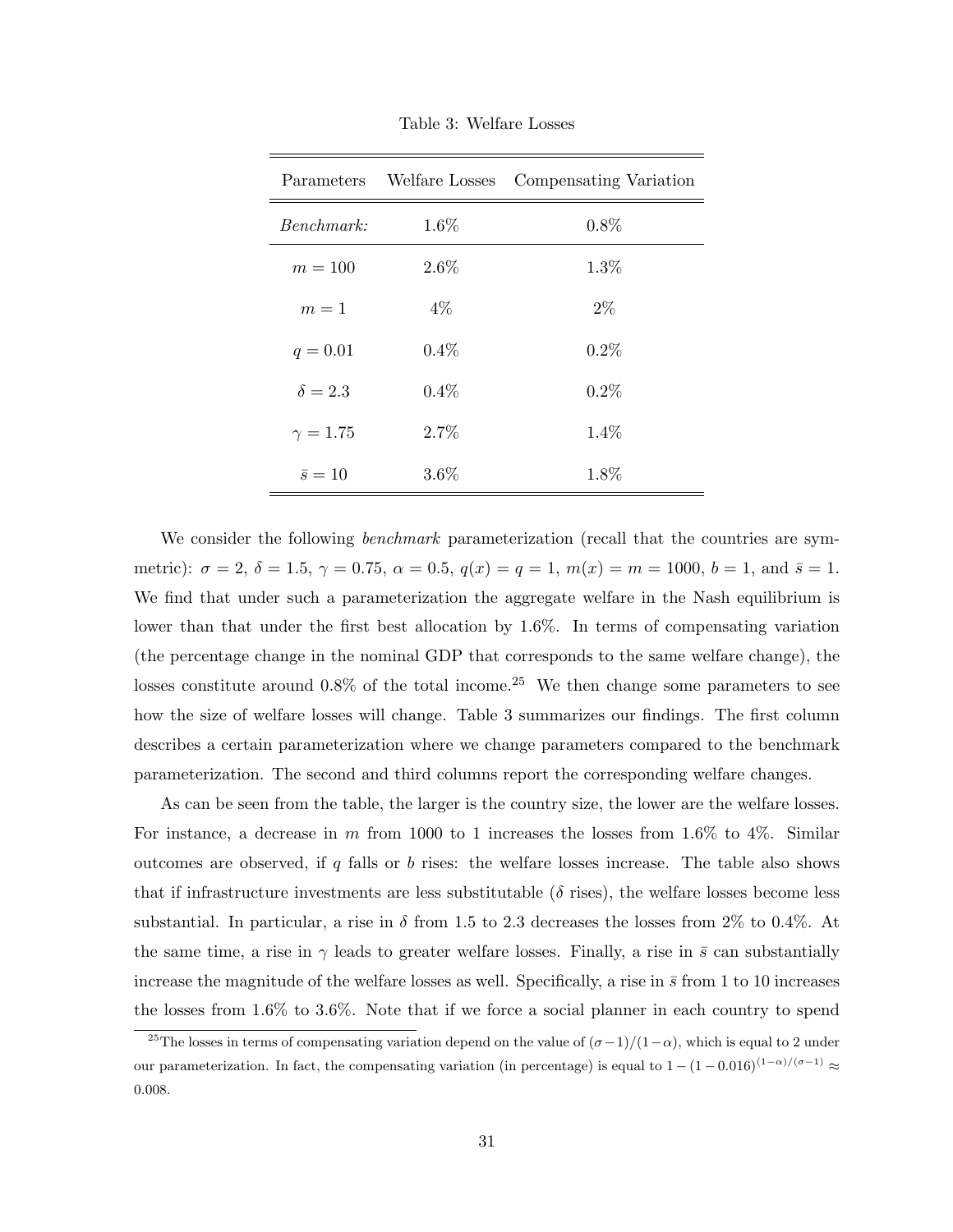exactly the half of the global welfare maximizing amount (see the previous section), but allow them to choose where to invest, welfare losses will be much smaller. For instance, in case of the benchmark specification welfare losses will be around 0.04%. This suggests that welfare losses arising in case of the Nash equilibrium are mainly due to insufficient finance (a lower tax rate), rather than the distribution of infrastructure itself.

## 5.3 Infrastructure investments and other trade costs

In this subsection, we discuss how the presence of additional trade costs (different from the transportation costs in the model) affects the equilibrium infrastructure profile. In particular, we assume that the cost of delivering one unit of a product produced at foreign location  $z$  to domestic location x is  $\tau T(x, z)$ , where  $\tau > 1$  and  $T(x, z)$  is modeled as before. Here,  $\tau$  can be interpreted as some additional exogenous trade costs arising, for instance, from the presence of tariffs or other types of trade costs different from pure transportation costs. If  $\tau$  is equal to one, then we have the framework considered above.<sup>26</sup>

Under the presence of additional exogenous trade costs,  $i^H(x)$  solves the similar system of equations (see Proposition 6):

$$
i^H(x)^{\delta} = \frac{bL\gamma (1-\alpha) (1-t^H)}{q} \left( \tilde{\phi}^{L,N}(x,\tau) + \tilde{\phi}^{R,N}(x,\tau) \right),
$$
  
\n
$$
t^H = \frac{q \int_0^{\bar{s}} i^H(x) dx}{bL},
$$

where  $\tilde{\phi}^{L,N}(x,\tau)$  and  $\tilde{\phi}^{R,N}(x,\tau)$  depend on  $\tau$ . Specifically,  $\tau$  affects  $\tilde{\phi}^{L,N}(x,\tau)$  and  $\tilde{\phi}^{R,N}(x,\tau)$ through the costs of transporting products from Foreign to Home and through the aggregate consumption welfare (recall that the marginal gains from infrastructure investments are normalized by the aggregate consumption welfare,  $\int_0^{\bar{s}} v(x) dx$ ). In the former case  $\tilde{\phi}^{L,N}(x,\tau)$  is only affected, while in the latter case both  $\tilde{\phi}^{L,N}(x,\tau)$  and  $\tilde{\phi}^{R,N}(x,\tau)$  are affected (see the Appendix for details). Due to complexity if the analysis, we focus only on the *direct* effects of changes in  $\tau$  on the infrastructure investments.

One of the implications of considering only the direct effects is that we ignore the effects of changes in the tax rate  $t^H$ : that is, in the considered exercise  $t^H$  is fixed. This means that to some extent we explore the redistributive effects of  $\tau$  on the infrastructure profile (as the total spendings on infrastructure remain unchanged). The following proposition holds:

 $26$ Notice that the additional trade costs take place only if a product is imported from foreign locations (there are no additional trade costs for transporting between domestic locations).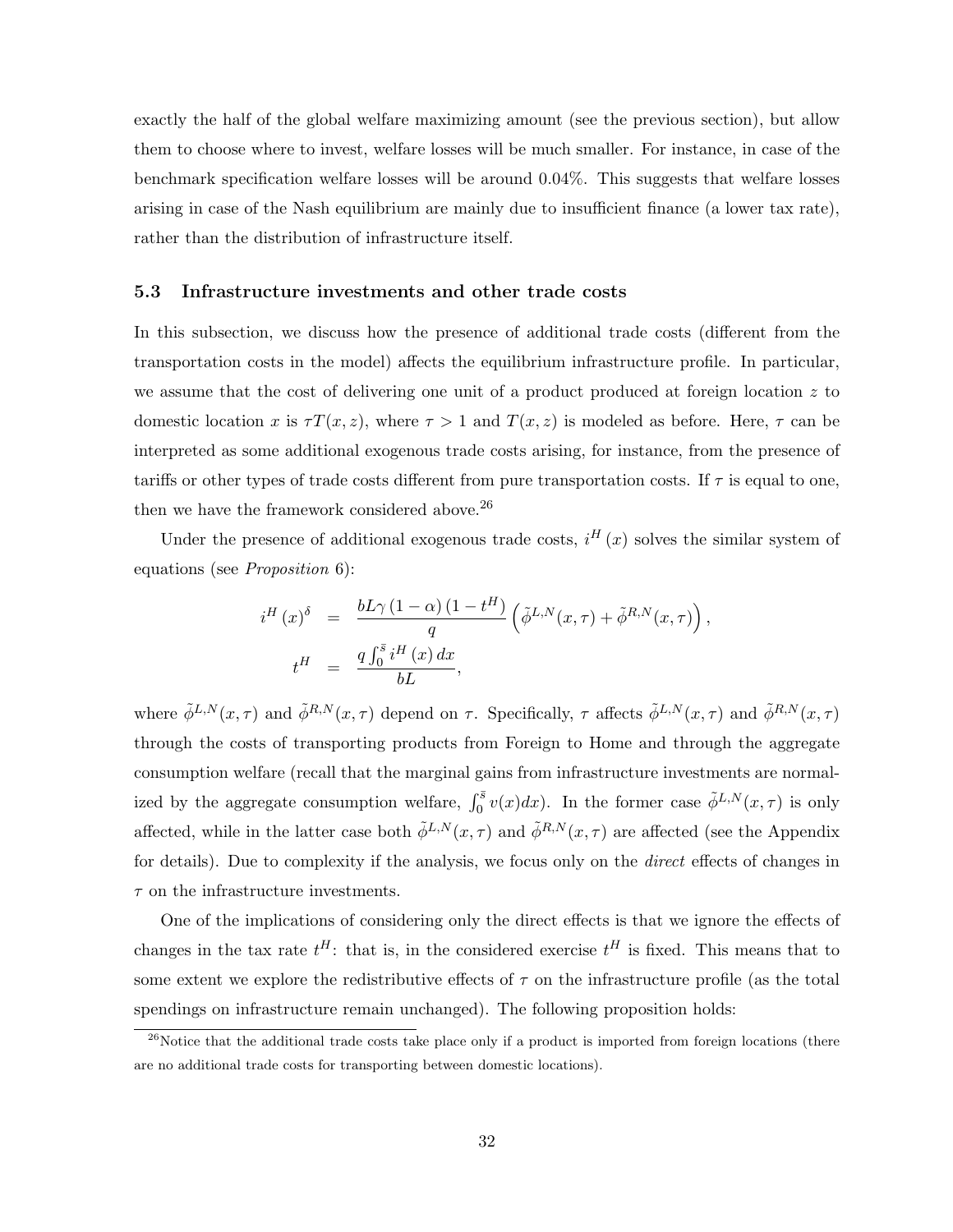**Proposition 8** The direct effect of a rise in  $\tau$  is a decrease in i<sup>H</sup> (x) in some left neighborhood of the right border and an increase in  $i^H(x)$  at locations that are relatively far from that border.

**Proof** In the Appendix.

Figure 5 provides an illustration.





Notes.  $i^{H}(x)$  and  $i^{F}(x)$  refer to the non-cooperative (Nash) infrastructure investment distributions, and  $i^{H'}(x)$ and  $i^{F'}(x)$  show the same loci with a higher border cost.

In fact, the proposition implies that a rise in  $\tau$  redistributes the infrastructure profile away from the border. This finding does not seem surprising, as a rise in the trade costs,  $\tau$ , reduces the gains from trade with the foreign country and, therefore, decreases the marginal returns from investing around the border, implying that  $i^H(x)$  falls near the border. We believe that controlling for the indirect effects will not substantially change the above intuition and result in the similar redistribution of infrastructure investments. The numerical experiments we conduct confirms this belief.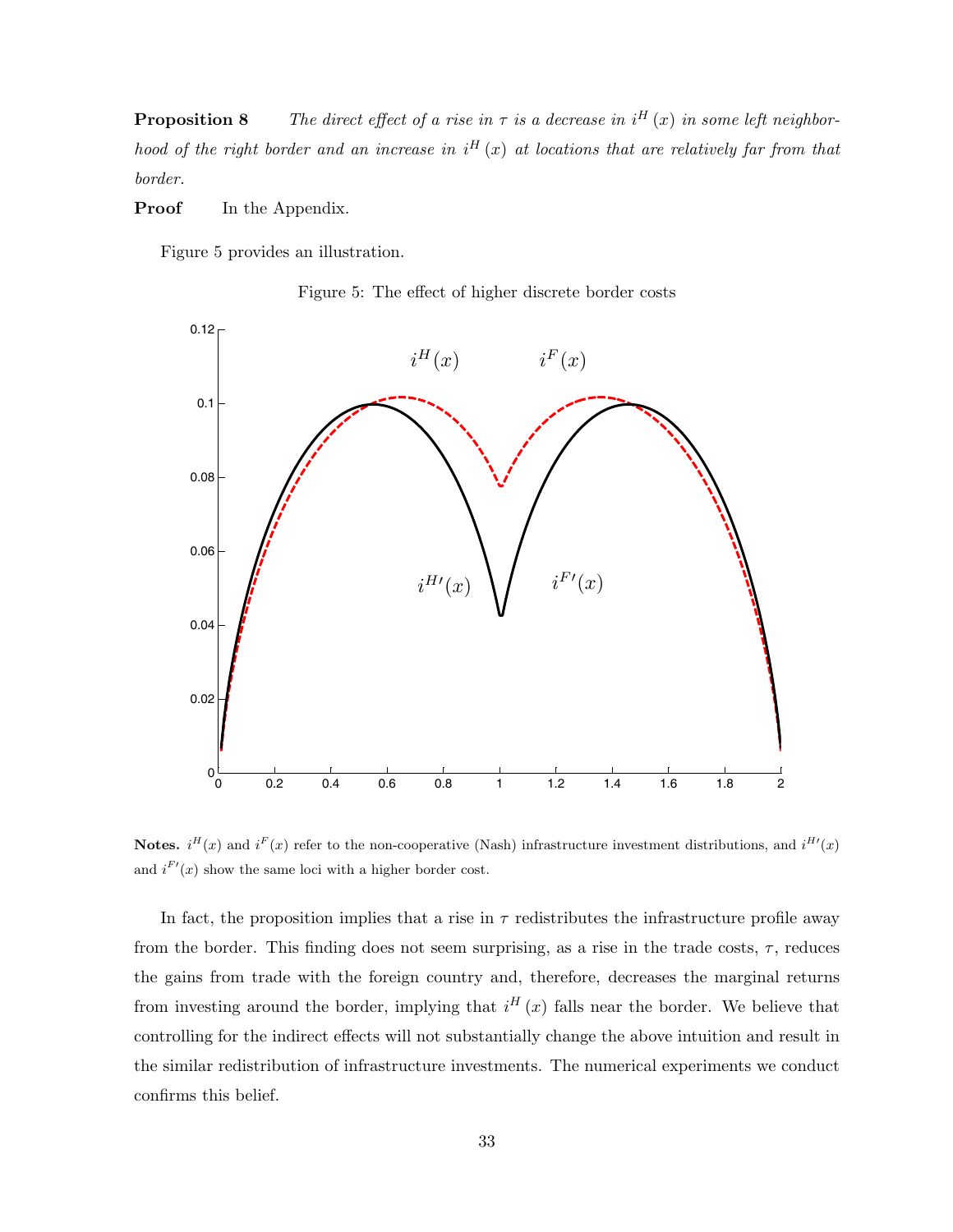The above results offer a natural explanation for the large border effect observed in the data. Indeed, a rise in  $\tau$  not only increases the trade costs with the foreign country, but also decreases the stock of infrastructure around the border. As a result, the effect on the total transportation costs from Foreign to Home can be magnified, implying a larger border effect. In the next section, we numerically explore the role of infrastructure in explaining the border effect.

#### 5.3.1 Numerical illustrations

To assess the magnitude of the effect of infrastructure distribution on the border effect, we consider the following (simulated) gravity regression used in a number of empirical trade papers to estimate the border effect:

$$
\ln X_{ij} = \mu_1 \ln d_{ij} - \mu_2 B_{ij} + ex_i + im_j + \epsilon_{ij},\tag{27}
$$

where  $X_{ij}$  represents trade volumes from location i to j generated by the model,  $d_{ij}$  is the distance between the locations,  $B_{ij}$  is a border dummy that equals to one if i and j belong to different countries,  $ex_i$  and  $im_j$  are exporter and importer fixed effects, and  $\epsilon_{ij}$  is the error term.

In the model where transportation costs depend only on distance, one would expect the estimate of  $\mu_2$  being equal to  $(\sigma - 1) \ln \tau$  (recall that  $\tau$  describes the additional transportation costs associated with crossing the border (see the previous section)). However, if not only distance, but also infrastructure matters for transportation costs, then the estimate of the border effect derived from a regression in (27) is upward biased. That it, one would expect the estimate of  $\mu_2$  being higher than  $(\sigma - 1) \ln \tau$ .

To examine numerically the size of the bias, we first consider the benchmark parameterization used in Section 5.2.2 with  $\tau$  equal to 1.5. Since in this case  $\sigma = 2$ , the estimate of  $\mu_2$  using trade volumes simulated by the model without infrastructure is  $\ln 1.5 \approx 0.41$ . In case of trade volumes generated by the present model, we have the following outcome (the robust standard errors are in brackets):<sup>27</sup>

$$
\ln X_{ij} = -\underset{(0.0004)}{0.07} \ln d_{ij} - \underset{(0.0005)}{0.48} B_{ij} + ex_i + im_j + \epsilon_{ij}.
$$

As predicted, the estimated value of  $\mu_2$  is higher than 0.41. Specifically, infrastructure investment explains  $15\%$  (1 – 0.41/0.48) of the estimated border effect. Alternatively, in the presence of infrastructure investment, the border effect increases by  $17\%$   $(0.48/0.41 - 1)$ . If we increase  $\sigma$ from 2 to 3.4 (the value used in a number of quantitative trade papers), we have that

$$
\ln X_{ij} = -\underset{(0.001)}{0.17} \ln d_{ij} - \underset{(0.001)}{1.17} B_{ij} + ex_i + im_j + \epsilon_{ij},
$$

<sup>&</sup>lt;sup>27</sup>The  $R^2$  of the regression is around 99%.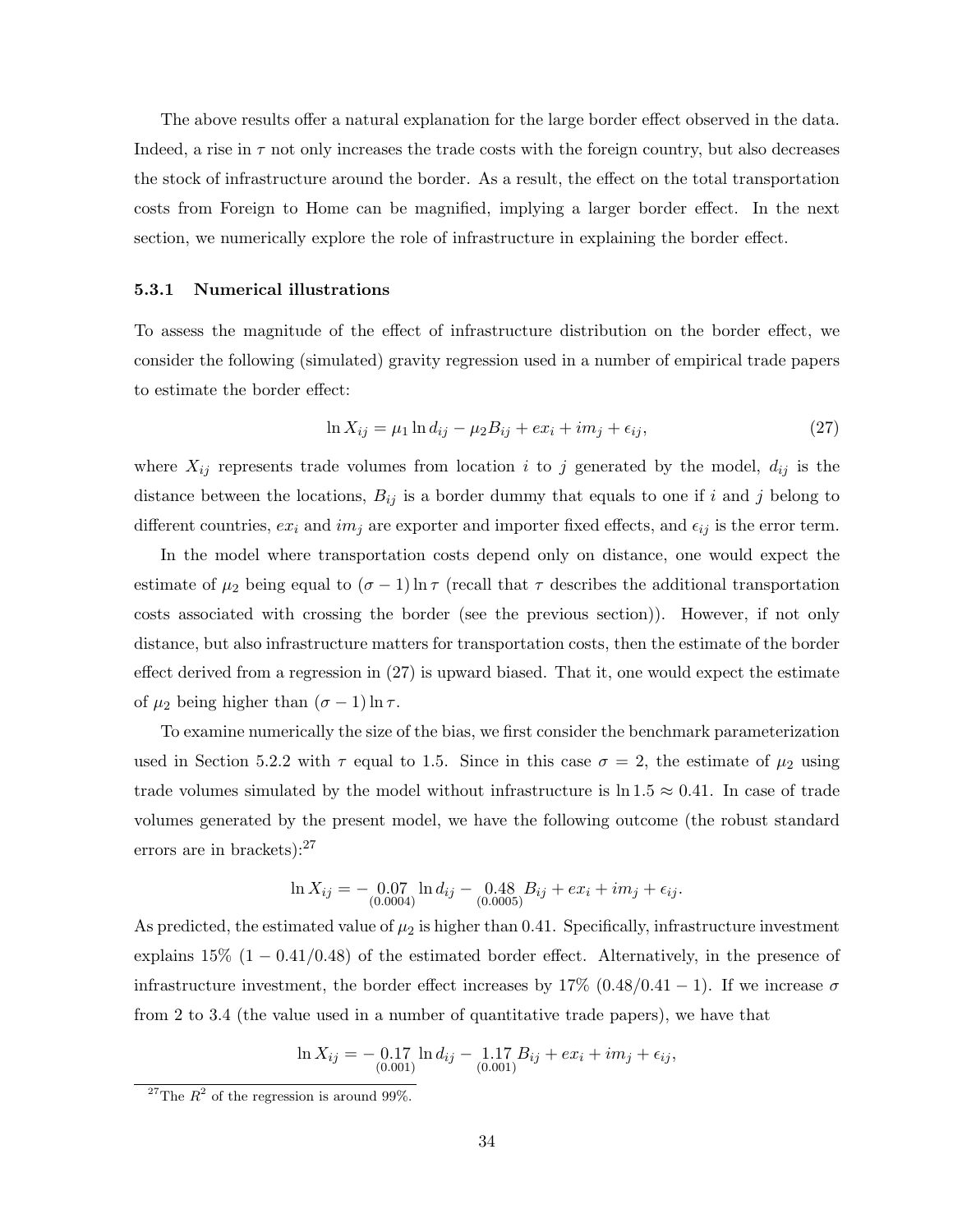while in the model without infrastructure the estimate of  $\mu_2$  is  $(\sigma - 1) \ln \tau \approx 0.97$ . Thus, in this case infrastructure investment increases the magnitude of the estimated border effect by around 21%.

To explore further how changes in the parameters in the model affect the role of infrastructure in explaining the border effect, we consider the following exercise. As the values of the parameters of interest we take random draws from uniform distributions. For these values we calculate the percentage change by which the presence of infrastructure increases the border effect (given by the estimate of  $\mu_2$  minus  $(\sigma - 1) \ln \tau$ ). Then, we take a new draw of the parameters and calculate a new percentage change and so on. Finally, we regress the percentage change on the values of the parameters to explore the direction and the magnitude of the effects.

The set of the parameters in the effects of which we are interested in are  $\gamma$ ,  $\delta$ ,  $\sigma$ , and  $\bar{s}$ . We assume that  $\gamma$  is a random draw from the uniform distribution on [0.1; 2]. To be consistent with the constraint  $(\sigma - 1)(\delta - 1)\gamma < 1$ , we take the values of  $\delta$  and  $\sigma$  as draws from uniform distributions on  $[1; 1.1 + 1/\gamma]$  and  $[2; \min\left(1 + \frac{1}{\gamma(\delta-1)}, 8\right)]$ , respectively (here we limit the minimum possible value of  $\sigma$  by 2 and the maximum possible value by 8). For  $\bar{s}$  we consider a uniform distribution on  $[1; 2]$ . The number of draws is 5000. The rest of the parameters are the following:  $\alpha = 0.5, q(x) = q = 1, m(x) = m = 1000, \text{ and } b = 1.$ 

The following regression describes the effects of the parameters on the size of the border effect:

$$
\triangle_i = -62.65 + 54.09\gamma_i + 2\delta_i + 11.66\sigma_i + 5.8\bar{s}_i + \nu_i,
$$
  
<sub>(1.88)</sub> (0.56) (0.21) (0.31) (0.8)

where  $\{\gamma_i, \delta_i, \sigma_i, \bar{s}_i\}$  is draw  $i \in \overline{1..5000}$ ,  $\Delta_i$  is the corresponding percentage change in the border effect, and  $\nu_i$  is the error term. The mean value of  $\Delta_i$  is 37% with the minimum and the maximum given by 0.3% and 124%, respectively. As can be seen, the parameters of interest positively and significantly affect the magnitude of the impact of infrastructure on the border effect. For instance, a unit rise in  $\gamma$  increases the impact by 54%, while a unit rise in  $\delta$  increases the magnitude only by 2%. The  $R^2$  of the above regression is 0.76.

## 5.4 The role of asymmetry

In this subsection, we analyze how asymmetry between countries affects the optimal distribution of infrastructure and explore its welfare implications.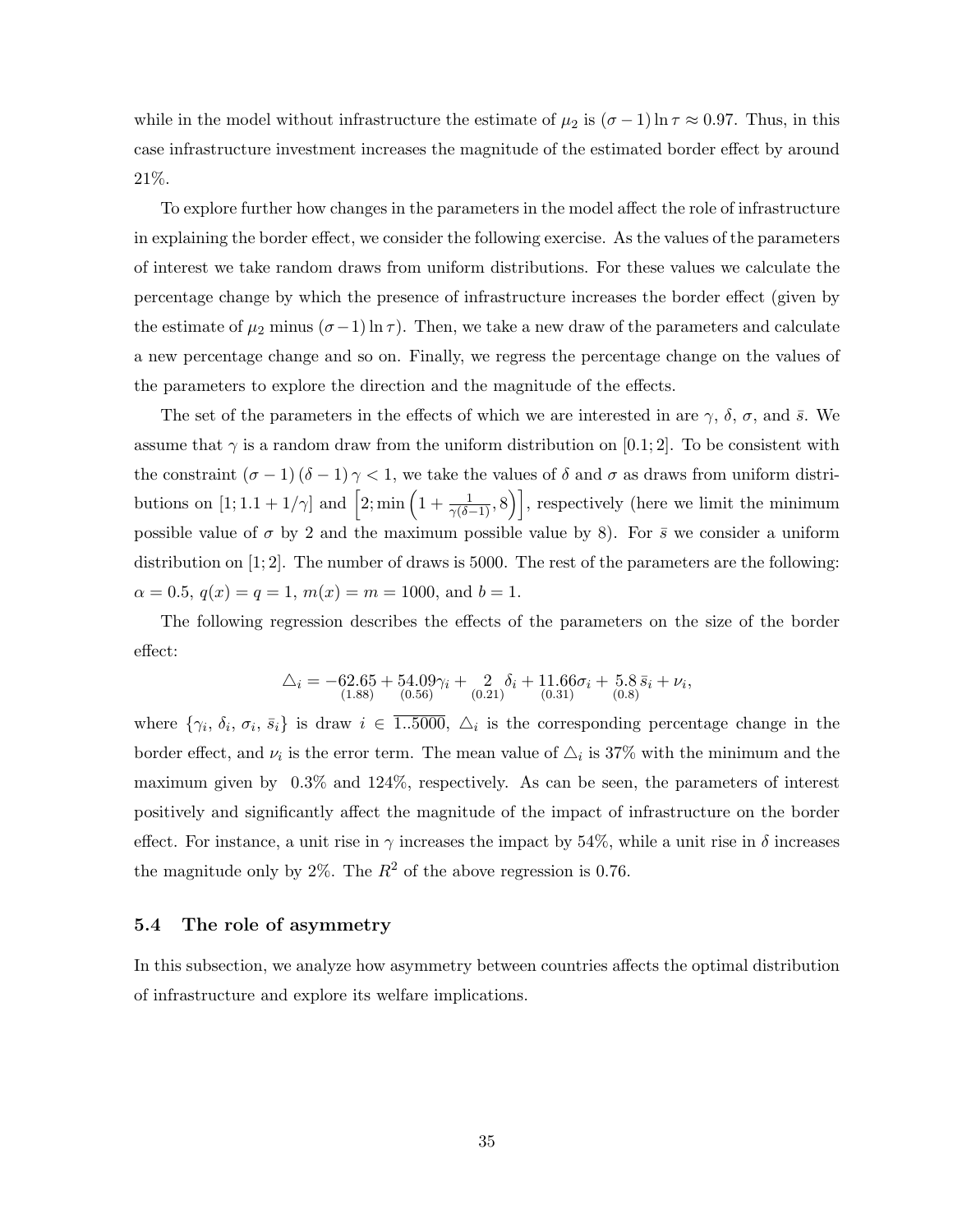### 5.4.1 Asymmetry in country size

First, as the source of asymmetry we consider differences in the size of the countries. Specifically, in the simulations we consider the same parameterization as above, but assume that  $m(x) = 1000$ for all domestic locations and  $m(x) = 900$  for all foreign locations: i.e., Home is larger than Foreign. Figure 6 depicts the infrastructure profiles under the Nash equilibrium and the first best allocation. As can be inferred from the figure, the first best allocation of infrastructure is slightly skewed towards domestic locations, as they have a bigger size. In case of the asymmetric Nash equilibrium, the infrastructure profile has a hump shape in both countries with more infrastructure investments at Home (as Home is larger and, therefore, has a higher total income). Notice that in the case of the Nash equilibrium, the infrastructure investment profile has a discontinuity at the border (caused by the asymmetry between the countries).



Figure 6: The distribution of infrastructure across asymmetric countries

Notes.  $i^{H}(x)$  and  $i^{F}(x)$  refer to the non-cooperative and  $i^{w}(x)$  to the central-planer and optimal infrastructure investment distributions.

The results of the simulations show that the welfare losses of the large country (Home) slightly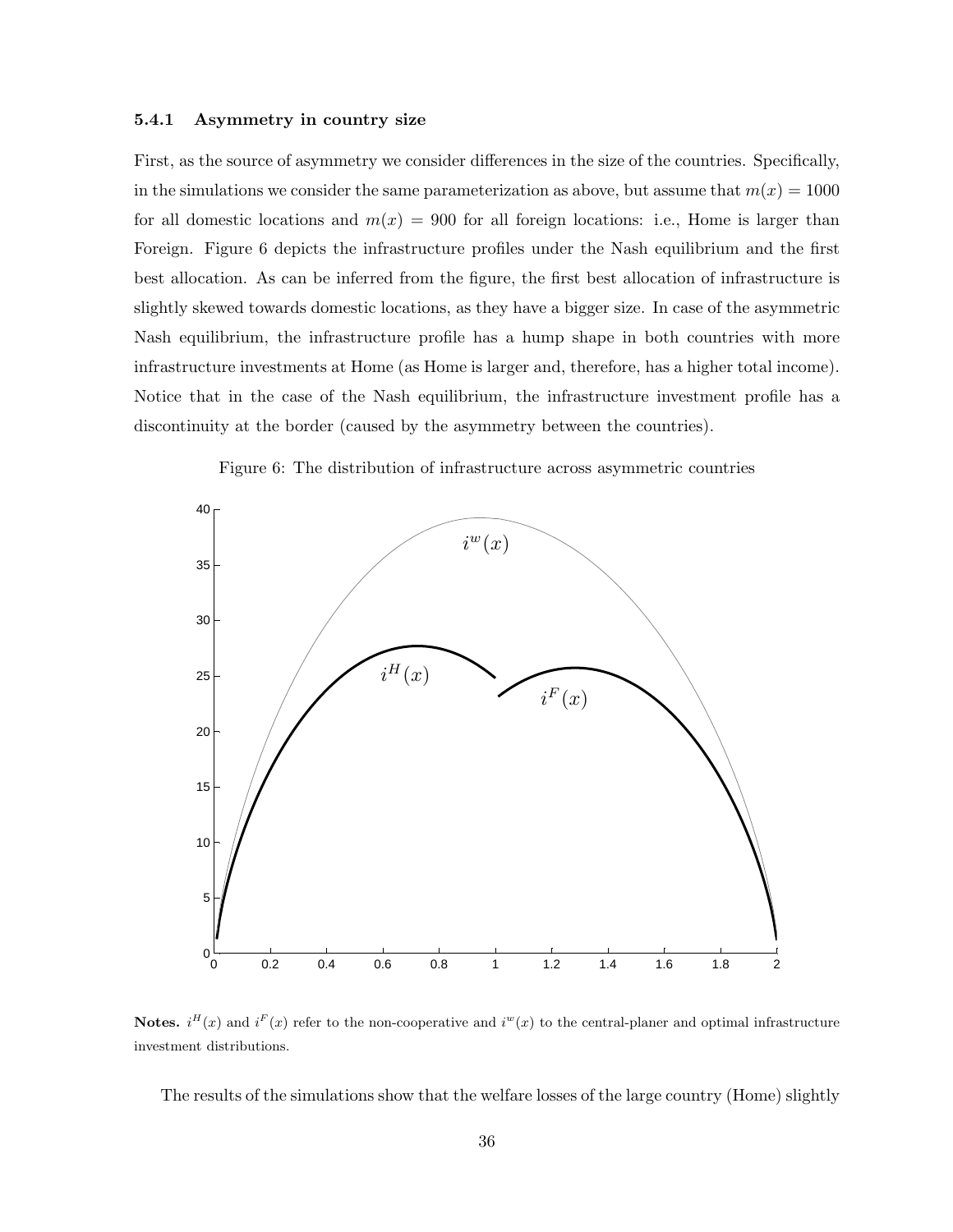| Parameters              |       | Welfare Losses of Home Welfare Losses of Foreign |  |  |
|-------------------------|-------|--------------------------------------------------|--|--|
| <i>Benchmark:</i>       | 1.60% | 1.60%                                            |  |  |
| $m_H = 1000, m_F = 900$ | 1.59% | 1.70%                                            |  |  |
| $m_H = 1000, m_F = 800$ | 1.58% | 1.78\%                                           |  |  |

Table 4: Welfare Losses

decrease (from 1.6% to 1.59%) compared to the benchmark case, while the losses of the small country (Foreign) increase from 1.6% to 1.7%. This implies that small countries lose relatively more from an inefficient distribution of infrastructure. The intuition behind is the following. In the case of the first-best allocation the smaller country benefits from the redistribution of resources across the countries enforced by the social planner, while in the case of the noncooperative equilibrium the smaller country uses only its own resources and, therefore, looses relatively more than the large country. This intuition can be also illustrated by Figure 6. As can be seen from the figure, in the case of the first best allocation the infrastructure investments do not substantially differ across the countries: the distribution is almost symmetric. While in the case of the non-cooperative equilibrium, the level of infrastructure investments at Foreign is significantly lower than that at Home. We then further decrease the size of Foreign:  $m(x) = 800$ for foreign locations. In this case, the welfare losses of Home are 1.58% and the losses of Foreign are 1.78%, which is in line with the above intuition. Table 4 summarizes the above findings.

### 5.4.2 The emergence of a third country – China

So far, we have studied a world of two countries which are connected by land-borne (intracontinental) trade. However, it is straightforward to investigate how the emergence of a third country affects the intracontinental distribution of infrastructure investment, trade, welfare, and the size of the border effect. We do this by assuming that there is a third country, call it China, which supplies and demands goods to Home and Foreign via a harbor that is located at address 0 in Home. We take China to be of the same size as Home and Foreign, but assume that its supply and demand capacity is exogenous to the outcomes in Home and Foreign. In particular, we do not model the spatial extension of China, and treat it as a mass point at location 0.

By construction, this constellation creates a costal country (Home) and a hinterland (Foreign). It also breaks symmetry between Home and Foreign, as any location in Home now is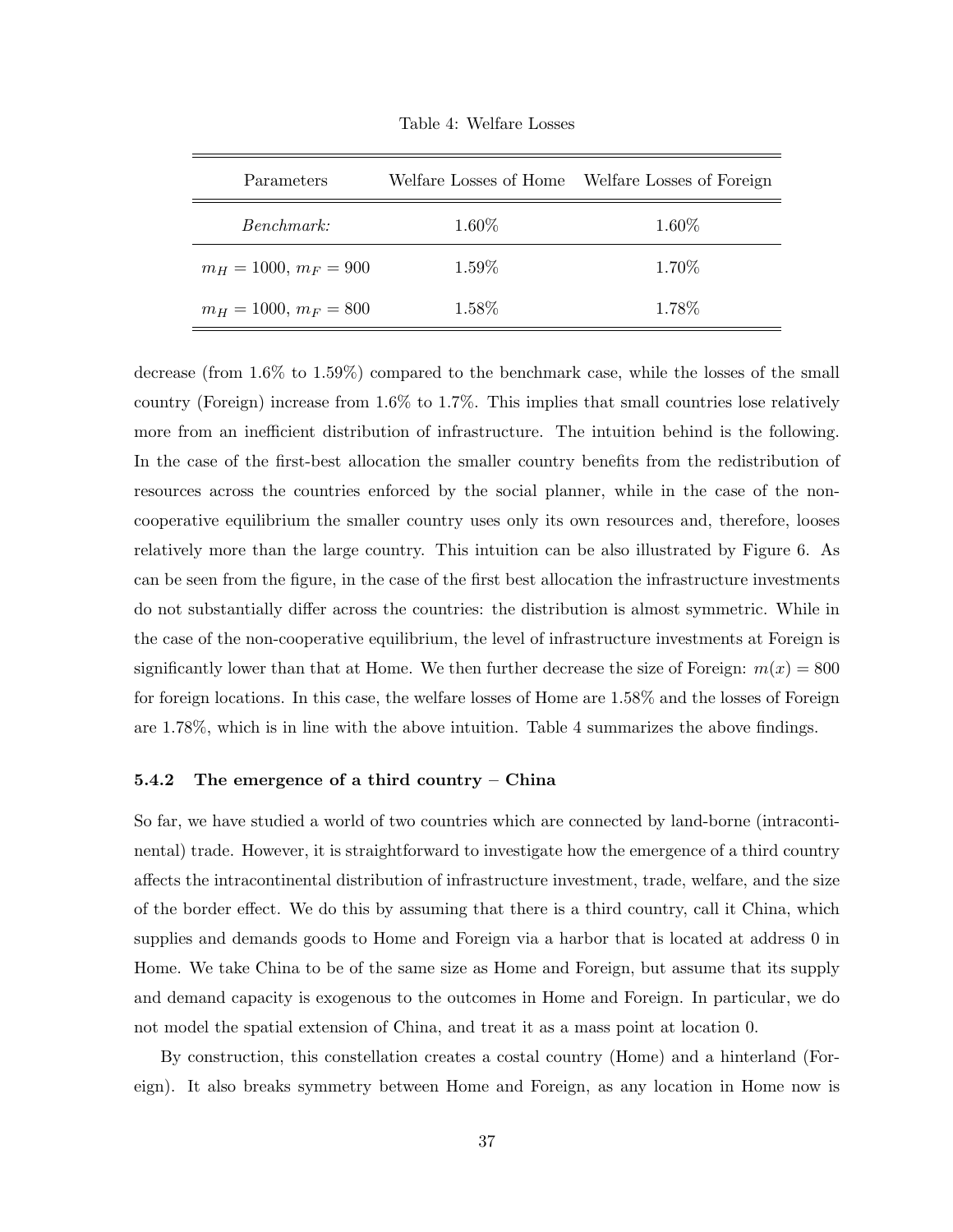Figure 7: Overseas trade and the distribution of intracontinental transport infrastructure investment



more central than any region in Foreign. With constant distribution of infrastructure investment, this would be true: on average, consumer prices will be lower in Home than in Foreign. However, with endogenous infrastructure investment, there will be additional effects that tend to exacerbate inequality both between Home and Foreign as well as within them.

Figure 7 shows how the intracontinental infrastructure investment distribution changes with the emergence of intercontinental trade. In Home, there will be a massive reallocation of spending towards the coastal locations where the Chinese imports crowd out varieties from locations within Home and Foreign. Investment falls rapidly with increasing distance to the harbor and is lower than in the benchmark case (intracontinental trade only) in about half of all locations in Home. In particular, Home will invest substantially less at the border with Foreign. With a dramatically more skewed distribution of investment in Home, the distribution of real wages will also become more skewed, so that trade with China makes Home a more unequal economy.

In Foreign, now a hinterland, incentives for investment are globally lower, except for locations very close to the border with Home. The reason for this is that domestic goods become less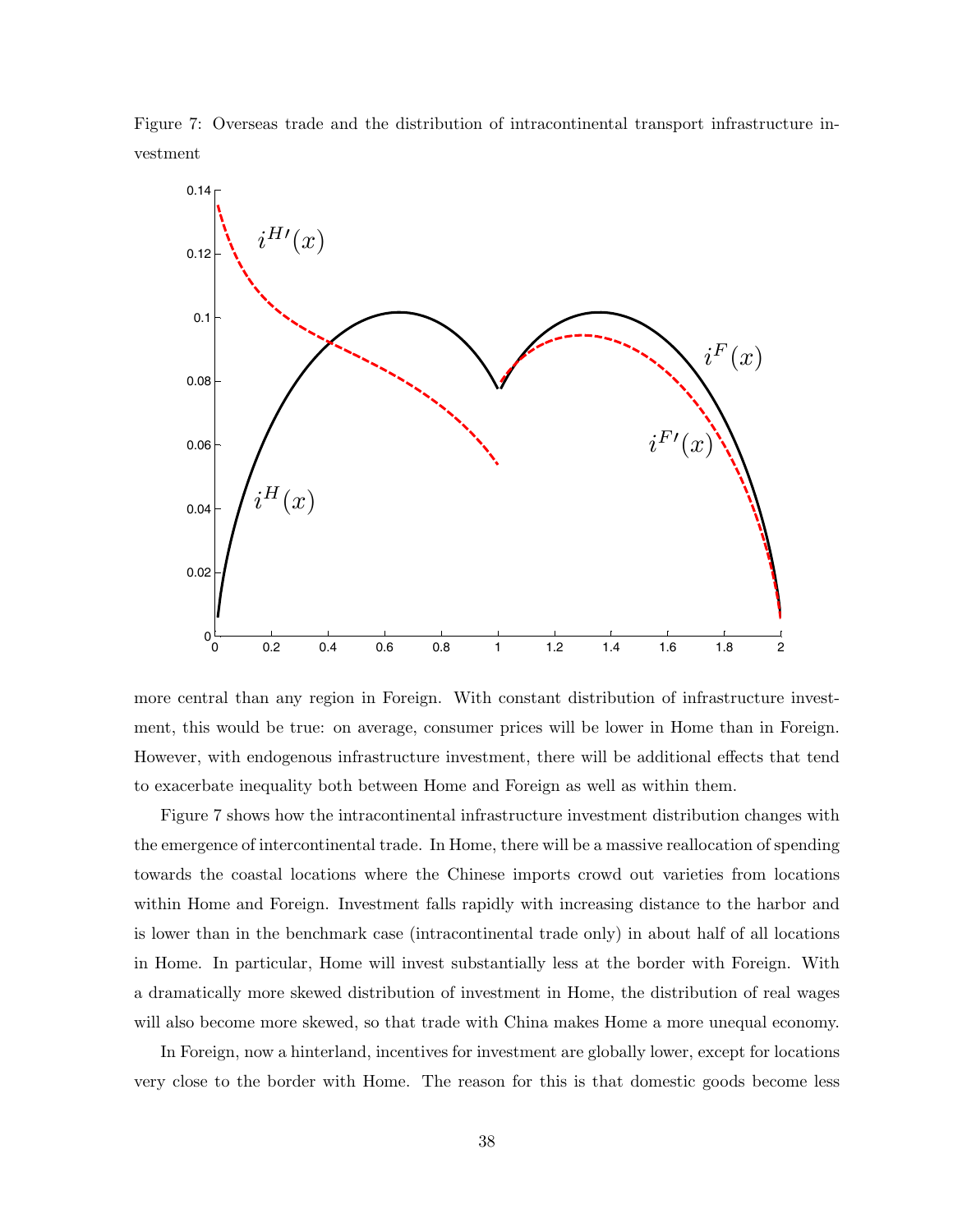important in the price index of consumers in Foreign, as consumers allocate spending to Chinese imports. Thus, the marginal utility gain from improving investment at most addresses within Foreign falls. Close to the border, the opposite is true because imported goods have become more relevant for welfare. Interestingly, the emergence of China increases the border effect, because it diverts investment away from it. This means that the estimated border dummy should grow larger in a standard gravity equation despite the fact that border related trade costs have not changed.

## 6 Empirical analysis

In this section we explore a data set on the spatial distribution of transportation costs in France and confront the model to the data. Reliable data on transportation costs is difficult to obtain. However, Combes and Lafourcade (2005) provide estimates of transportation costs across French départements for the year of 1993. These data are particularly interesting, because the authors adopt a comprehensive perspective on transportation costs. They report the total cost of transporting a standardized container by standardized truck from one departemental capital to another. They take account of the cost of fuel, truck depreciation, tire use, the wage bill and accommodation costs of the truck driver(s), road tolls, taxes, and insurance costs. For the purpose of the present paper, we look at variable costs, thereby excluding expenses related to the loading and unloading of the truck.

Combes and Lafourcade (2005) use their data to calculate measures of average remoteness of regions, i.e., the average cost to reach some place from the rest of France. Not surprisingly, they document a strong core-periphery pattern. In the present context, we are more interested in the spatial gradient of transportation costs. We use the Combes-Lafourcade data to construct a proxy of the *incremental* trade costs per kilometer of transiting through a département. Appendix B contains the details on the construction of that proxy. It turns out that the spatial variation in the variable cost of overcoming one unit of distance is not constant over space. Per kilometer costs of overcoming one kilometer of distance are on average 4.79 French Francs. The associated standard deviation is 2.77.

Figure 8 plots the density of population (population per square kilometer), a measure of the geographical difficulty of territory (defined in the Appendix), and average variable transportation costs incurred by transiting a département (also defined in the Appendix). Not surprisingly, population density is highest in the Paris region (about 20,000 inhabitants per square kilometer in Paris intra-muros) and somewhat lower in the closer Parisian neighborhood (Ile de France).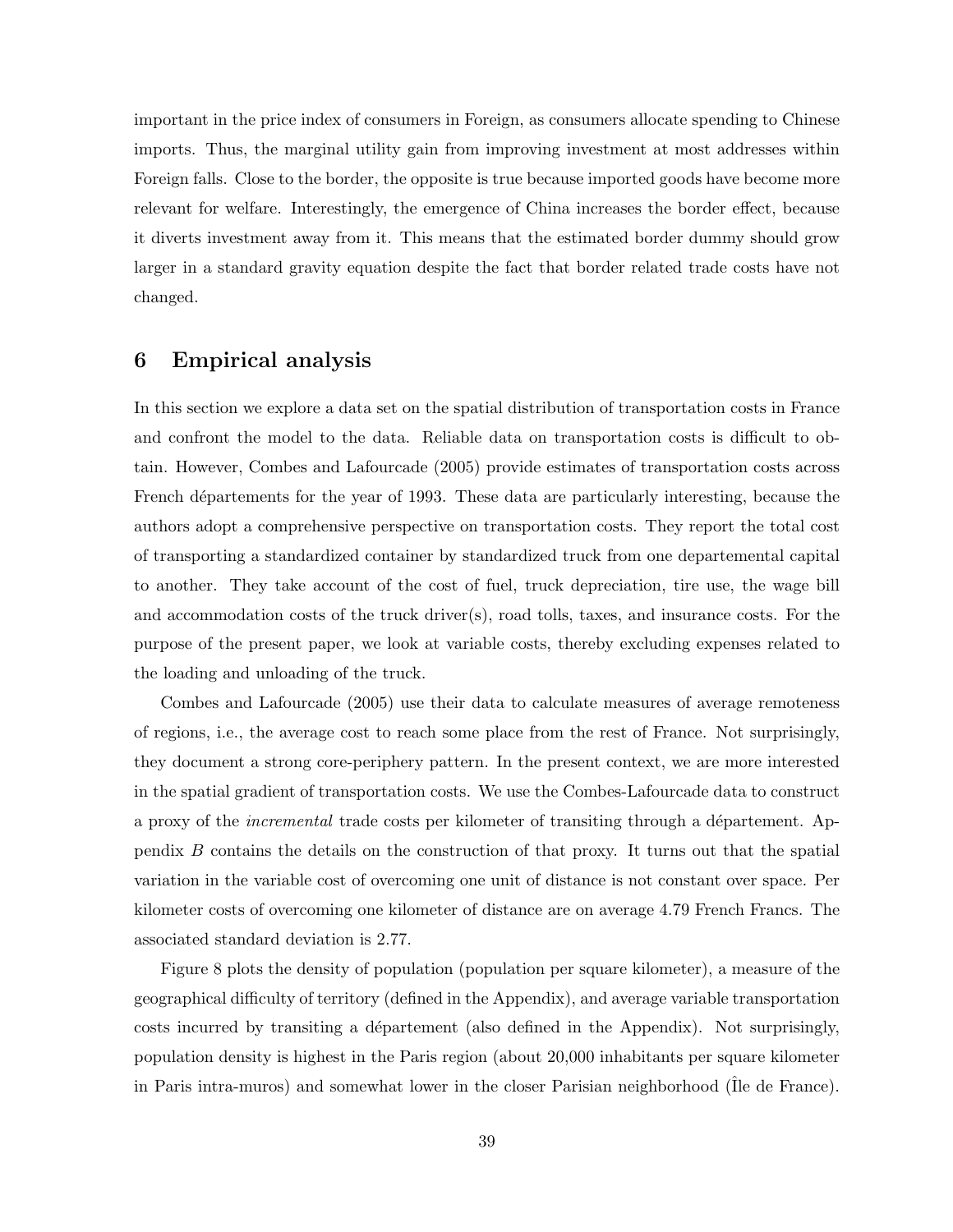

Figure 8: Population density, difficulty of territory, and variable trade costs per km in France

Notes. Source of data is Combes and Lafourcade (2005). Left figure: population density; middle figure: difficulty (ruggedness) of territory; right figure: variable trade costs (transit costs) per km. Shading grows darker as respective values rise

Regions with strong urban conglomerations, such as the Lille or Lyon regions (départements Nord and Rhône, respectively) have densities of 450. Départements in border regions have above average values, while interior départements have densities below average.<sup>28</sup> Our measure of difficulty of territory is based on the difference between the highest and the lowest altitude above sea level in a département. This measure is naturally high in départements that in the Alps, the Pyrenees, or the Massif Central. It is low in coastal areas or along large rivers (e.g., the Loire valley).

The rightmost panel of 8 shows transportation costs per kilometer. There is no strong observed association of transportation costs to geographical or demographic features. However, costs tend to be low when the territory is easy or the population of density is high. Transportation costs are lowest in the Paris or Lyon region. However, they are also low in the strongly populated North-West.<sup>29</sup>

One of the predictions in the model is that all else equal, transportation costs in the middle regions are lower than those at the periphery (due to lower investments in transportation infrastructure). To confront this prediction to the data, we consider the following simple OLS regression that attempts to explain the pattern of transportation costs across space:

$$
\ln T_i = \partial_0 + \partial_1 \ln D_i + \partial_2 X_i + \varepsilon_i,
$$

where  $T_i$  is the variable transportation costs per kilometer in département i,  $D_i$  is the measure

<sup>28</sup>The average density is about 105 inhabitants per kilometer.

 $^{29}$ Note that there is no transportation data for Paris intra-muros.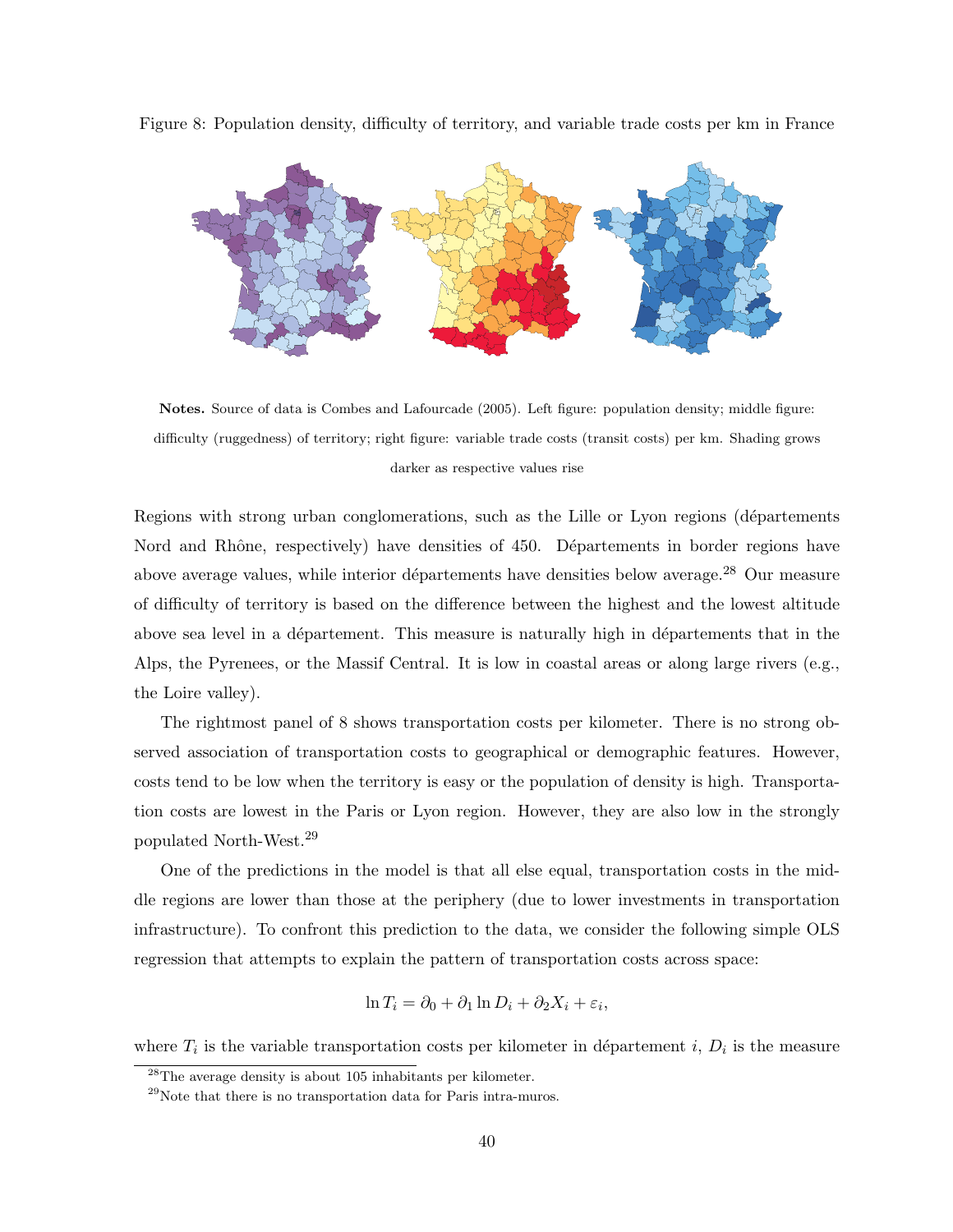of the overall remoteness of the département, and  $X_i$  is the set of controls. According to the theory, we expect that  $\partial_1$  is greater than zero.

Table 5 reports the results of the regression. Column (1) shows that the geographical difficulty of territory explains about 16 percent of the variance in transportation costs. Column  $(2)$  adds the total income of a département that appears to have a negative impact on transportation costs: the bigger is a region, the lower are the transportation costs there. Column (3) adds population size that allows us to control for the role of per capita income. As can be seen, transportation costs are lower in richer départements (controlling for populations size). In column (4) we add land surface as a control. Controlling for population size, this effectively accounts for the role of population density. As expected, an increase in density reduces the variable transportation costs. Moreover, the R-squared of the regression surges from 33 percent to 58 percent.

Columns (5) and (6) include two measures of the overall remoteness of geographical units. Depending on the variable included, the R-squared of the regression increases to up to 61 percent. Moreover, regardless of the exact measure of remoteness, transiting in more remote regions is significantly more costly, holding geographical and demographic factors constant. This empirical finding is in line with our expectation of positive  $\partial_1$ .

## 7 Extensions

In this section, we discuss some potential extensions of the framework.

### 7.1 The monopolist case

Here we consider an example when infrastructure investments are made by a third party. In the analysis above, we assume that the infrastructure profile is chosen by the government. However, it can be the case that the government "outsources" infrastructure investments to a third party. Below we consider a simple example of such a situation and show that the qualitative implications of the model do not change.

We assume that there is a monopolist, who decides on the infrastructure profile. The decision is based on the profit maximization and the profits of the monopolist are given by

$$
\pi(i^M) = p \int_0^{\bar{s}} \bar{R}(x) dx - \int_0^{\bar{s}} q(x) i^M(x) dx,
$$
\n(28)

where p is the price per unit of the traffic the monopolist receives,  $\bar{R}(x)$  is the measure of the total traffic through location x,  $i^M(x)$  is infrastructure investments at location x, and  $q(x)$  is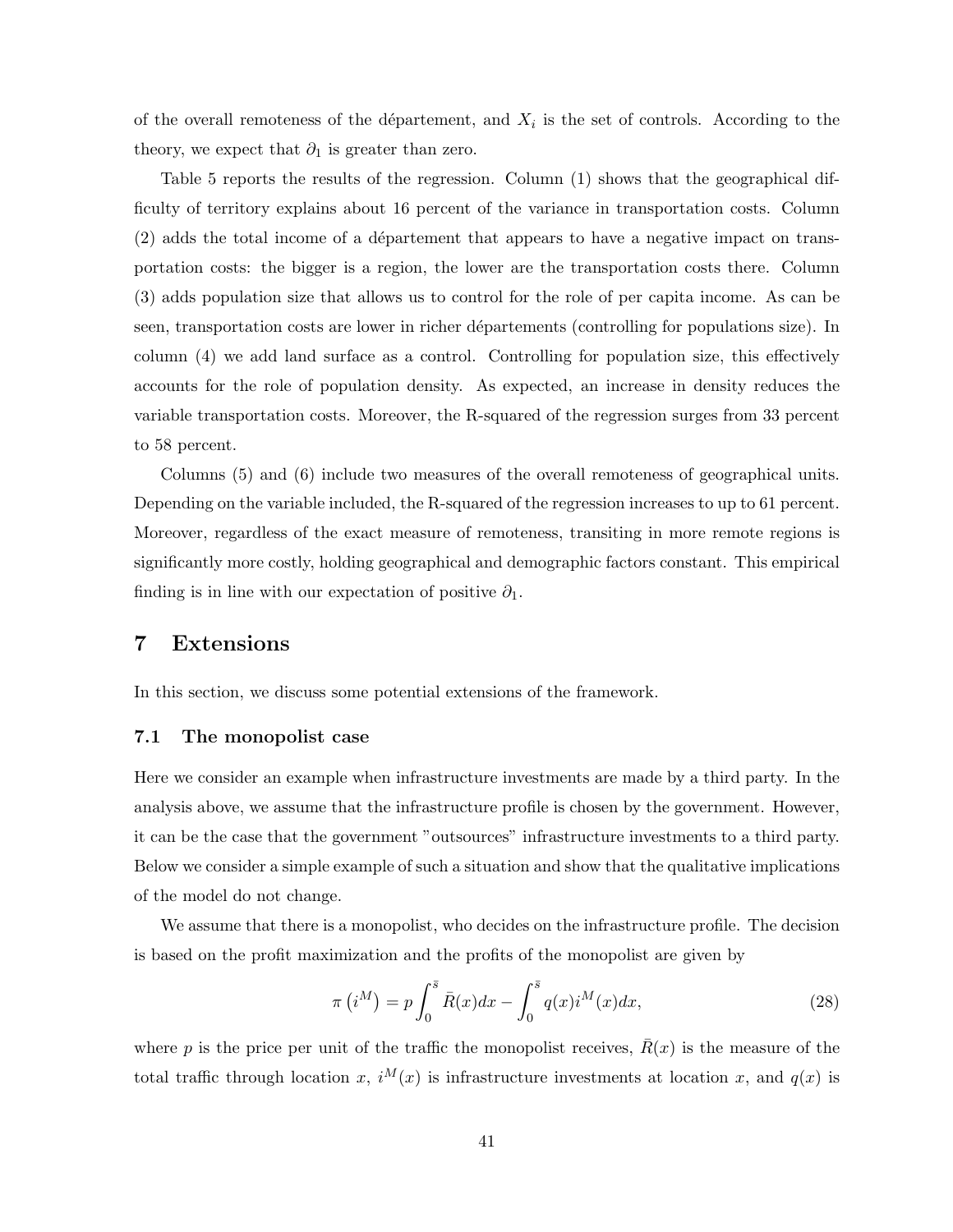| Dep. var.: Ln variable transport costs per km for transits through a département    |            |                   |             |                  |            |            |  |
|-------------------------------------------------------------------------------------|------------|-------------------|-------------|------------------|------------|------------|--|
|                                                                                     | (1)        | $\left( 2\right)$ | (3)         | $\left(4\right)$ | (5)        | (6)        |  |
| In distance to Paris                                                                |            |                   |             |                  | $0.034**$  |            |  |
|                                                                                     |            |                   |             |                  | (0.015)    |            |  |
| In GTC to Paris                                                                     |            |                   |             |                  |            | $0.039**$  |  |
|                                                                                     |            |                   |             |                  |            | (0.015)    |  |
| In geography                                                                        | $0.041***$ | $0.029***$        | $0.032***$  | $0.020**$        | 0.004      | 0.001      |  |
|                                                                                     | (0.013)    | (0.011)           | (0.010)     | (0.008)          | (0.011)    | (0.011)    |  |
| ln GDP                                                                              |            | $-0.048***$       | $-0.186***$ | $-0.028$         | $-0.019$   | $-0.018$   |  |
|                                                                                     |            | (0.013)           | (0.050)     | (0.052)          | (0.048)    | (0.047)    |  |
| In population                                                                       |            |                   | $0.167***$  | $-0.002$         | $-0.006$   | $-0.007$   |  |
|                                                                                     |            |                   | (0.056)     | (0.059)          | (0.056)    | (0.055)    |  |
| $\ln$ area $(km2)$                                                                  |            |                   |             | $0.087***$       | $0.068***$ | $0.067***$ |  |
|                                                                                     |            |                   |             | (0.013)          | (0.015)    | (0.014)    |  |
| Constant                                                                            | $1.590***$ | $2.026***$        | $1.112***$  | $1.110***$       | $1.059**$  | $0.967***$ |  |
|                                                                                     | (0.009)    | (0.118)           | (0.334)     | (0.299)          | (0.285)    | (0.288)    |  |
| N                                                                                   | 94         | 94                | 94          | 94               | 94         | 94         |  |
| $adj.R^2$                                                                           | 0.158      | 0.289             | 0.333       | 0.583            | 0.609      | 0.616      |  |
| $F-stat.$                                                                           | 10.06      | 9.443             | 10.66       | 41.91            | 41.25      | 45.17      |  |
| RMSE                                                                                | 0.097      | 0.090             | 0.088       | 0.070            | 0.068      | 0.067      |  |
| Robust standard errors in parentheses, *** $p < 0.01$ ,** $p < 0.05$ ,* $p < 0.1$ . |            |                   |             |                  |            |            |  |

Table 5: Different remoteness measures and average transit costs

GTC: generalized transport cost. See the text and Appendix B for more details.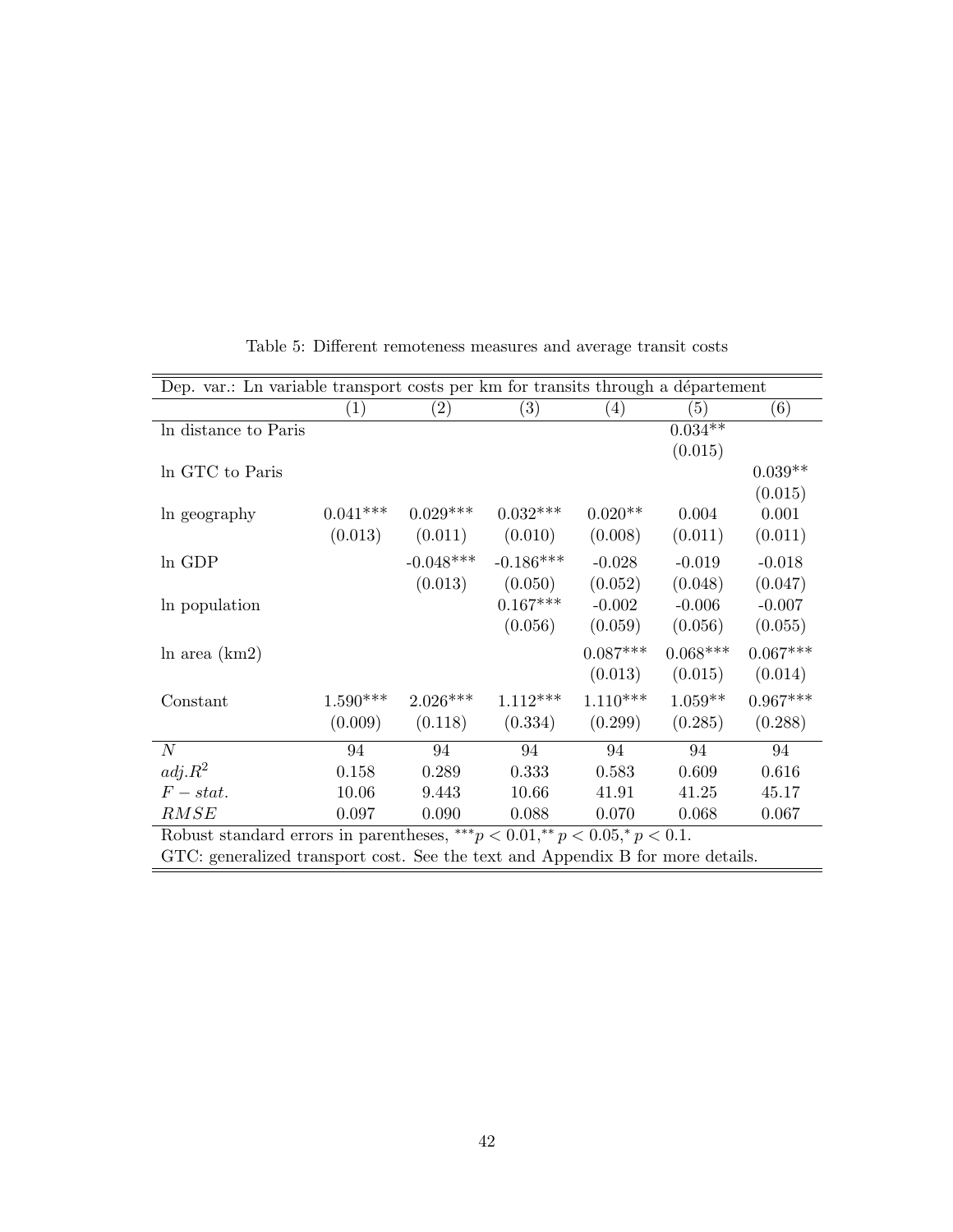the cost of the investments. In the above specification, we assume that the government subsidies the transportation sector by paying the fixed price  $p$  per unit of the traffic to the monopolist (for example, such a subsidy can be financed through an income tax), who conditional on that invests in the transportation infrastructure. This implies that the monopolist takes the price  $p$ as given and  $p$  does not affect the transportation costs and, therefore, the c.i.f. prices of products (as  $p$  is paid by the government). Such an assumption removes the distortive effects of  $p$  on the infrastructure profile.

Next, we describe the infrastructure profile chosen by the monopolist in case of closed and open economies.

### 7.1.1 The closed economy

In the closed economy, the total traffic through location  $x$  is given by

$$
\bar{R}(x) = \int_0^x \left( \int_x^{\bar{s}} R(y, z) dz \right) dy + \int_x^{\bar{s}} \left( \int_0^x R(y, z) dz \right) dy,
$$

where

$$
R(y, z) = (1 - \alpha)(1 - t^M) \frac{Y(z)T (y, z)^{1 - \sigma}}{\int_0^{\bar{s}} T (v, z)^{1 - \sigma} dv}.
$$

Here,  $R(y, z)$  is interpreted as the traffic from y to z: the number of units of a product produced at y and transported to z. It is determined by demand at location  $z$  and the transportation costs from y to z. Note that in general  $R(y, z)$  is not equal to  $R(z, y)$ . Finally,  $t^M$  is the income tax imposed by the government to finance the infrastructure investments and  $Y(z)$  is the gross income at location z. We assume that the monopolist takes the income tax and the location sizes as given.

It is possible to show that in case of the interior solution, the infrastructure profile maximizing the monopolist's profit is given by

$$
i^{M}(x)^{\delta} = \frac{p\gamma(1-\alpha)(1-t^{M})(\sigma-1)}{q(x)} \left(\phi^{L,M}(x) + \phi^{R,M}(x)\right),
$$
\n(29)

where  $\phi^{L,M}(x)$  ( $\phi^{R,M}(x)$ ) represents the aggregate marginal profits due to a rise in traffic from the right (the left) to the left (the right) of location  $x^{0.30}$ . The infrastructure profile chosen by the monopolist has qualitative properties that are similar to those in the benchmark case. Specifically,  $i^M(0) = i^M(\bar{s}) = 0$ . If  $q(x) = q$  and  $Y(z) = Y$  for all  $x, z \in [0, \bar{s}]$  (implying no asymmetries in the cost of infrastructure and the distribution of income), the infrastructure profile has a hump shape and is symmetric around  $\bar{s}/2$ .

<sup>&</sup>lt;sup>30</sup>The corresponding derivations and the expressions for  $\phi^{L,M}(x)$  and  $\phi^{R,M}(x)$  are available in the Online Appendix.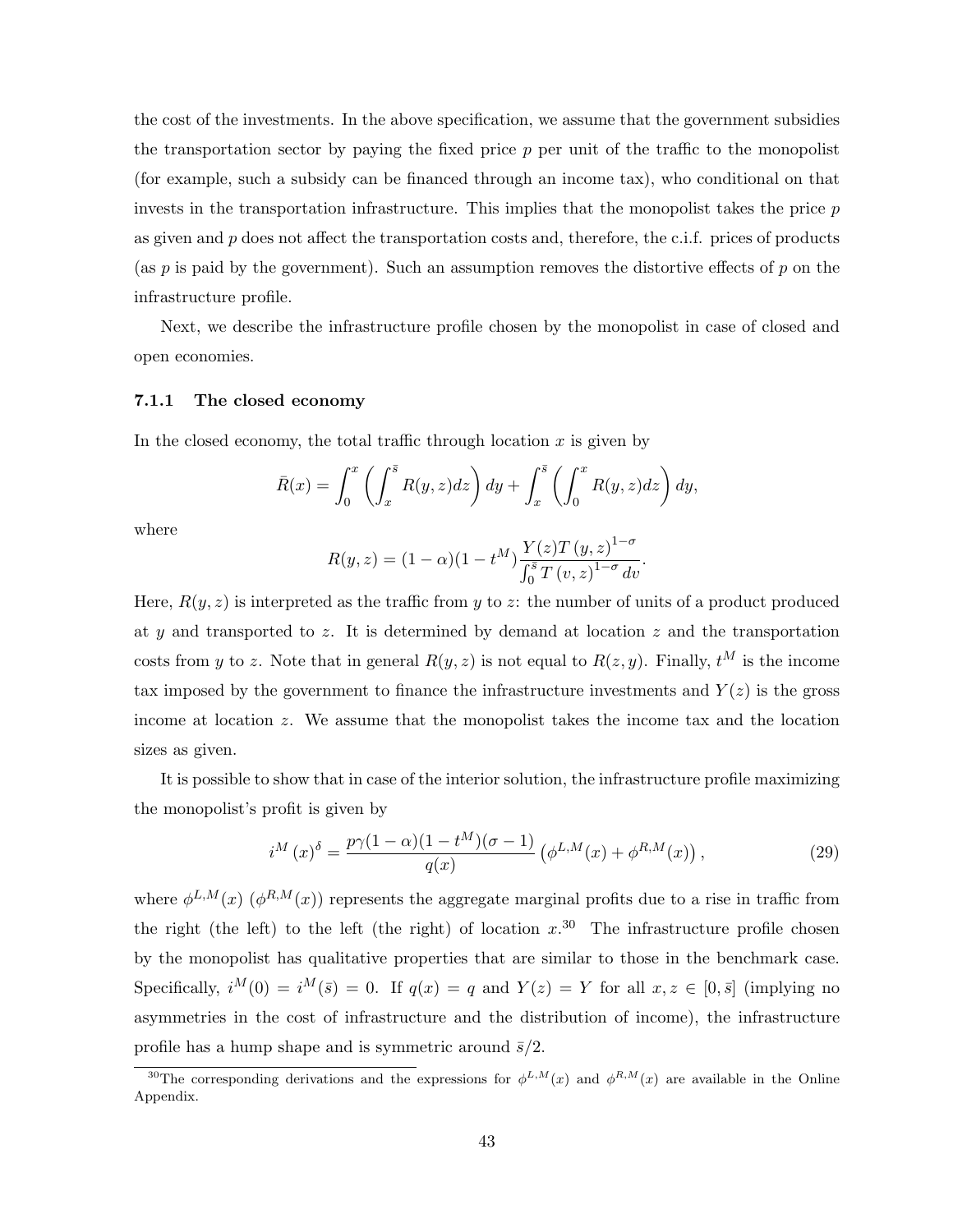However, there is also a conceptual difference. Under certain parameters, it can be the case that the monopolist finds it optimal to put zero investments into the locations that are relatively close to the borders. As a result, there can be regions (with positive measure) that do not have transport infrastructure at all. In contrast, the social planner chooses positive infrastructure investments for all locations (except  $x = 0$  and  $x = \overline{s}$ ).

The intuition behind this outcome is as follows. A rise in the infrastructure investments in a certain region has two effects on the total traffic. On the one hand, due to better infrastructure the traffic through the region goes up, increasing the total traffic. On the other hand, the traffic through other regions goes down because of the corresponding changes in the price indices. This tends to decrease the total traffic. It appears that in some cases the negative effect prevails over the positive one in the border regions, resulting in zero infrastructure investments around the borders.

Figure 9 (panel  $(a)$ ) simulates the infrastructure distributions (in the symmetric case) chosen by the monopolist and the social planner under the same set of the parameters in the model. In the numerical experiment, the value of  $p$  is chosen such that the total cost of infrastructure investments is the same in both cases: i.e., the two distributions have the same average. As can be seen from the figure, the social planner tends to invest more around the periphery, while the monopolist invests more around the geographical center of the economy.

Figure 9: Equilibrium investment loci: social planner vs. monopolist.



**Notes.** Solid black curves  $(i^M(x), i^{MH}(x))$  and  $i^{MF}(x)$  refer to investment profile resulting from non-cooperative monopolists. Dashed red curves  $(i^a(x), i^H(x),$  and  $i^F(x))$  refer to (non-cooperative Nash) solutions, and  $i^w(x)$  is the world planner outcome.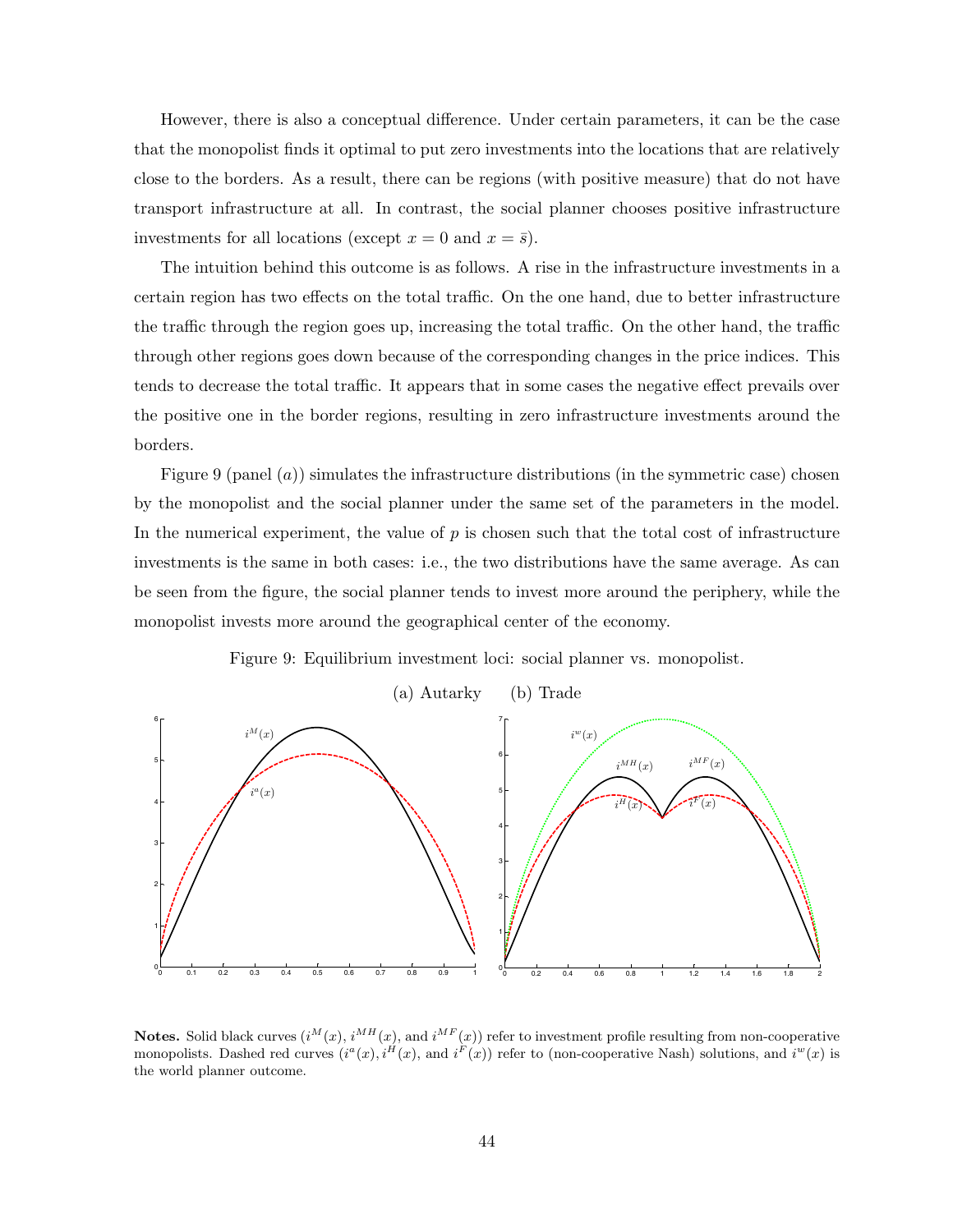### 7.1.2 The open economy

In the open economy, the total traffic through location  $x$  is given by

$$
\bar{R}(x) = \int_0^x \left( \int_x^{2\bar{s}} R(y, z) dz \right) dy + \int_x^{2\bar{s}} \left( \int_0^x R(y, z) dz \right) dy.
$$

As in the benchmark case, we assume that the monopolists at Home and Foreign choose the corresponding infrastructure investments in a non-cooperative way. In the symmetric Nash equilibrium with no asymmetries in the cost of infrastructure and the location size, the domestic infrastructure profile (in case of the interior solution) is given by

$$
\tilde{\imath}^M\left(x\right)^{\delta} = \frac{p\gamma(1-\alpha)(1-\tilde{t}^M)(\sigma-1)}{q}\left(\tilde{\phi}^{L,M}(x) + \tilde{\phi}^{R,M}(x)\right),
$$

where as before  $\tilde{\phi}^{L,M}(x)$  ( $\tilde{\phi}^{R,M}(x)$ ) represents the aggregate marginal profits due to a rise in traffic from the right (the left) to the left (the right) of location  $x$ . Similar to the social planner solution in the open economy, the infrastructure profile is skewed towards the border with the foreign country. Moreover, numerical simulations show that the infrastructure distribution has a hump shape.<sup>31</sup> Finally, it is straightforward to show that the presence of costs associated with crossing the border will redistribute the infrastructure away from the border, amplifying the border effect.

Figure 9 (panel (b)) compares the simulated infrastructure distributions chosen by the social planner and the monopolist in the open economy (as in the previous figure, the two distributions have the same average) with the distribution chosen by the world social planner. As can be inferred from the figure, the monopolist tends to invest more around the border with the foreign country, while the social planner invests more at the periphery. This is in line with the idea outlined in the previous section that the monopolist invests more at central locations of the economy. However, simulations demonstrate that even though the monopolist invests more around the border than the social planner does, there is still substantial underinvestments in the infrastructure compared to the first best allocation.

### 7.2 Toll taxes

In reality, many countries operate toll taxes for freight traffic. The ratio of interregional highways subject to decentrally administered toll systems ranges from 6 percent to 52 percent in France. Countries such as Germany and Austria have centrally administered distance dependent road pricing for lorries. User fees may be contingent on a wide array of factors such as the situation

 $31A$  strict proof of a hump shape of the infrastructure distribution appears to be quite complicated.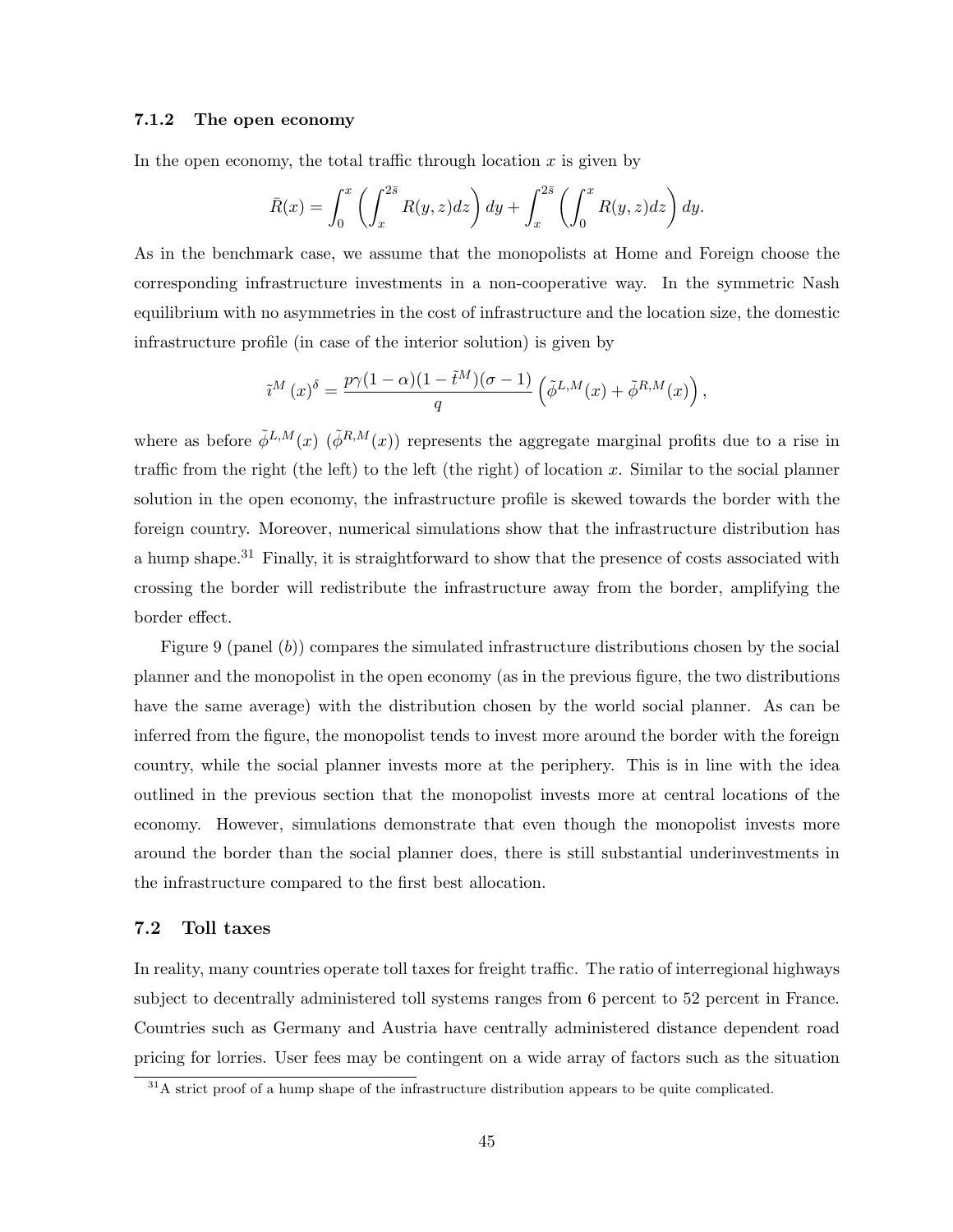of the environment (e.g., smog), the degree of congestion, the time at which a road is traveled (fees may be higher for travel during night or weekends), or whether an sensible region is crossed (e.g., some protected zone).

How a toll system affects the main argument in this paper depends very much on its specific design. Suppose, the government decides on the infrastructure allocation across space, but rather than taxing consumers through lump-sum taxes, it taxes road users without discriminating between home- or foreign-bound transport. This kind of taxation is of course distortionary, since it will affect goods prices of the regional and the world economy. Further assume that the fee may vary continuously on the space of addresses and that it works just as our iceberg transportation costs, albeit with the shaved transported good not lost but transferred into the governments coffers. In that case, the government has two margins of action: it sets a distribution of fees,  $f(s)$ , where  $s \in [0, \bar{s}]$ , and decides on the infrastructure allocation,  $i(s)$ . Total income from fees will be  $B = \int_0^{\bar{s}} f(s) R(s) ds$ , where  $R(s)$  is the value of goods that are transported through the point s. Note that  $R(s)$  depends on the domestic and foreign distribution of infrastructure. If the government is free to spend  $B$  on whatever infrastructure distribution it prefers, and does not impose any additional tax, it will find it optimal to make fees dependent on the distance to the border, with higher fees the closer the border. Moreover, it will concentrate its spending as before in the central regions of the jurisdiction. The reason for this result is identical to the one discussed above: The government cares only about home welfare, thus taxing foreigners and transferring the receipts to home citizens is a welcome option.

If governments are not allowed to spend toll income on places other than those were the income has been generated, there will now be a direct link between infrastructure investment and transit volume,  $f(s) R(s)/q(s) = i(s)$ . Governments will then set  $f(s)$  such that native welfare is maximized. By imposing high fees in border regions, governments tax foreign consumers more strongly than domestic ones; however, the implied high investment volumes are of little value for domestic consumers. By imposing high fees in the center, governments affect domestic consumers, but also achieve high utility for them. The implied distribution of infrastructure need not exhibit excessive spatial variation, but it still can; the exact outcome depending on underlying model parameters.

There are a number of institutional arrangements that involve the private sector into the construction and maintenance of transport infrastructure projects. Governments could sell exploitation licenses to private firms who construct roads and set fee structures  $f(s)$ . While this is a choice of many governments, the economic modeling poses a number of problems, since one would have to decide whether the licenses are sold to a single provider, to a consortium, or to lo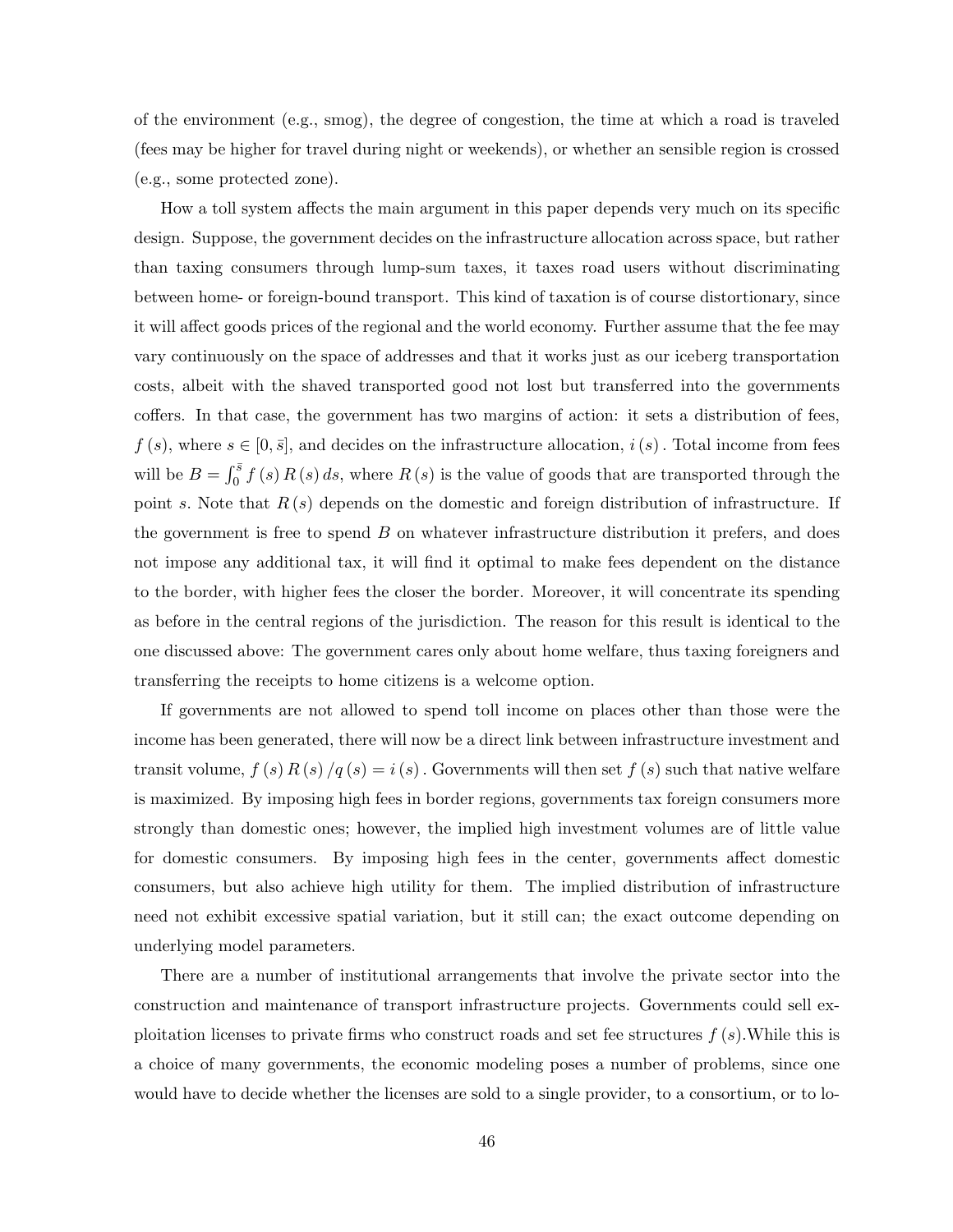cal monopolists, and whether those firms can commit to certain fee schedules and infrastructure investments when making their bids. At the same time, the example in the previous section illustrates that the spatial distribution of infrastructure would not necessary qualitatevely change if the private sector is involved.

### 7.3 Supranational entities

Since decentralized transport infrastructure decisions generate positive externalities leading to a global underprovision and excessive spatial variation of infrastructure investment, there is a case for a supranational entity, such as the European Union (EU), to intervene. Indeed, the EU is involved in a large project, the Trans-European-Networks (TEN), that strives to coordinate and cofinance national infrastructure provision efforts. Member states have committed themselves to construct a number of road and rail links that link European regions. The EU, in turn, cofinances these projects. The degree of cofinancing is higher in peripheral regions than in central ones. Is this policy able to internalize the externalities highlighted in the present paper? In principle, the answer is yes. In order to achieve the first-best infrastructure distribution, the EU should be allowed to tax citizens (or member state governments on their behalf) and subsidize the price of infrastructure. The problem with the above subsidization principle is that it does not necessarily ensure that the overall quantity of infrastructure provision is efficient.

## 7.4 Internal labor mobility

In the model we assume away the effects of internal labor mobility on the infrastructure profile. We believe that allowing  $m(s)$  to adjust endogenously will not qualitatively change the main implications of the model. For instance, the equilibrium in a closed economy in case of internal labor mobility (associated with some adjustment costs to avoid extreme solutions) can be considered as the outcome of the following multi-stage variation of the model. The economy starts with the uniform distribution of population. In the absence of other asymmetries, the optimal distribution of infrastructure in this case is symmetric around the middle location. Then, given this infrastructure profile, agents decide about their location and, since the transportation infrastructure is better around middle locations, the distribution of population will "squeeze" around the middle point. Given the new distribution of population, the social planner adjusts the distribution of infrastructure and so on till convergence. The resulting distribution of infrastructure will be symmetric around the middle location, but more squeezed around that point compared to the case with no labor mobility (as around the middle point the distribution of population will be denser). In other words, labor mobility will magnify the concentration of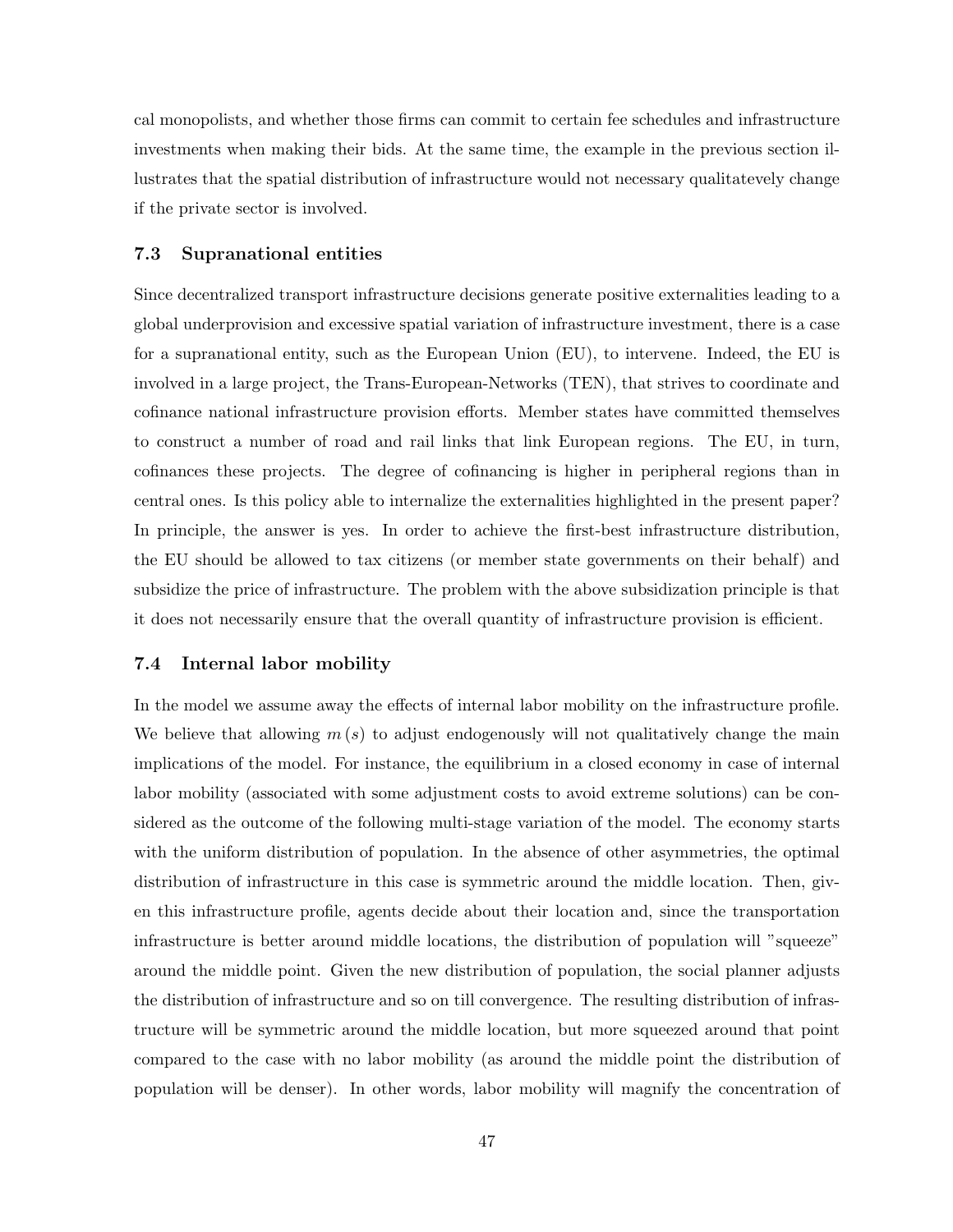infrastructure around middle locations. In case of an open economy labor mobility will magnify the skewness of the distribution of infrastructure towards the border. Note that in a one-stage model where the social planner chooses the infrastructure profile taking into account population mobility, multiple equilibria are possible.

## 8 Conclusions

This paper develops a model where consumers demand goods from the entire world, but the world is fragmented into jurisdictions which set infrastructure investment schedules in a noncooperative way. Governments caring only for their own welfare constituency will ignore the effects that their decisions have on foreign consumers; this basic externality leads to global underinvestment. The externality is stronger the more foreign-bound transit flows through an address, and the size of such transit is larger the closer national borders are to that address. Hence, infrastructure underinvestment is stronger in peripheral regions of jurisdictions rather than in central ones.

The local lack of infrastructure investment makes imports from other countries more expensive than imports from other regions from the same country, even if geographical distance or incomes of trading partners are the same. Our infrastructure story may therefore contribute towards unpacking trade costs and explaining the border puzzle highlighted by McCallum (1995).

The model has a range of predictions that can be put to an empirical test. For instance, the model has interesting predictions relating to the effects of preferential trade liberalization. Infrastructure investment should be skewed towards that border which is economically permeable. Subsequent waves of EU enlargement could be used to check this hypothesis. The model could also be brought to a calibration exercise. Standard new economic geography models predict economic inequality, but require the existence of natural peripheries. Our argument would allow economic inequality across space even in circumstances where no natural periphery exists, and borders have exclusively political significance. Calibration exercises of the standard models often lead to simulated inequalities statistics that are too low compared to the data. Allowing for the endogenous allocation of infrastructure across space could help improve this fit.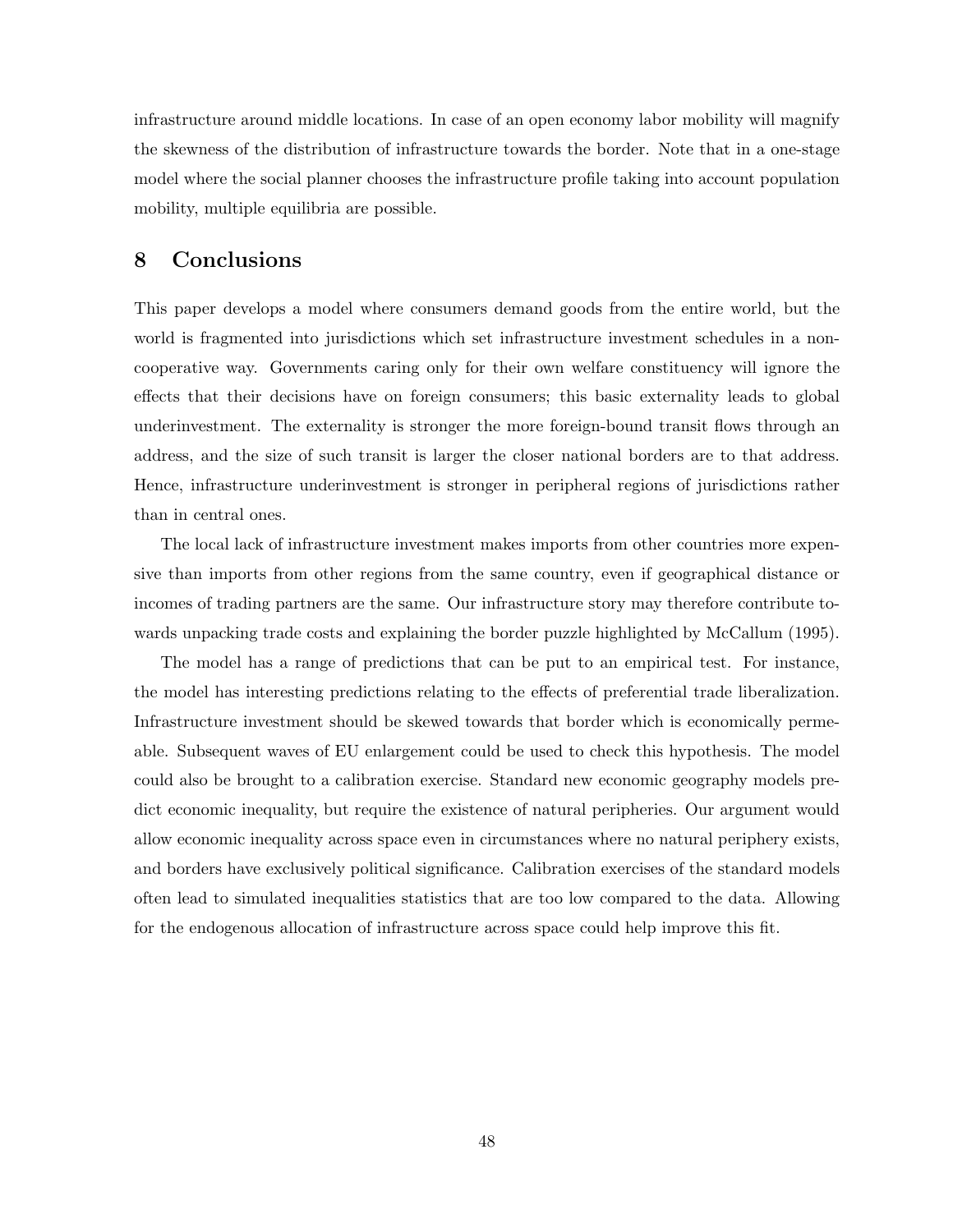## References

Allen, T. and C. Arkolakis (2014). Trade and the Topography of the Spatial Economy. Quarterly Journal of Economics, forthcoming.

Anderson, J.E. and E. van Wincoop (2004). Trade costs. Journal of Economic Literature, 42: 691-751.

Anderson, J.E. and E. van Wincoop, E. (2003). Gravity with Gravitas: A Solution to the Border Puzzle. American Economic Review 93(1): 170-92.

Behar, A. and A. Venables (2011). Transport Costs and International Trade. In: de Palma, A., R. Lindsey, E. Quinet, and R. Vickerman, eds., A Handbook Of Transport Economics, Edgar Elgar.

Behrens, K., P. Picard (2011). Transportation, freight rates, and economic geography. Journal of International Economics 85(2): 280-291.

Cadot, O., L.-H. Röller, and A. Stephan (1999). A Political Economy Model of Infrastructure Allocation: An Empirical Assessment. CEPR Working Paper 2336.

Chen, N. (2004). Intra-national versus international trade in the European Union: why do national borders matter? Journal of International Economics 63(1): 93-118.

Combes, P-P., M. Lafourcade and T. Mayer, 2005. The Trade Creating Effects of Business and Social Networks: Evidence from France, Journal of International Economics 66:1-29.

Combes, P-P., M. Lafourcade, 2005. Transport Costs. Measures, Determinants, and Regional Policy Implications for France. Journal of Economic Geography 5:319-349.

Courant, P.N., and A.V. Deardorff (1992). International Trade with Lumpy Countries. Journal of Political Economy 100(1): 198-210.

De Border, B., and S. Proost (2012). Transport policy competition between governments: A selective survey of the literature. Economics of Transportation 1(1-2): 35-48.

Demir, Banu and Kerem Cosar (2014). Domestic Road Infrastructure and International Trade: Evidence from Turkey. Mimeo: Chicago Booth.

Donaldson, D. (2014). Railroads and Raj: Estimating the Impact of Transportation Infrastructure. American Review of Economics, forthcoming.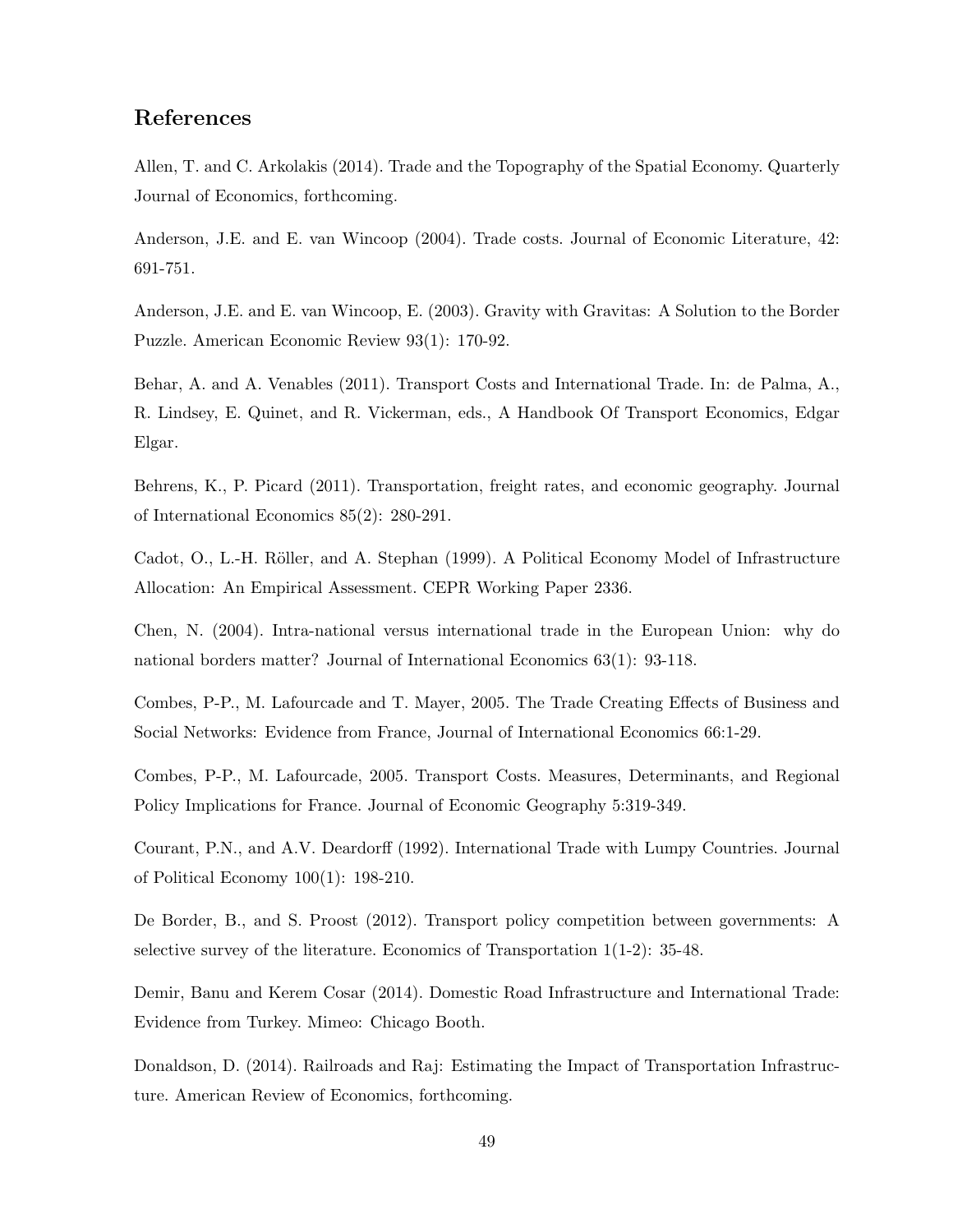Duranton, G., P. Morrow, and M. A. Turner (2013). Roads and Trade: Evidence from the US. The Review of Economic Studies, forthcoming.

Evans, C.L. (2003). The Economic Significance of National Border Effects. American Economic Review 93(4): 1291-1312.

Fujita, M., and J. Thisse (2002). Economics of Agglomeration. Cambridge: Cambridge University Press.

Ghosh, A., and K. Meagher (2004). Political Economy of Infrastructure Investment: A Spatial Approach. Mimeo: University of New South Wales, Sydney.

Gramlich, E.M. (1994). Infrastructure Investment: A Review Essay. Journal of Economic Literature 32(3): 1176-1196.

Helliwell, J.F. (1998). How Much Do National Borders Matter? The Brookings Institution.

Hummels, D. (2007). Transportation Costs and International Trade in the Second Era of Globalization. Journal of Economic Perspectives 21(3): 131-154.

Hummels, D. (2001). Toward a geography of trade cost. Mimeo: Purdue University, Lafayette.

Hummels, D., V. Lugovskyy and A. Skiba (2009). The trade reducing effects of market power in international shipping, Journal of Development Economics 89: 84–97.

Isard, W. (1999). Further thoughts on future directions for regional science: A response to Fujita's remarks on the general theory of location and space-economy. The Annals of Regional Science 33(4): 383 - 388

ITR-OECD (International Transport Forum) (2012), Statistics Brief-Infrastructure Investment, Paris.

Keller, W. and C. H. Shiue (2008). Tariffs, Trains, and Trade: The Role of Institutions versus Technology in the Expansion of Markets. NBER Working Paper No. 13913.

Krugman, P. (1991). Increasing Returns and Economic Geography. Journal of Political Economy 99: 383-499.

Fujita, M., P.R. Krugman, and A.J. Venables (1999). The Spatial Economy. Cambridge, MA: MIT Press.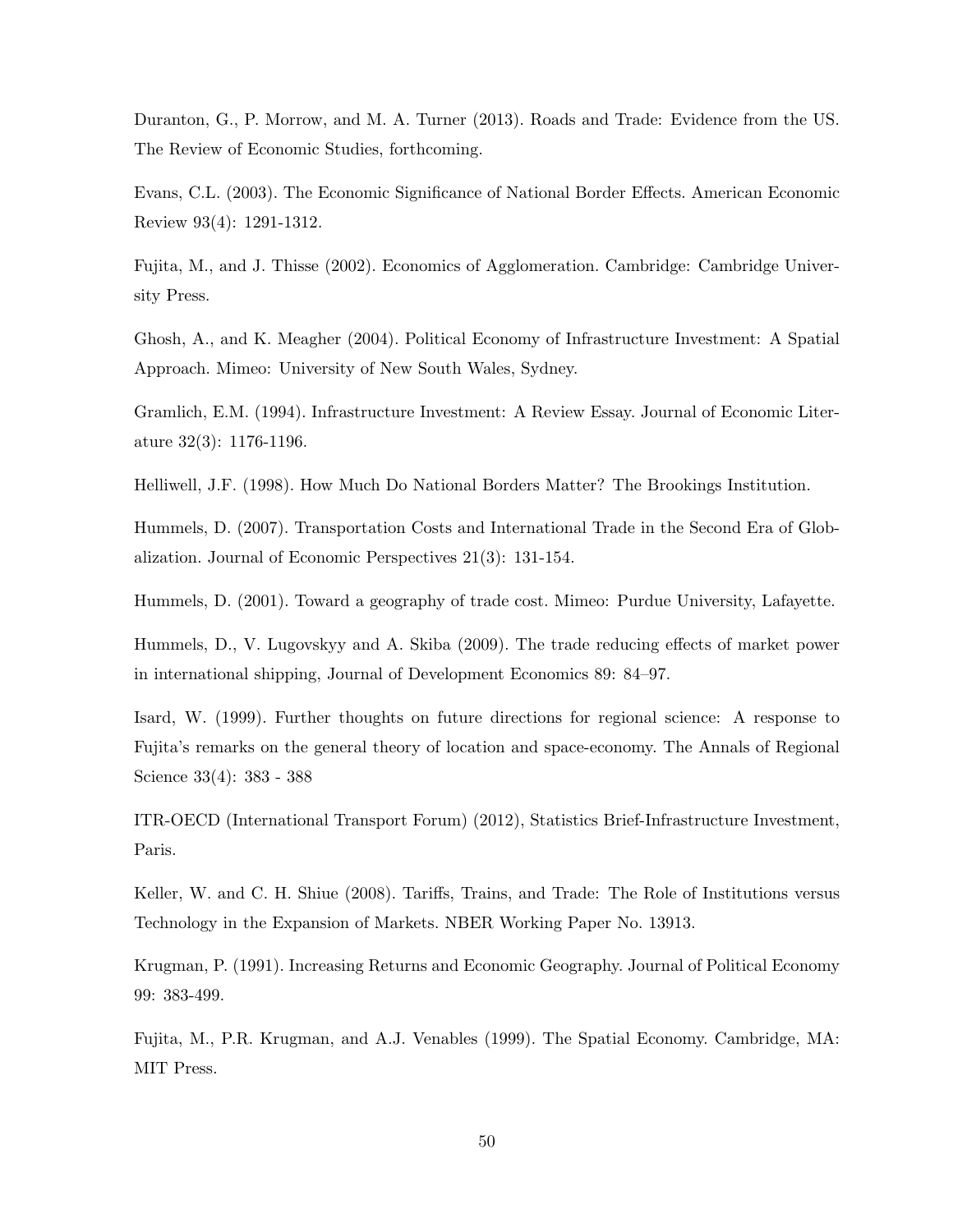Krugman, P.R., and A.J.Venables (1997). The seamless world: A spatial model of international specialization. Mimeo:

Lambertini L., and Rossini G. Investment in transport and communication technology in a Cournot duopoly with trade (2006) Japan and the World Economy, 18 (2), pp.221-229.

Limao, N., and A.J. Venables (2001). Infrastructure, Geographical Disadvantage, Transport Costs, and Trade. World Bank Economic Review 15(3): 451-479.

Lucas, R.E. Jr., and E. E. Rossi-Hansberg (2002). On the Internal Structure of Cities. Econometrica 70(4): 1445-1476.

Martin, P., and C.A. Rogers (1995). Industrial Location and Public Infrastructure. Journal of International Economics 39: 335-351.

McCallum, J. (1995). National Borders Matter: Canada-U.S. Regional Trade Patterns. American Economic Review 85(3): 615-23.

McCann, Ph. (2005). Transport costs and new economic geography. Journal of Economic Geography 5: 305–318.

Milgrom, P., and C. Shannon (1994). Monotone Comparative Statics. Econometrica 62(1): 157- 180.

Nitsch, V. (2000). National Borders and International Trade. Evidence from the European Union. Canadian Journal of Economics 33(4): 1091-1105.

Obstfeld, M., and K. Rogoff (2000). The Six Major Puzzles in International Macroeconomics: Is there a Common Cause? In: Bernanke, B., and K. Rogoff, eds., NBER Macroeconomics Annual, Cambridge (MA): MIT Press.

Ok, E. (2006). Real Analysis with Economic Applications. Princeton: Princeton University Press.

Okubo, T. (2004). Border Effect in the Japanese Market – A Gravity Model Analysis. Journal of the Japanese and International Economies 18: 1-11.

Rose, A.K., and E. van Wincoop (2001). National Money as a Barrier to International Trade: The Real Case for Currency Union. American Economic Review 91(2): 386-390.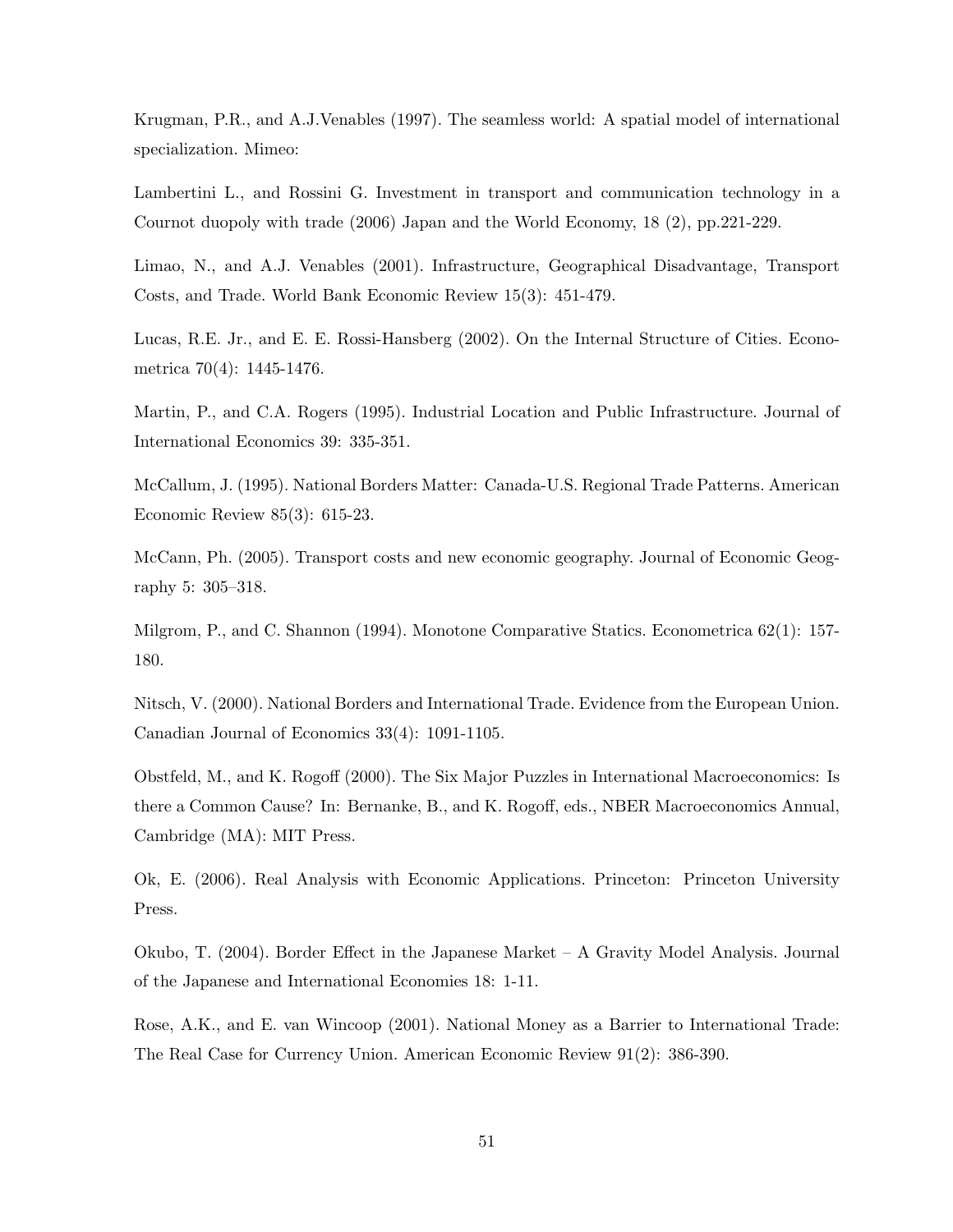Rossi-Hansberg, E. (2005). A Spatial Theory of Trade. American Economic Review 95(5): 1464- 1491.

Samuelson, P. (1952). The Transfer Problem and Transport Costs: the Terms of Trade when Impediments are Absent. Economic Journal 62: 278–304.

Shepherd, Ben and John. S. Wilson (2007). Trade, Infrastructure, and Roadways in Europe and Central Asia: New Empirical Evidence, Journal of Economic Integration 22: 723-747.

Venables, Anthony J. 2005. Spatial Disparities in Developing Countries: Cities, Regions, and International Trade. Journal of Economic Geography, 5 (1): 3–22.

Wei, S. (1996). Intra-National versus International Trade: How Stubborn are Nations in Global Integration? NBER Working Paper 553.

Winston, C. (1985). Conceptual Developments in the Economics of Transportation: An Interpretative Survey. Journal of Economic Literature 23: 57-94.

Wolf, H. (2000). Intranational Home Bias in Trade. Review of Economics and Statistics 82(4): 112-128.

Venables, A. (2005). Spatial disparities in developing countries: cities, regions, and international trade. Journal of Economic Geography 5: 3 - 21.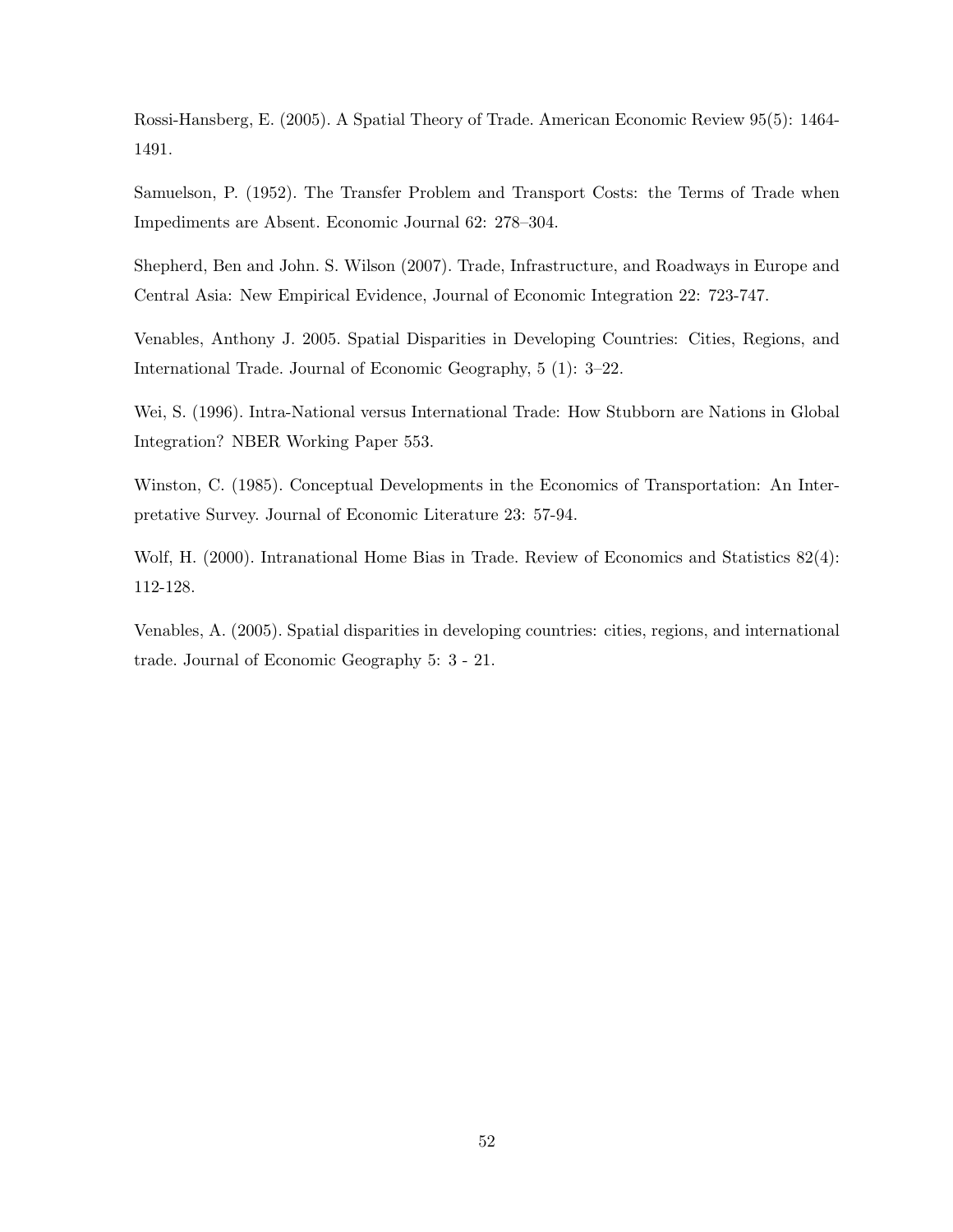## Appendix A

In the Appendix, we provide all the necessary proofs for the lemmas and propositions in the paper.

## Proof of Lemma 1

## Property (iv)

The behavior of  $T(x, z)$  with respect to geographical distance can be checked by looking at the derivative of  $T(x, z)$  with respect to z. Specifically, we have that

$$
T(x, z) = \left(1 + \frac{1}{\delta - 1} \int_{x}^{z} i(s)^{1-\delta} ds\right)^{\gamma},
$$
  
\n
$$
T_z(x, z) = \gamma \left(1 + \frac{1}{\delta - 1} \int_{x}^{z} i(s)^{1-\delta} ds\right)^{\gamma-1} \frac{1}{\delta - 1} \left[i(z)^{1-\delta}\right] > 0,
$$
  
\n
$$
T_{zz}(x, z) = \gamma \left(1 + \frac{1}{\delta - 1} \int_{x}^{z} i(s)^{1-\delta} ds\right)^{\gamma-1} \left((\gamma - 1) \frac{\left(\frac{1}{\delta - 1} \left[i(z)^{1-\delta}\right]\right)^{2}}{1 + \frac{1}{\delta - 1} \int_{x}^{z} i(s)^{1-\delta} ds} - i(z)^{-\delta} i'(z)\right) \ge 0
$$
  
\n
$$
\iff \frac{(\gamma - 1)}{(T(x, z))^{1/\gamma}} \left(\frac{i(z)^{1-\delta}}{\delta - 1}\right)^{2} \ge i'(z) i(z)^{-\delta}.
$$

The left-hand side shows the effect of a marginal increase in distance on  $T_z(x, z)$  under the assumption that  $i(z + dz) = i(z)$ . It reflects variation in trade costs due to an increase in distance, holding infrastructure constant. The right-hand side makes the opposite assumption and reports the change in  $T_z(x, z)$  due to the difference in infrastructure investment between z and  $z + dz$ , holding the sheer costs of distance constant.  $T(x, z)$  is convex (as in Krugman), if the left-hand side dominates.

### Property  $(v)$

We compute the elasticity of substitution between investment at two different locations  $s', s'' \in [x, z]$  as follows

$$
-\frac{d\ln\left[i\left(s^{\prime}\right)/i\left(s^{\prime\prime}\right)\right]}{d\ln\left|\frac{\partial T(x,z)}{\partial i\left(s^{\prime}\right)}/\frac{\partial T(x,z)}{\partial i\left(s^{\prime\prime}\right)}\right|},
$$

where for any  $s \in [x, z]$ 

$$
\frac{\partial T(x,z)}{\partial i (s)} \stackrel{d}{\equiv} \gamma \left( 1 + \frac{1}{\delta - 1} \int_x^z i (s)^{1-\delta} ds \right)^{\gamma - 1} i (s)^{-\delta}.
$$

As a result, the elasticity of substitution is given by

$$
-\frac{d\ln\left[i\left(s^{\prime}\right)/i\left(s^{\prime\prime}\right)\right]}{-d\delta\ln\left|i\left(s^{\prime}\right)/i\left(s^{\prime\prime}\right)\right|}=\frac{1}{\delta}<1.
$$

#### Property  $(vi)$

The Lagrangian for the cost minimizing problem can be written as follows:

$$
\Lambda(\lbrace i(s)\rbrace, \lambda) = q \int_x^z i(s) \, ds + \lambda \left[1 + \frac{1}{\delta - 1} \int_x^z i(s)^{1-\delta} \, ds - \bar{T}^{1/\gamma} \right],
$$

where  $q$  is the cost of infrastructure investment at location  $s$ . It is straightforward to see that the first order conditions imply that, for any two locations  $k, l \in [x, z]$ ,

$$
i(k) = i(l).
$$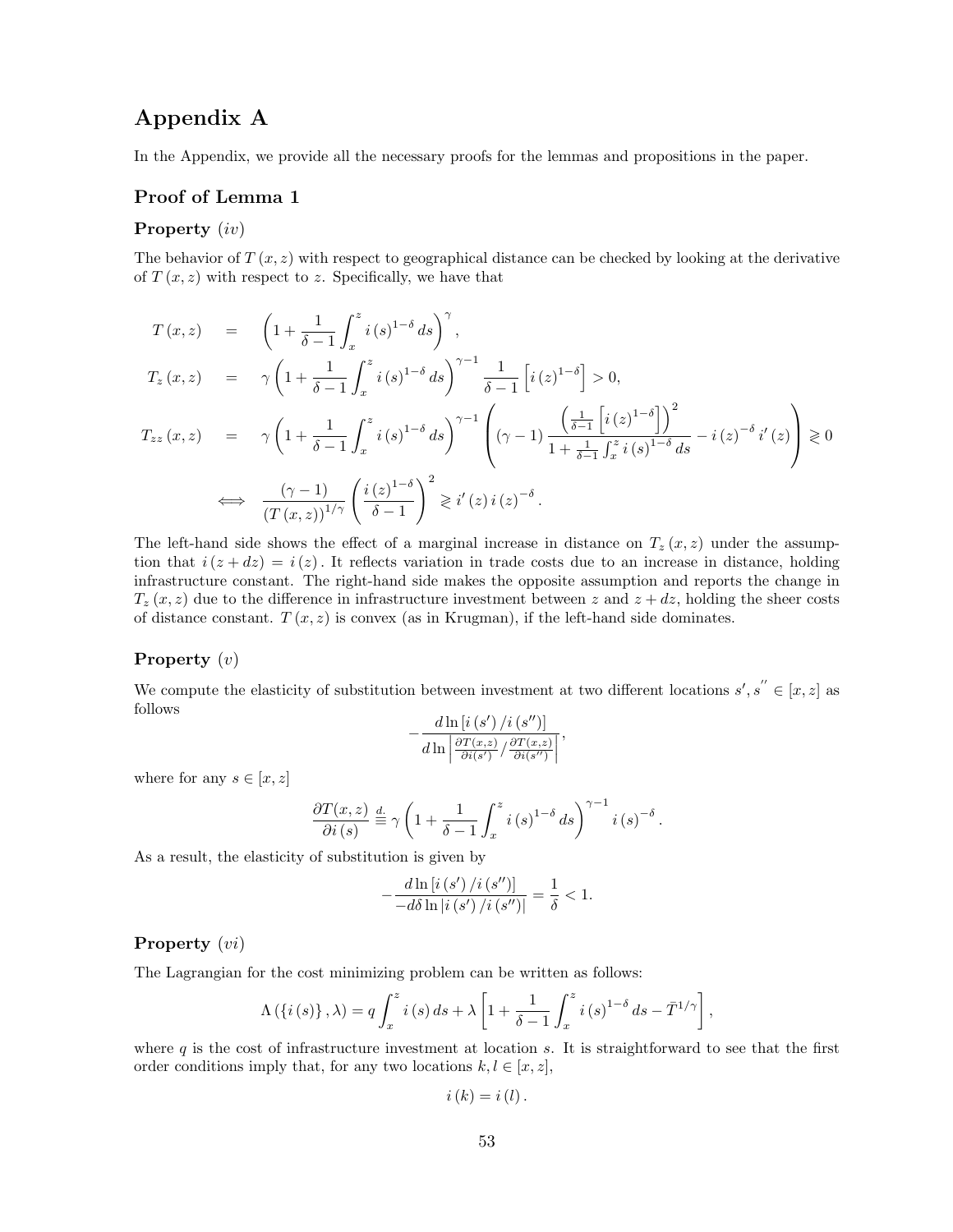Taking into account the budget constraint, we derive that

$$
i(k) = i(l) = \left\{ (z - x) / \left[ (\delta - 1) \left( \overline{T}^{1/\gamma} - 1 \right) \right] \right\}^{1/(\delta - 1)}.
$$

### Proof of Proposition 1

To find the optimal infrastructure investments on  $[0, \bar{s}]$ , we first formulate and analyze a discrete modification of the social planner's maximization problem (which approximates the actual continuous maximization problem). Remember that the social planner solves

$$
\left\{i^{a}\left(x\right),t^{a}\right\}_{x\in S}=\arg\max\left\{\left(1-t\right)\left(\int_{x\in S}\tilde{m}\left(x\right)v(x)dx\right)^{\frac{1-\alpha}{\sigma-1}}\left|\int_{x\in S}q\left(x\right)i\left(x\right)dx\leq b\right|t\right\}.
$$

where

$$
v(x) = \int_{z \in S} T(x, z)^{1-\sigma} dz
$$
  
=  $\int_0^{\bar{s}} \left(1 + \frac{1}{\delta - 1} \left| \int_x^z i(s)^{1-\delta} ds \right| \right)^{\gamma(1-\sigma)} dz$   
=  $\int_0^x \left(1 + \frac{1}{\delta - 1} \int_z^x i(s)^{1-\delta} ds \right)^{\gamma(1-\sigma)} dz + \int_x^{\bar{s}} \left(1 + \frac{1}{\delta - 1} \int_x^z i(s)^{1-\delta} ds \right)^{\gamma(1-\sigma)} dz.$ 

In the discrete version of the problem, we assume that the geography of the economy consists of  $n$ points (transportation hubs) uniformly distributed on  $[0, \bar{s}]$ :  $0 = x_1 < x_2$ .  $\langle x_n = \bar{s}$ . We define the distance between location  $x_i$  and  $x_{i+1}$  by  $\triangle_n$ : that is,  $x_2 - x_1 = ...x_n - x_{n-1} = \triangle_n$ . We also assume that the transportation costs between two locations,  $x_i$  and  $x_j$ , depend on the level of infrastructure at the location of the producer and the intermediate locations between  $x_i$  and  $x_j$  (not including the location of the consumer) and the distance between the locations determined by  $\Delta_n$ .<sup>32</sup> Specifically, if a product is sent from  $x_i$  to  $x_j$   $(x_i < x_j)$ , the transportation costs are

$$
T(x_i, x_j) = \left(1 + \frac{1}{\delta - 1} \sum_{k=i}^{j-1} i (x_k)^{1-\delta} \Delta_n \right)^{\gamma}.
$$

We then formulate the social planner's problem in the case of the discrete geography in the following way:

$$
\{i^{a}(x_{i}), t^{a}\}_{i=1..n} = \arg \max \left\{ (1-t) \left( \sum_{i=1}^{n} \tilde{m}(x_{i}) v(x_{i}) \triangle_{n} \right)^{\frac{1-\alpha}{\sigma-1}} \right\},
$$
\n(30)

subject to

$$
\sum_{i=1}^{n} q(x_i) i(x_i) \triangle_n \le btL,
$$
\n(31)

$$
i(x_i) \ge 0, \, i = 1...n. \tag{32}
$$

<sup>&</sup>lt;sup>32</sup>The fact that the transportation costs between  $x_i$  and  $x_j$  do not include the level of infrastructure investment at the destination location (the location of the consumer) means non-symmetric transport costs. However, taking the limit  $(n \to \infty)$  will imply symmetric transport costs between any locations, as in this case the contribution of the infrastructure of a single location into the total transport costs will be negligible.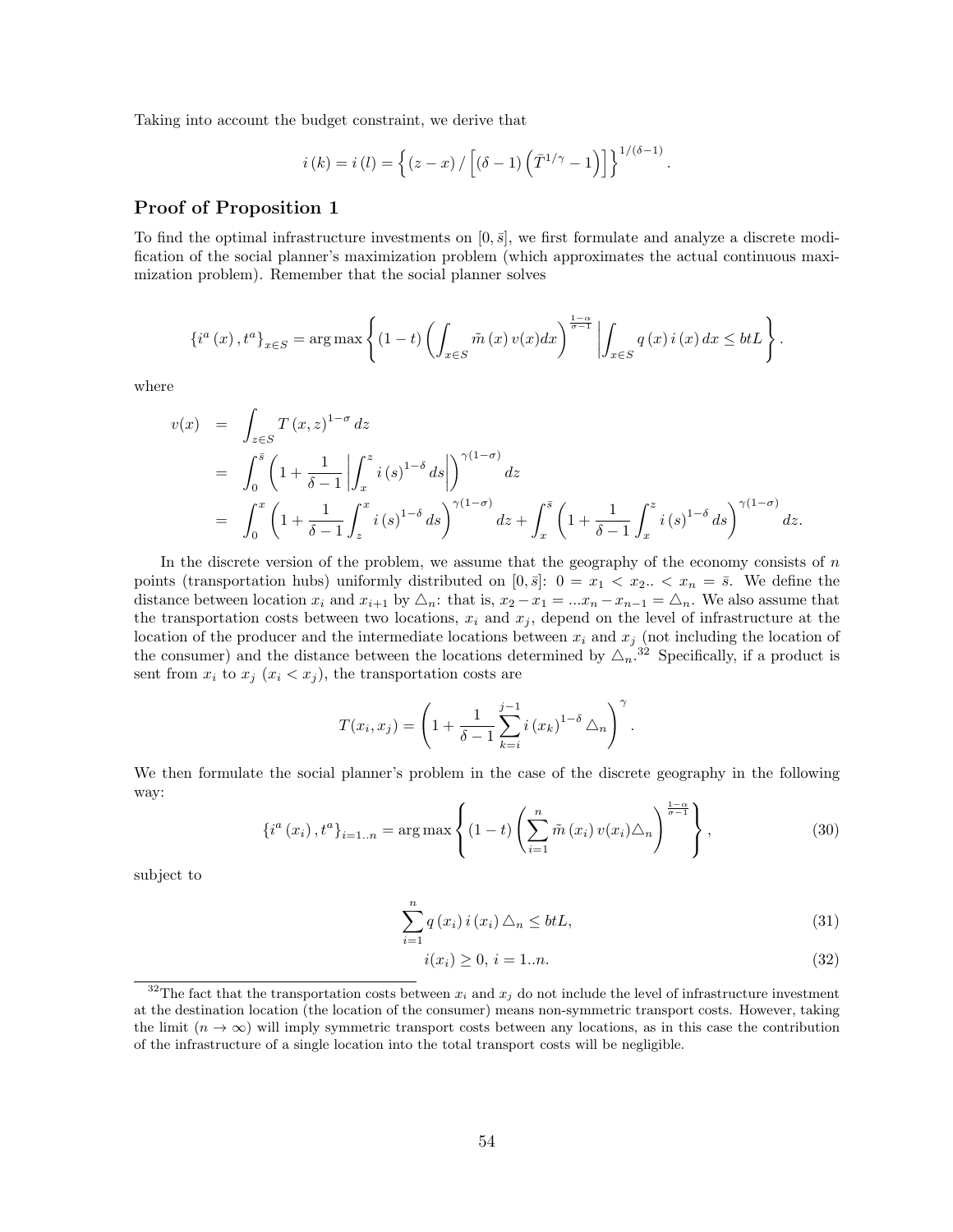Here,

$$
v(x_i) = \triangle_n \left( \frac{\sum_{k=1}^{i-1} \left( 1 + \frac{1}{\delta - 1} \sum_{j=k}^{i-1} i(x_j)^{1-\delta} \triangle_n \right)^{\gamma(1-\sigma)}}{\sum_{k=i+1}^{n} \left( 1 + \frac{1}{\delta - 1} \sum_{j=i+1}^{k} i(x_j)^{1-\delta} \triangle_n \right)^{\gamma(1-\sigma)}} + 1 \right),
$$
\n(33)

where the first term in the brackets describes the welfare derived from trade with locations on the left side of  $x_i$ , the second term describes the welfare derived from trade with locations on the right side of  $x_i$ , and one stands for the transportation costs from  $x_i$  to  $x_i$  (that are normalized to unity). In this case, the social planner's problem is to choose the level of transportation infrastructure at each location  $x_i$ that maximizes the social welfare. This maximization problem is the approximation of the maximization problem in the main text (see (14)). Specifically, taking the limit  $(n \to \infty)$ , one can derive the actual maximization problem described in the main text. This in turn implies that the solution of the continuous maximization problem is the limit of the solution of the discrete problem (when  $n \to \infty$ ).

Note that the existence of the global maximum in the above discrete maximization problem follows from the continuity of the objective function and the fact that the objective function is maximized on the compact subset of  $R^n$  (which is given by the constraints in (31) and (32)). Moreover, it is straightforward to show that if  $\gamma(\sigma-1)(\delta-1) < 1$  (as assumed in the paper),  $\left(1+\frac{1}{\delta-1}\sum_{j=i+1}^k i(x_j)^{1-\delta}\Delta_n\right)^{\gamma(1-\sigma)}$  is a concave function in  $i(x) = \{i(x_j)\}_{j=1..n}$  for any i and k. This in turn implies that  $\tilde{v}(x_i)$  is concave in  $i(x)$  as the sum of concave functions, but not strictly concave, as  $v(x_i)$  does not depend on  $i(x_i)$ . However, it is straightforward to show that  $\sum_{i=1}^{n} \tilde{m}(x_i) v(x_i)$  is strictly concave with respect to  $i(x)$ . Finally, since  $(1 - \alpha) / (\sigma - 1)$  is assumed to be strictly less than one, the objective function in (30) is strictly concave in infrastructure investments,  $i(x)$ .

Next, we formulate the corresponding Lagrange function that can be written as follows:

$$
\Lambda \equiv (1-t)\left(\Delta_n \sum_{i=1}^n \tilde{m}(x_i) v(x_i)\right)^{\frac{1-\alpha}{\sigma-1}} - \lambda_0 \left(\sum_{i=1}^n q(x_i) i(x_i) \Delta_n - btL\right),
$$

where  $\lambda_0$  is the Lagrange multiplier of the corresponding constraint. The necessary and sufficient condition for the global maximum is that

$$
\frac{\partial \Lambda}{\partial i (x_i)} = 0, i = 1..n,
$$

$$
\frac{\partial \Lambda}{\partial t} = 0.
$$

Next, we find the expression for  $\partial \Lambda / \partial i(x_i)$ . Specifically,

$$
\frac{\partial \Lambda}{\partial i(x_i)} = \frac{(1-t)(1-\alpha)}{\sigma-1} \triangle_n \left( \triangle_n \sum_{l=1}^n \tilde{m}(x_l) v(x_l) \right)^{\frac{1-\alpha}{\sigma-1}-1} \sum_{l=1}^n \tilde{m}(x_l) (v(x_l))'_{i(x_l)} - \lambda_0 \triangle_n q(x_i). \quad (34)
$$

One can show that

$$
(v(x_l))'_{i(x_i)} = (\Delta_n)^2 \gamma(\sigma - 1)i(x_i)^{-\delta} \sum_{k=1}^i \left(1 + \frac{1}{\delta - 1} \sum_{j=k}^{l-1} i(x_j)^{1-\delta} \Delta_n\right)^{\gamma(1-\sigma)-1} \text{ if } i < l,
$$
  

$$
(v(x_l))'_{i(x_i)} = (\Delta_n)^2 \gamma(\sigma - 1)i(x_i)^{-\delta} \sum_{k=i}^n \left(1 + \frac{1}{\delta - 1} \sum_{j=l+1}^k i(x_j)^{1-\delta} \Delta_n\right)^{\gamma(1-\sigma)-1} \text{ if } i > l,
$$
  

$$
(v(x_l))'_{i(x_i)} = 0 \text{ if } i = l.
$$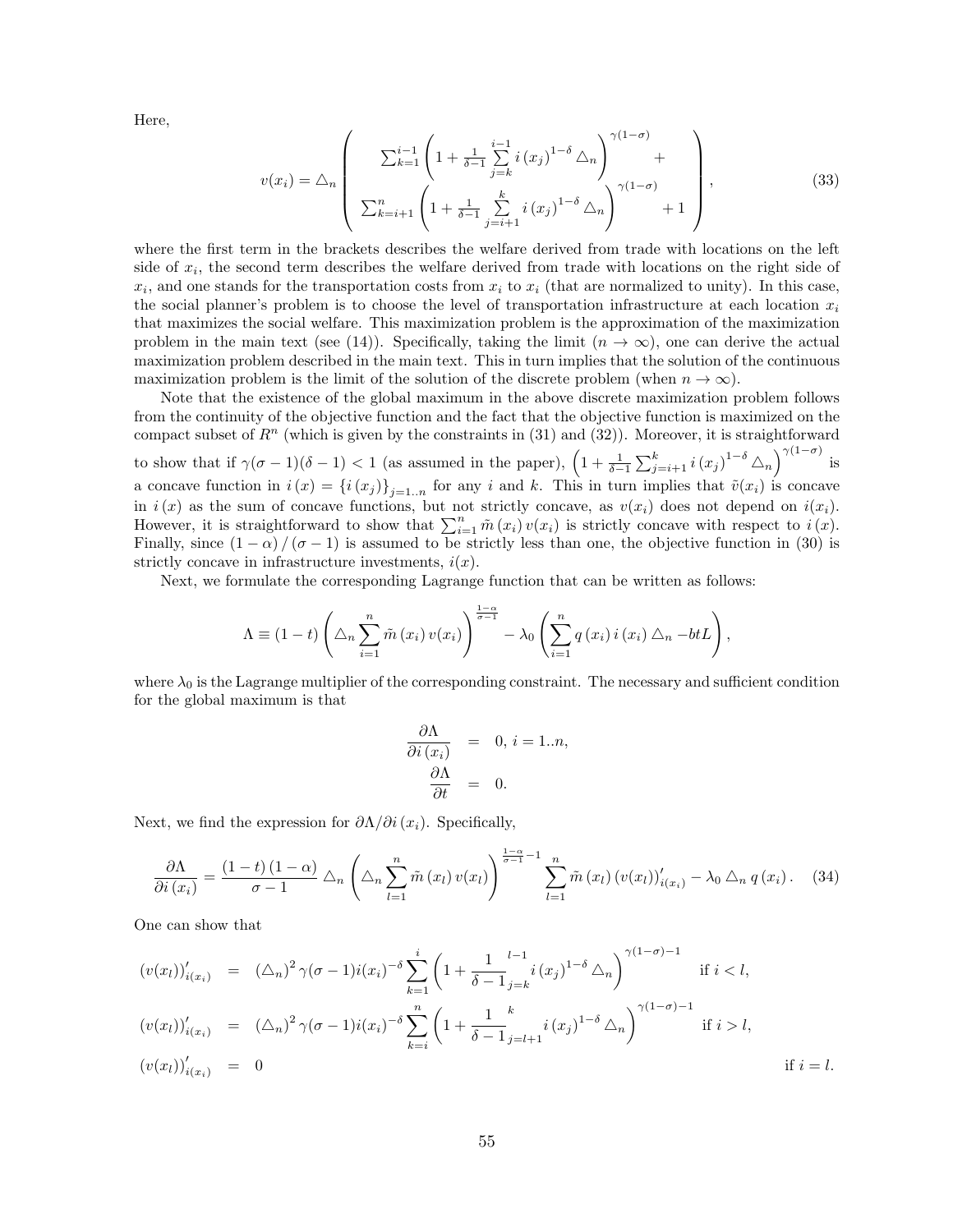As a result,

$$
\frac{\partial \Lambda}{\partial i (x_i)} = \frac{\left(\bigtriangleup_n\right)^3 \frac{\gamma(1-\alpha)(1-t)}{i(x_i)^{\delta}} \sum_{l=1}^{i-1} \tilde{m} (x_l) \left(\sum_{k=i}^n \left(1 + \frac{1}{\delta - 1} \sum_{j=l+1}^k i (x_j)^{1-\delta} \bigtriangleup_n\right)^{\gamma(1-\sigma)-1}\right)}{\left(\bigtriangleup_n \sum_{l=1}^n \tilde{m} (x_l) v(x_l)\right)^{1-\frac{1-\alpha}{\sigma-1}}} \cdot \left(\bigtriangleup_n\right)^3 \frac{(1-\alpha)(1-t)}{i(x_i)^{\delta}} \sum_{l=i+1}^n \tilde{m} (x_l) \left(\sum_{k=1}^i \left(1 + \frac{1}{\delta - 1} \sum_{j=k}^l (x_j)^{1-\delta} \bigtriangleup_n\right)^{\gamma(1-\sigma)-1}\right)}{\left(\bigtriangleup_n \sum_{l=1}^n \tilde{m} (x_l) v(x_l)\right)^{1-\frac{1-\alpha}{\sigma-1}}} \cdot \left(\bigtriangleup_n\right)^n
$$
\n
$$
- \lambda_0 \bigtriangleup_n q (x_i).
$$
\n(35)

Finally,

$$
\frac{\partial \Lambda}{\partial t} = -\left(\Delta_n \sum_{l=1}^n \tilde{m}(x_l) v(x_l)\right)^{\frac{1-\alpha}{\sigma-1}} + \lambda_0 bL = 0 \iff
$$
\n
$$
\lambda_0 = \frac{\left(\Delta_n \sum_{l=1}^n \tilde{m}(x_l) v(x_l)\right)^{\frac{1-\alpha}{\sigma-1}}}{bL}.
$$
\n(36)

Note that since  $\frac{\partial \Lambda}{\partial i(x_i)}|_{i(x_i)=0} = \infty$  (because of  $\gamma(\sigma-1)(\delta-1) < 1$ ),  $i^a(x_i)$  is strictly greater than zero for all  $i = 1..n$ . That is, the global maximum  $\{i^a(x_i), t^a\}_{i=1..n}$  does not include zero investments and, therefore, solves the following system of equations

$$
\frac{q(x_i)i^a(x_i)^{\delta}}{\Delta_n b L \gamma (1-\alpha) (1-t^a)} = \frac{\sum_{l=1}^{i-1} \tilde{m}(x_l) \left( \sum_{k=i}^n \left( 1 + \frac{1}{\delta-1} \sum_{j=l+1}^k i^a(x_j)^{1-\delta} \Delta_n \right)^{\gamma (1-\sigma)-1} \right)}{\sum_{i=1}^n \tilde{m}(x_i) v(x_i)} + \frac{\sum_{l=i+1}^n \tilde{m}(x_l) \left( \sum_{k=1}^i \left( 1 + \frac{1}{\delta-1} \sum_{j=k}^{l-1} i^a(x_j)^{1-\delta} \Delta_n \right)^{\gamma (1-\sigma)-1} \right)}{\sum_{i=1}^n \tilde{m}(x_i) v(x_i)},
$$
\n
$$
\sum_{i=1}^n q(x_i) i^a(x_i) \Delta_n = bt^a L.
$$
\n(37)

As the solution of the continuos maximization problem is the limit of the solution of the discrete problem (when  $n \to \infty$ ), it is straightforward to see that the optimal infrastructure investment function  $i^a(x)$  and the tax rate  $t^a$  solve

$$
i^{a}(x)^{\delta} = \frac{bL\gamma (1-\alpha) (1-t^{a})}{q(x)} (\phi^{L}(x) + \phi^{R}(x)),
$$
  

$$
t^{a} = \frac{\int_{0}^{\bar{s}} q(s) i^{a}(s) ds}{b},
$$

where

$$
\phi^{L}(x) = \frac{\int_{0}^{x} \tilde{m}(s) \left( \int_{x}^{\bar{s}} \left( 1 + \frac{1}{\delta - 1} \int_{s}^{t} i^{a}(r)^{1-\delta} dr \right)^{\gamma(1-\sigma)-1} dt \right) ds}{\int_{0}^{\bar{s}} \tilde{m}(s) v(s) ds},
$$

$$
\phi^{R}(x) = \frac{\int_{x}^{\bar{s}} \tilde{m}(s) \left( \int_{0}^{x} \left( 1 + \frac{1}{\delta - 1} \int_{t}^{s} i^{a}(r)^{1-\delta} dr \right)^{\gamma(1-\sigma)-1} dt \right) ds}{\int_{0}^{\bar{s}} \tilde{m}(s) v(s) ds}.
$$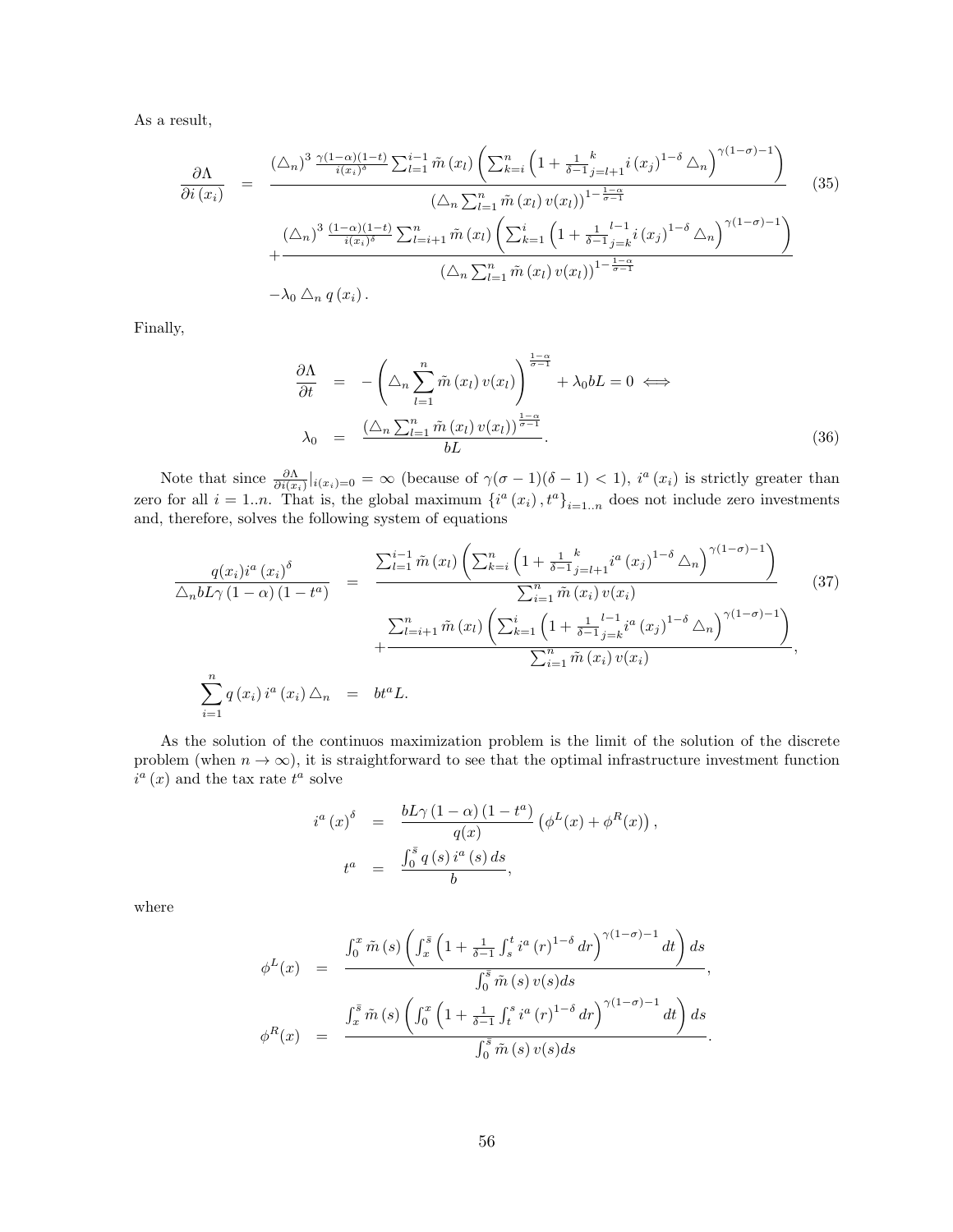## Proof of Proposition 2

## Property (*ii*)

Note that the derivative of  $i^a(x)$  with respect to x can be written as follows:

$$
q(x)\delta i^{a}(x)^{\delta-1} (i^{a}(x))' + q'(x)i^{a}(x)^{\delta} = bL\gamma (1-\alpha) (1-t^{a}) \left( (\phi^{L}(x))' + (\phi^{R}(x))' \right) \iff
$$

$$
(i^{a}(x))' = \frac{bL\gamma (1-\alpha) (1-t^{a}) \left( (\phi^{L}(x))' + (\phi^{R}(x))' \right) - q'(x)i^{a}(x)^{\delta}}{q(x)\delta i^{a}(x)^{\delta-1}}.
$$

We have that

$$
\left(\phi^{L}(x)\right)' = \frac{\tilde{m}(x)\left(\int_{x}^{\bar{s}}\left(1+\frac{1}{\delta-1}\int_{x}^{t}i(r)^{1-\delta}dr\right)^{\gamma(1-\sigma)-1}dt\right)-\int_{0}^{x}\tilde{m}(s)\left(1+\frac{1}{\delta-1}\int_{s}^{x}i(r)^{1-\delta}dr\right)^{\gamma(1-\sigma)-1}ds}{\int_{0}^{\bar{s}}\tilde{m}(s)\,v(s)ds},
$$
\n
$$
\left(\phi^{R}(x)\right)' = \frac{-\tilde{m}(x)\left(\int_{0}^{x}\left(1+\frac{1}{\delta-1}\int_{t}^{x}i(r)^{1-\delta}dr\right)^{\gamma(1-\sigma)-1}dt\right)+\int_{x}^{\bar{s}}\tilde{m}(s)\left(1+\frac{1}{\delta-1}\int_{x}^{s}i(r)^{1-\delta}dr\right)^{\gamma(1-\sigma)-1}ds}{\int_{0}^{\bar{s}}\tilde{m}(s)\,v(s)ds}
$$

.

It is straightforward to see that

$$
\begin{aligned} \left(\phi^L(0)\right)' + \left(\phi^R(0)\right)' &> 0, \\ \left(\phi^L(1)\right)' + \left(\phi^R(1)\right)' &< 0. \end{aligned}
$$

Since  $q'(x)$  is continuous on  $[0,\bar{s}]$  and  $i^a(0) = i^a(\bar{s}) = 0$ ,  $q'(0)i^a(0)^{\delta} = q'(\bar{s})i^a(\bar{s})^{\delta} = 0$ . This in turn immediately implies that

$$
\begin{array}{rcl}\n(i^a(0))' & = & \infty \\
(i^a(\bar{s}))' & = & -\infty.\n\end{array}
$$

#### Property (*iii*)

First, we show that  $i^a(x)$  is symmetric around  $x = \bar{s}/2$ . To do so, we use the fact that the objective function of the planner's problem is strictly concave, implying that there is a unique solution of (19). Indeed, if there are two different solutions of (19), then there are two different stationary points, which is not possible with a strictly concave objective function. It is straightforward to see that if there is no variation in the cost of infrastructure investment and the household size across the locations:  $q(x) = q(x)$ and  $m(x) = m$  for any  $x \in [0, \bar{s}]$ , symmetric investments indeed solve (19). Taking into account the uniqueness of the solution, we can conclude that the symmetric infrastructure profile delivers the global maximum of the maximization problem. Finally, if  $i^a(x)$  is symmetric around  $x = \overline{s}/2$ , the transportation costs are symmetric and, thereby,  $v(x)$  is symmetric as well (this immediately follows from the definition of  $v(x)$  (see (15)).

Next, we prove that  $i^a(x)$  has a hump shape with the peak at  $x = \bar{s}/2$ . Note that the optimal investment profile can be considered as a unique fixed point of a certain functional  $J : E \longrightarrow E$ . Here, E is the subset of the space of symmetric (around  $x = \bar{s}/2$ ) continuous functions on  $[0, \bar{s}]$ , which is determined by the constraints in the maximization problem. Specifically, the functional is given by

$$
J(i^{a}(x)) = \left(\frac{bL\gamma (1-\alpha) (1-t^{a})}{q} (\phi^{L}(x) + \phi^{R}(x))\right)^{1/\delta},
$$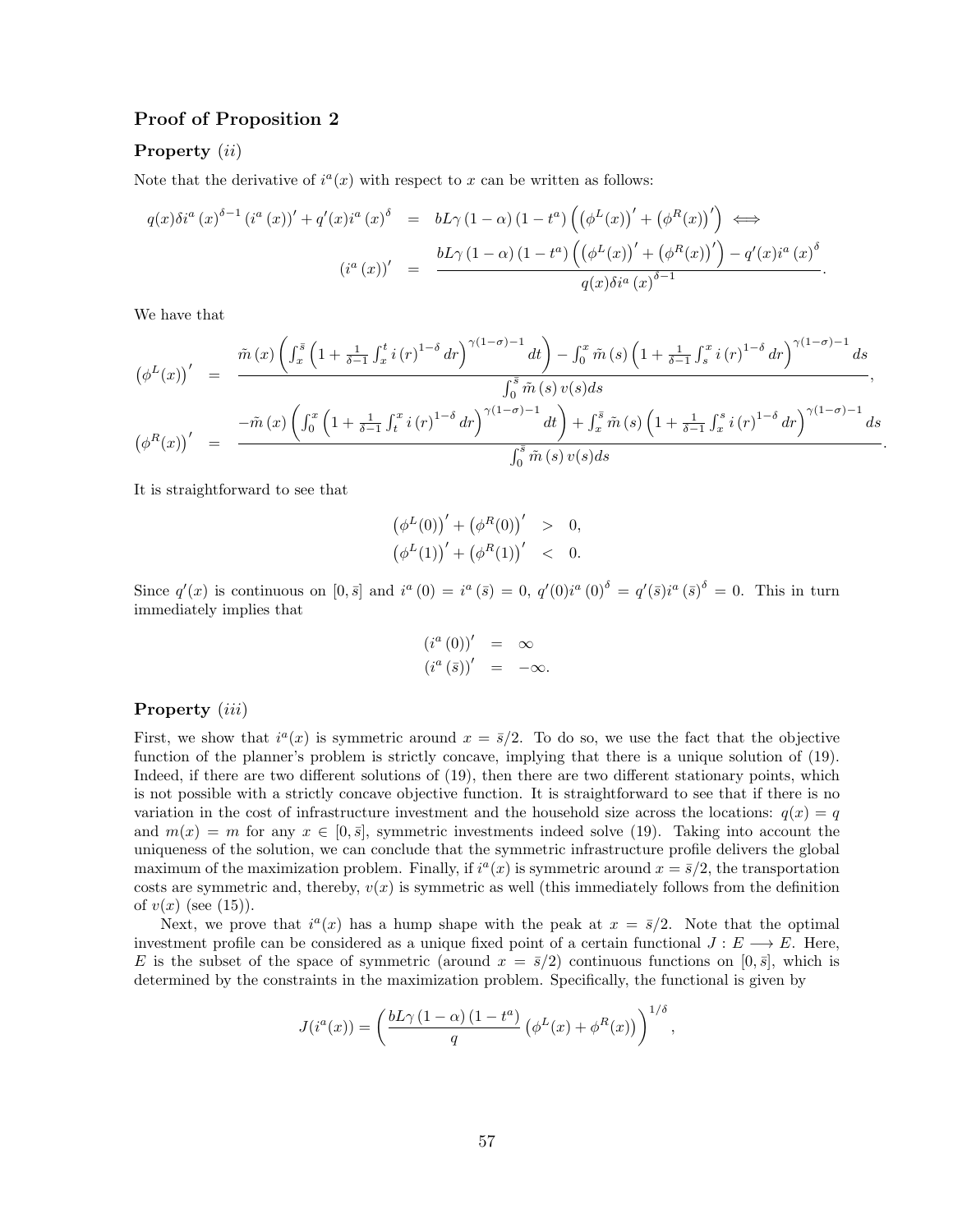where

$$
\phi^{L}(x) = \frac{\int_{0}^{x} \left( \int_{x}^{\bar{s}} \left( 1 + \frac{1}{\delta - 1} \int_{s}^{t} i^{a} (r)^{1-\delta} dr \right)^{\gamma(1-\sigma)-1} dt \right) ds}{\int_{0}^{\bar{s}} v(s) ds},
$$

$$
\phi^{R}(x) = \frac{\int_{x}^{\bar{s}} \left( \int_{0}^{x} \left( 1 + \frac{1}{\delta - 1} \int_{t}^{s} i^{a} (r)^{1-\delta} dr \right)^{\gamma(1-\sigma)-1} dt \right) ds}{\int_{0}^{\bar{s}} v(s) ds}.
$$

We then show that if  $i^a(x)$  has a hump shape with the peak at  $x = \frac{\bar{s}}{2}$ , then  $J(i^a(x))$  has a hump shape. This in turn means that the fixed point of the functional has a hump shape. That is, the optimal investment profile has a hump shape.

Consider a function  $i_1^a(x) \in E$  that has a hump shape. We define  $i_2^a(x)$  as the value of the functional at  $i_1^a(x)$ : i.e.,  $i_2^a(x) = J(i_1^a(x))$ . Next, we prove that  $i_2^a(x)$  has a hump shape. To show this, we consider the derivative of  $i_2^a(x)$ . It is straightforward to see that

$$
i_2^a(x)^{\delta-1} (i_2^a(x))' = 2 \frac{bL\gamma}{q\delta} \frac{(1-\alpha)(1-t^a)}{\int_0^s v(s)ds} H(x),
$$

where

$$
H(x) = \int_x^{\bar{s}} \left(1 + \frac{1}{\delta - 1} \int_x^x i_1^a(s)^{1-\delta} ds\right)^{\gamma(1-\sigma)-1} dz - \int_0^x \left(1 + \frac{1}{\delta - 1} \int_z^x i_1^a(s)^{1-\delta} ds\right)^{\gamma(1-\sigma)-1} dz.
$$

The first thing to notice is that  $H(\bar{s}/2) = 0$  (which follows from the symmetry of  $i_1^a(x)$ ). Consider any  $x < \bar{s}/2$ , then the function  $H(x)$  can be written as follows:

$$
H(x) = \int_{x}^{2x} \left(1 + \frac{1}{\delta - 1} \int_{x}^{z} i_1^a(s)^{1-\delta} ds\right)^{\gamma(1-\sigma)-1} dz - \int_{0}^{x} \left(1 + \frac{1}{\delta - 1} \int_{z}^{x} i_1^a(s)^{1-\delta} ds\right)^{\gamma(1-\sigma)-1} dz + \int_{2x}^{\bar{s}} \left(1 + \frac{1}{\delta - 1} \int_{x}^{z} i_1^a(s)^{1-\delta} ds\right)^{\gamma(1-\sigma)-1} dz,
$$

where

$$
\int_{2x}^{\bar{s}} \left(1 + \frac{1}{\delta - 1} \int_{x}^{z} i_1^a (s)^{1 - \delta} ds\right)^{\gamma (1 - \sigma) - 1} dz > 0.
$$

Note that as  $i_1^a(s)$  is symmetric around  $x = \overline{s}/2$  and has a hump shape at  $\overline{s}/2$ , for any  $\Delta \in (0, x]$ 

$$
i_1^a(x+\triangle) > i_1^a(x-\triangle).
$$

This in turn means that for any  $\triangle \in (0, x]$ ,

$$
1 + \frac{1}{\delta - 1} \int_{x}^{x + \Delta} i_1^a(s)^{1 - \delta} ds < 1 + \frac{1}{\delta - 1} \int_{x - \Delta}^{x} i_1^a(s)^{1 - \delta} ds,
$$

implying that

$$
\left(1+\frac{1}{\delta-1}\int_{x}^{x+\Delta}i_1^a(s)^{1-\delta}ds\right)^{\gamma(1-\sigma)-1}>\left(1+\frac{1}{\delta-1}\int_{x-\Delta}^{x}i_1^a(s)^{1-\delta}ds\right)^{\gamma(1-\sigma)-1},
$$

as  $\gamma(1-\sigma) - 1$  is negative. As a result, it is straightforward to see that

$$
\int_{x}^{2x} \left(1 + \frac{1}{\delta - 1} \int_{x}^{z} i_1^{a} (s)^{1-\delta} ds\right)^{\gamma(1-\sigma)-1} dz > \int_{0}^{x} \left(1 + \frac{1}{\delta - 1} \int_{z}^{x} i_1^{a} (s)^{1-\delta} ds\right)^{\gamma(1-\sigma)-1} dz.
$$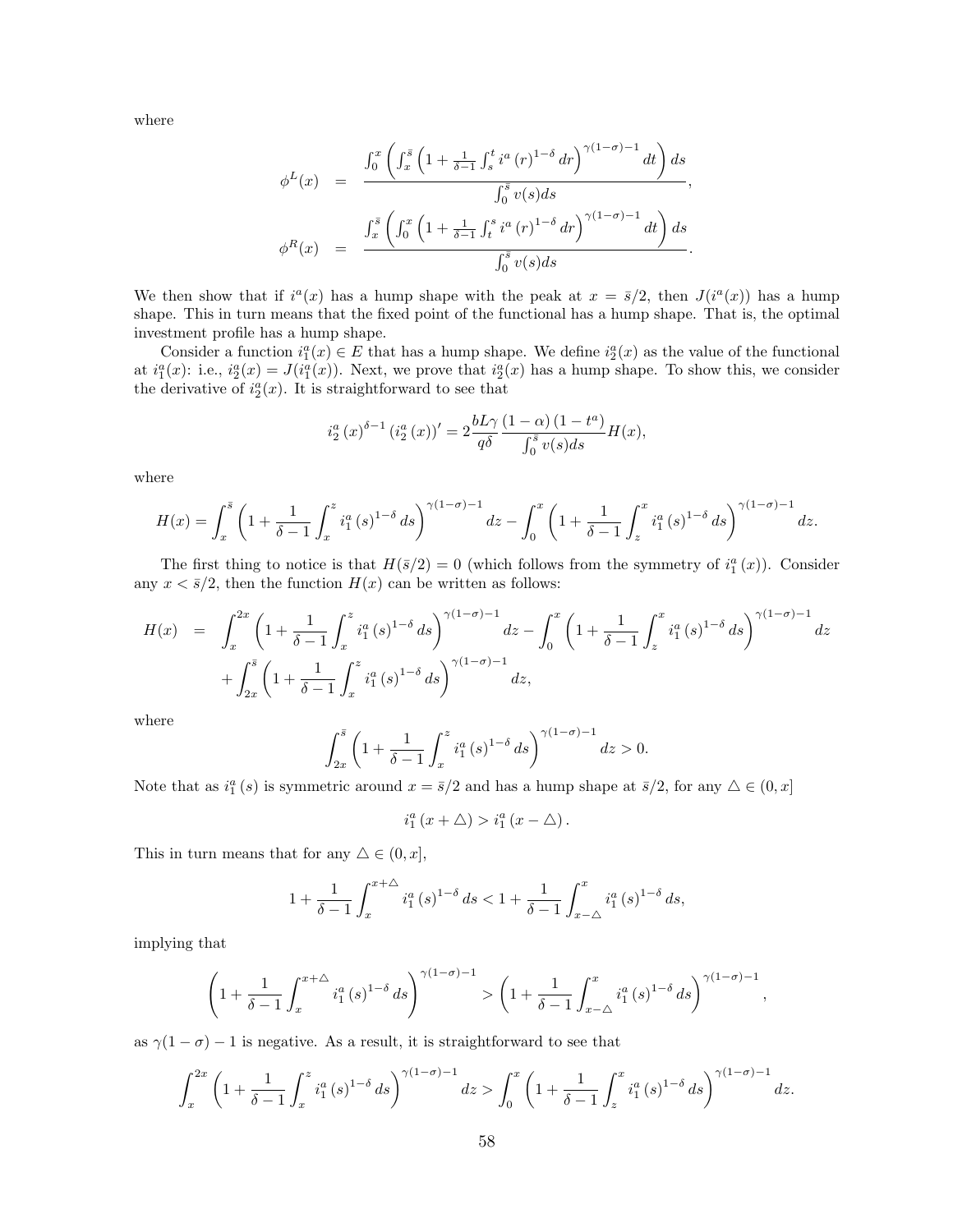That is, for any  $x < \overline{s}/2$ ,  $H(x) > 0$ . Similarly, it is possible to show that for any  $x > \overline{s}/2$ ,  $H(x) < 0$ . Thus,  $(i_2^a(x))'$  is strictly greater than zero 0 on  $x \in [0, \bar{s}/2)$  and strictly less than zero on  $(\bar{s}/2, 1]$ . This means that  $i_2^a(x)$  has a hump shape. Therefore, the solution of (19) has a hump shape.

Finally, we show that  $v(x)$  has a hump shape as well. We have that

$$
v'(x) = \left( \int_0^x \left( 1 + \frac{1}{\delta - 1} \int_z^x i(s)^{1-\delta} ds \right)^{\gamma(1-\sigma)} dz + \int_x^{\bar{s}} \left( 1 + \frac{1}{\delta - 1} \int_x^z i(s)^{1-\delta} ds \right)^{\gamma(1-\sigma)} dz \right)'
$$
  
\n
$$
= \frac{\gamma(\sigma - 1)i(x)^{1-\delta}}{\delta - 1} \left( \int_x^{\bar{s}} \left( 1 + \frac{1}{\delta - 1} \int_x^z i(s)^{1-\delta} ds \right)^{\gamma(1-\sigma)-1} dz - \int_0^x \left( 1 + \frac{1}{\delta - 1} \int_z^x i_1^a(s)^{1-\delta} ds \right)^{\gamma(1-\sigma)-1} dz \right)
$$
  
\n
$$
= \frac{\gamma(\sigma - 1)i(x)^{1-\delta}}{\delta - 1} H(x).
$$

,

Taking into account the properties of  $H(x)$ , we can conclude that  $v(x)$  has a hump shape.

## Proof of Proposition 3

Recall that the optimal infrastructure profile  $i^a(x)$  maximizes the following function (up to an irrelevant constant):

$$
W(I, A) = \left(1 - A \int_{x \in S} i(x) dx\right) \left(\int_{x \in S} v(x) dx\right)^{(1-\alpha)/(\sigma-1)}
$$

where  $I = \{i(x)\}_{x \in \{0,\bar{s}\}}$  and  $A = q/bL$  (where  $L = m\bar{s}$ ). The partial derivative of  $W(I, A)$  with respect to A is given by

$$
\frac{\partial W(I,A)}{\partial A} = -\left(\int_{x \in S} i(x) \, dx\right) \left(\int_{x \in S} v(x) \, dx\right)^{(1-\alpha)/(\sigma-1)} < 0.
$$

We say that  $I' \succeq I''$  if and only if  $i'(x) \ge i''(x)$  for all  $x \in S$ . It is straightforward to see that if  $I' \succeq I''$ , then

$$
\frac{\partial W(I',A)}{\partial A} \le \frac{\partial W(I'',A)}{\partial A} \text{ for any } A.
$$

The latter follows from the fact that  $v(x)$  is increasing in infrastructure investment. Thus,  $W(I, A)$  is submodular and satisfies single crossing property. This in turn implies that a rise in A decreases the optimal infrastructure profile  $I^a$  (see details in Milgrom and Shannon (1994)). That is,  $i^a(x)$  falls for all x. This proves the proposition.

## Proof of Proposition 4

If  $m(x)$  is the same at all locations, then  $L = m\bar{s}$  and

$$
i^{a}(x) = \left(\frac{\gamma(1-\alpha)(b m\bar{s} - \int_{0}^{\bar{s}} q(s) i^{a}(s) ds)}{q(x)} \left(\phi^{L}(x) + \phi^{R}(x)\right)\right)^{1/\delta}.
$$

In this case, the partial derivative of  $i^a(x)$  with respect to  $\bar{s}$  is given by (here we use the fact that  $i^a(\bar{s}) = 0$ 

$$
\frac{\partial i^{a}(x)}{\partial \bar{s}} = \frac{\gamma (1-\alpha)}{q(x)\delta} \left( i^{a}(x) \right)^{1-\delta} \left( \left( \phi^{L}(x) + \phi^{R}(x) \right)'_{\bar{s}} \left( b m \bar{s} - \int_{0}^{\bar{s}} q(s) i^{a}(s) ds \right) + b m \left( \phi^{L}(x) + \phi^{R}(x) \right) \right).
$$

The derivatives of  $\phi^L(x)$  and  $\phi^R(x)$  with respect to  $\bar{s}$  are given by

$$
\left(\phi^j(x)\right)'_{\bar{s}} = \frac{\int_0^x \left(1 + \frac{1}{\delta - 1} \int_s^{\bar{s}} i^a \left(r\right)^{1 - \delta} dr\right)^{\gamma(1 - \sigma) - 1} ds - v(\bar{s}) \phi^j(x)}{\int_0^{\bar{s}} v(s) ds},
$$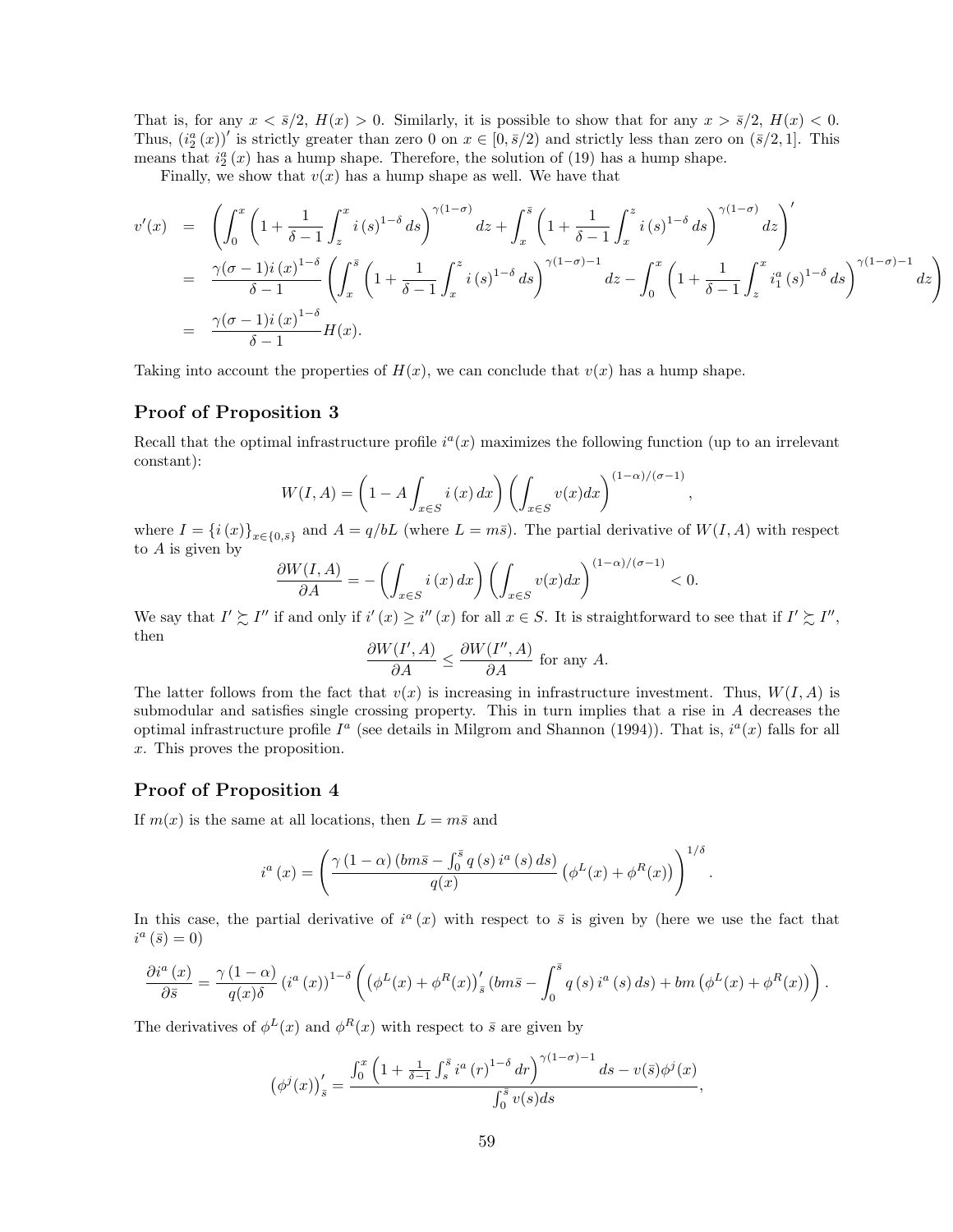where  $j \in \{L, R\}$ . Thus,

$$
\frac{\partial i^a(x)}{\partial \bar{s}} = \frac{bm\gamma (1-\alpha)}{q(x)\delta} \left( i^a(x) \right)^{1-\delta} \left( \frac{\frac{2\bar{s}(1-t^a)\int_0^x \left(1+\frac{1}{\delta-1}\int_s^{\bar{s}} i^a(r)^{1-\delta} dr\right)^{\gamma(1-\sigma)-1}ds}{\int_0^{\bar{s}} v(s)ds} + \left( \phi^L(x) + \phi^R(x) \right) \left(1 - \frac{\bar{s}v(\bar{s})(1-t^a)}{\int_0^{\bar{s}} v(s)ds} \right) \right).
$$

As can be seen, if x is sufficiently close to  $\bar{s}$ , then  $(\phi^j(x))'_{\bar{s}} > 0$  (as  $\phi^j(\bar{s}) = 0$ ) and, thereby,  $\partial i^a(x)/\partial \bar{s} > 0$ . Moreover, if the cost of infrastructure is uniform,

$$
\frac{\partial i^a(x)}{\partial \bar{s}} > 0 \text{ for all } x.
$$

This is due to fact that if  $q(x) = q$  for all x,  $v(x)$  is symmetric around  $x = \overline{s}/2$  and has a hump shape. As a result,  $v(\bar{s}) \le v(s)$  for any  $s \in S$ . This in turn means that

$$
\int_0^{\bar{s}} v(s)ds \quad > \quad \bar{s}v(\bar{s}) \implies \n1 - \frac{\bar{s}v(\bar{s})(1 - t^a)}{\int_0^{\bar{s}} v(s)ds} \quad > \quad 0.
$$

## Proof of Lemma 2

As in the proof of Proposition 1, we first formulate and analyze a discrete modification of the social planner's maximization problem, which approximates the actual continuos maximization problem, and then take the limit. Recall that the home social planner solves

$$
\left\{i^{H}(x), t^{H}\right\}_{x \in [0,\bar{s}]} = \arg \max_{t, i(x)} \left\{ (1-t) \left( \int_{0}^{\bar{s}} v(x) dx \right)^{\frac{1-\alpha}{\sigma-1}} \left| q \int_{0}^{\bar{s}} i(x) dx \leq bLt^{H} \right. \right\},\,
$$

where

$$
v(x) = \int_0^{2\bar{s}} T(x, z)^{1-\sigma} dz
$$
  
= 
$$
\int_0^x \left(1 + \frac{1}{\delta - 1} \int_z^x i(r)^{1-\delta} dr\right)^{\gamma(1-\sigma)} dz + \int_x^{\bar{s}} \left(1 + \frac{1}{\delta - 1} \int_x^z i(r)^{1-\delta} dr\right)^{\gamma(1-\sigma)} dz
$$
  
+ 
$$
\int_{\bar{s}}^{2\bar{s}} \left(1 + \frac{1}{\delta - 1} \int_x^{\bar{s}} i(s)^{1-\delta} ds + \frac{1}{\delta - 1} \int_{\bar{s}}^z i^F(s)^{1-\delta} ds\right)^{\gamma(1-\sigma)} dz
$$

.

,

To formulate the corresponding discrete maximization problem, we consider a uniform partition of the  $[0, 2\bar{s}]$ -interval given by  $\{x_i\}_{i=0..2n}$ , where  $x_0 = 0$ ,  $x_n = \bar{s}$ , and  $x_{2n} = 2\bar{s}$ . Then, the discrete analogue of the continuos maximization problem can be written as follows (without loss of generality, we assume that location  $n$  belongs to the home country):

$$
\left\{i^{H}(x_{i}), t^{H}\right\}_{i=0..n} = \arg \max_{t, i(x_{i})} \left\{ (1-t) \left( \sum_{i=0}^{n} v(x_{i}) \triangle_{n} \right)^{\frac{1-\alpha}{\sigma-1}} \right\}
$$

subject to

$$
q\sum_{i=0}^{n}i\left(x_{i}\right)\triangle_{n}\leq bLt.
$$

where

$$
v(x_i) = \triangle_n \frac{1 + \sum_{k=0}^{i-1} \left(1 + \frac{1}{\delta - 1} \sum_{j=k}^{i-1} i(x_j)^{1-\delta} \triangle_n\right)^{\gamma(1-\sigma)}}{1 + \sum_{k=n+1}^{2n} \left(1 + \frac{1}{\delta - 1} \sum_{j=i+1}^{n} i(x_j)^{1-\delta} \triangle_n + \frac{1}{\delta - 1} \sum_{j=i+1}^{k} i(x_j)^{1-\delta} \triangle_n\right)^{\gamma(1-\sigma)}} + \sum_{k=n+1}^{2n} \left(1 + \frac{1}{\delta - 1} \sum_{j=i+1}^{n} i(x_j)^{1-\delta} \triangle_n + \frac{1}{\delta - 1} \sum_{j=n+1}^{k} i(x_j)^{1-\delta} \triangle_n\right)^{\gamma(1-\sigma)}
$$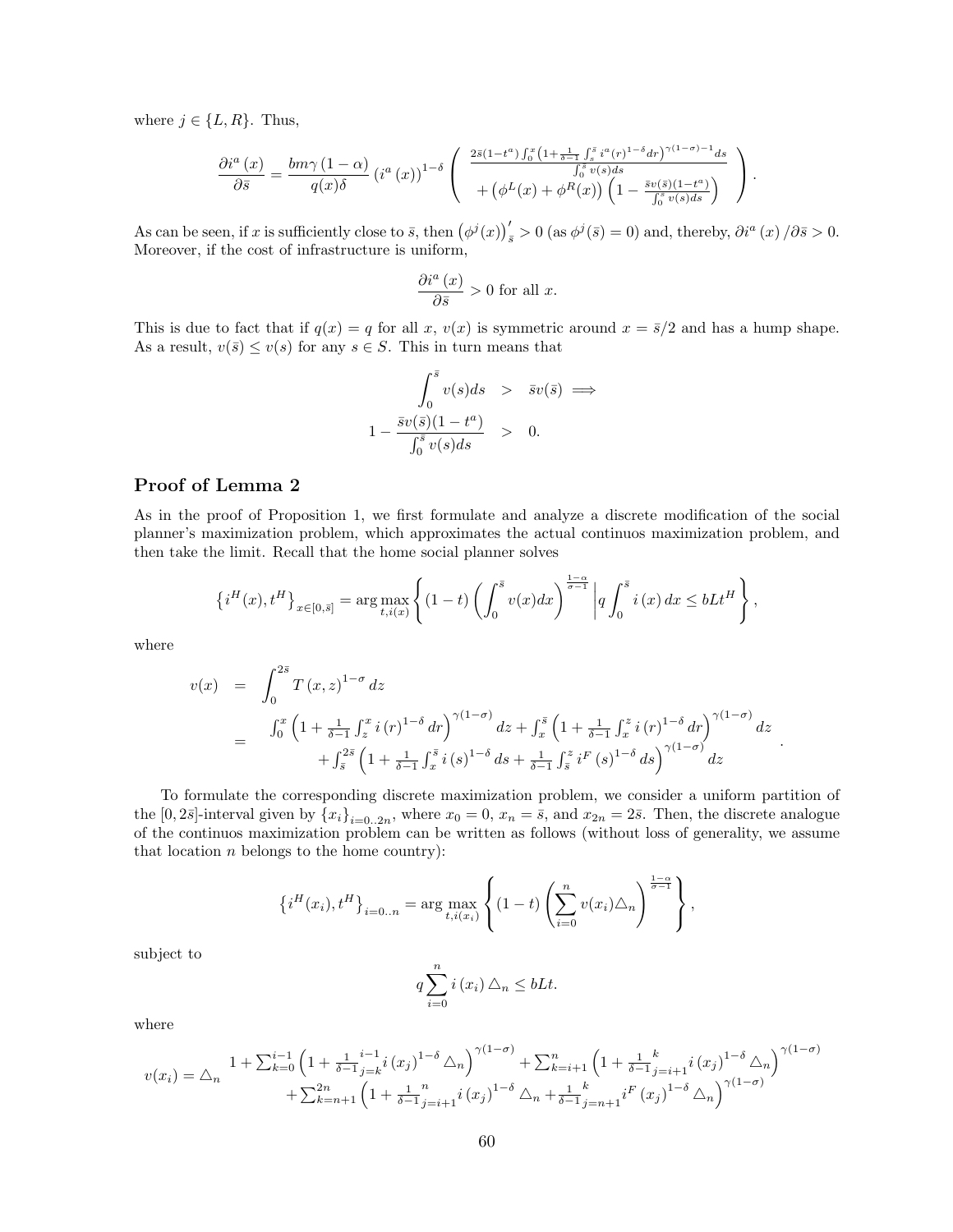and  $\Delta_n = 1/n$ .

The first order conditions are given by

$$
\begin{array}{rcl} \frac{\partial\Lambda}{\partial i\left(x_{i}\right)} & = & 0,\, i=0..n,\\ \frac{\partial\Lambda}{\partial t} & = & 0, \end{array}
$$

where  $\Lambda$  is the corresponding Lagrange function. It is straightforward to see that

$$
\frac{\partial \Lambda}{\partial i(x_i)} = \frac{(1-t)(1-\alpha)}{\sigma - 1} \left( \sum_{i=0}^n v(x_i) \Delta_n \right)^{\frac{1-\alpha}{\sigma - 1} - 1} \Delta_n \sum_{l=0}^n (v(x_l))'_{i(x_l)} - \lambda_0 \Delta_n q,
$$
  

$$
\frac{\partial \Lambda}{\partial t} = - \left( \sum_{i=0}^n v(x_i) \Delta_n \right)^{\frac{1-\alpha}{\sigma - 1}} + \lambda_0 bL.
$$

We have that for  $i < l$ ,

$$
(v(x_l))'_{i(x_i)} = (\triangle_n)^2 \gamma (\sigma - 1) i(x_i)^{-\delta} \sum_{k=0}^i \left(1 + \frac{1}{\delta - 1} \sum_{j=k}^{l-1} i(x_j)^{1-\delta} \triangle_n \right)^{\gamma (1-\sigma)-1},
$$

for  $i > l$ ,

$$
\begin{split} \left(v(x_l)\right)'_{i(x_i)} &= (\triangle_n)^2 \,\gamma(\sigma-1)i(x_i)^{-\delta} \sum_{k=i}^n \left(1 + \frac{1}{\delta-1} \sum_{j=l+1}^k i(x_j)^{1-\delta} \,\triangle_n\right)^{\gamma(1-\sigma)-1} \\ &+ (\triangle_n)^2 \,\gamma(\sigma-1)i(x_i)^{-\delta} \sum_{k=n+1}^{2n} \left(1 + \frac{1}{\delta-1} \sum_{j=l+1}^n i(x_j)^{1-\delta} \,\triangle_n + \frac{1}{\delta-1} \sum_{j=n+1}^k i^F(x_j)^{1-\delta} \,\triangle_n\right)^{\gamma(1-\sigma)-1} .\end{split}
$$

Finally,  $(v(x_l))'_{i(x_i)} = 0$  if  $i = l$ .

Thus, the optimal infrastructure profile,  $\{i^H(x_i)\}_{i=0..n}$ , solves the following system of equations:

$$
\frac{q i^{H}(x_{i})^{\delta}}{\Delta_{n} b L \gamma (1-\alpha) (1-t^{H})} = \frac{\sum_{l=0}^{i-1} \left( \sum_{k=i}^{n} \left( 1 + \frac{1}{\delta-1} \frac{k}{j-l+1} i^{H}(x_{j})^{1-\delta} \Delta_{n} \right)^{\gamma (1-\sigma)-1} \right)}{\sum_{i=0}^{n} v(x_{i})} + \frac{\sum_{l=0}^{i-1} \left( \sum_{k=n+1}^{2n} \left( 1 + \frac{1}{\delta-1} \frac{n}{j-l+1} i^{H}(x_{j})^{1-\delta} \Delta_{n} + \frac{1}{\delta-1} \frac{k}{j=n+1} i^{F}(x_{j})^{1-\delta} \Delta_{n} \right)^{\gamma (1-\sigma)-1} \right)}{\sum_{i=0}^{n} v(x_{i})} + \frac{\sum_{l=i+1}^{n} \left( \sum_{k=0}^{i} \left( 1 + \frac{1}{\delta-1} \frac{l-1}{j=k} i^{H}(x_{j})^{1-\delta} \Delta_{n} \right)^{\gamma (1-\sigma)-1} \right)}{\sum_{i=0}^{n} v(x_{i})}.
$$

Taking the limit, we obtain the solution of the continuous maximization problem:

$$
\frac{q i^{H}(x)^{\delta}}{b L \gamma (1-\alpha) (1-t^{H})} = \frac{\int_{0}^{x} \left( \int_{x}^{\bar{s}} \left( 1 + \frac{1}{\delta - 1} \int_{s}^{t} i^{H}(r)^{1-\delta} dr \right)^{\gamma (1-\sigma)-1} dt \right) ds}{\int_{0}^{\bar{s}} v(s) ds} + \frac{\int_{x}^{\bar{s}} \left( \int_{0}^{x} \left( 1 + \frac{1}{\delta - 1} \int_{t}^{s} i^{H}(r)^{1-\delta} dr \right)^{\gamma (1-\sigma)-1} dt \right) ds}{\int_{0}^{\bar{s}} v(s) ds} + \frac{\int_{0}^{x} \left( \int_{\bar{s}}^{2\bar{s}} \left( 1 + \frac{1}{\delta - 1} \int_{s}^{\bar{s}} i^{H}(r)^{1-\delta} dr + \frac{1}{\delta - 1} \int_{\bar{s}}^{t} i^{F}(r)^{1-\delta} dr \right)^{\gamma (1-\sigma)-1} dt \right) ds}{\int_{0}^{\bar{s}} v(s) ds}.
$$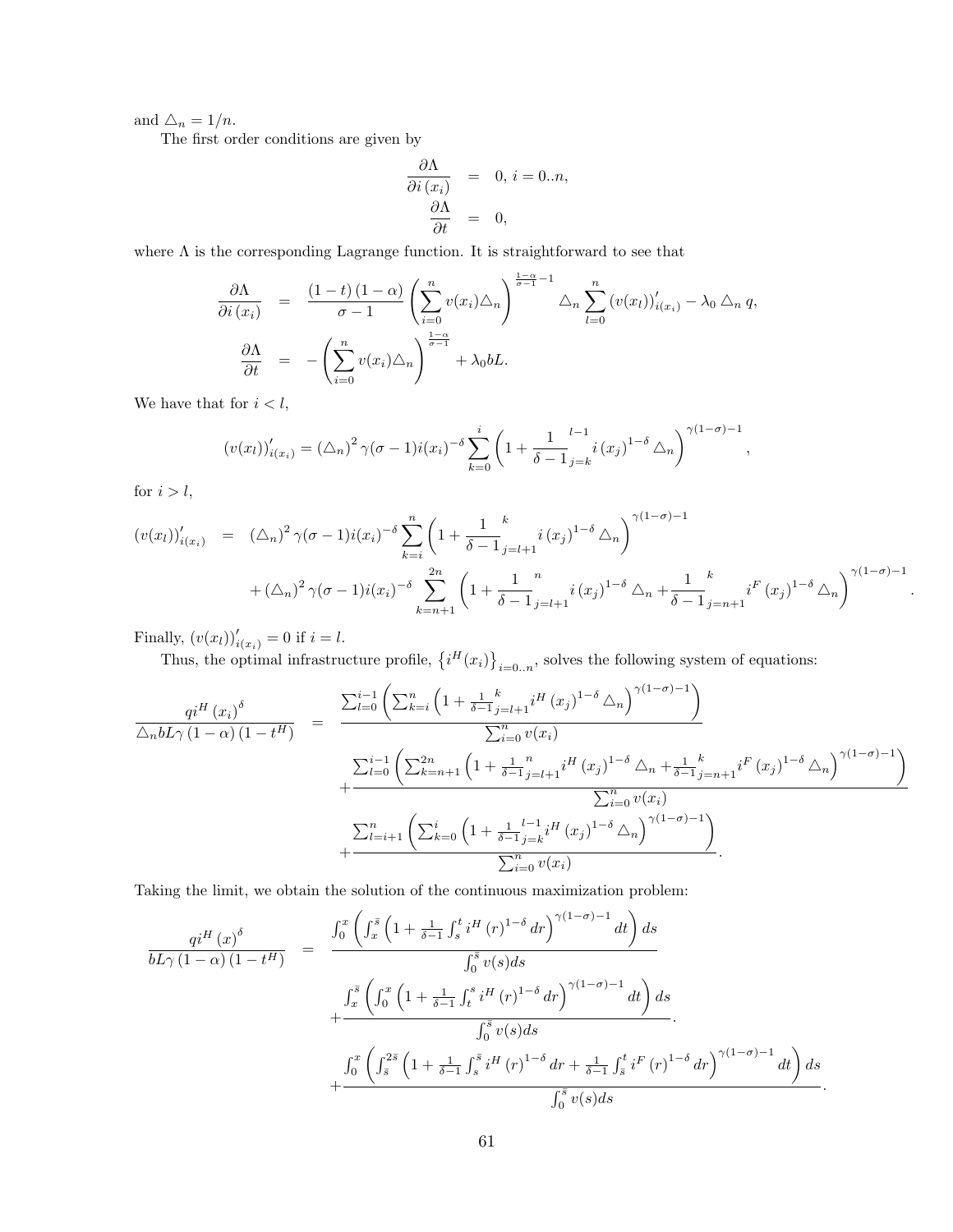Finally, the optimal tax rate solves

$$
t^H = \frac{q \int_0^{\bar{s}} i^H(s) \, ds}{bL}.
$$

## Proof of Proposition 7

From the expression for  $i^{H}(x)$ , we can see that

$$
\delta i^H\left(x\right)^{\delta-1}\left(i^H\left(x\right)\right)'=\frac{bL\gamma\left(1-\alpha\right)\left(1-t^H\right)}{q}\left(\tilde{\phi}^{L,N}(x)+\tilde{\phi}^{R,N}(x)\right)'.
$$

It is straightforward to see that

$$
\left(\tilde{\phi}^{R,N}(x)\right)_{x=0}' > 0 \text{ and } \left(\tilde{\phi}^{R,N}(x)\right)_{x=\bar{s}}' < 0.
$$

Consider the derivative of  $\tilde{\phi}^{L,N}(x)$  with respect to x. We have that

$$
\left(\tilde{\phi}^{L,N}(x)\right)' = \frac{\int_x^{\bar{s}} \left(1 + \frac{1}{\delta - 1} \int_x^t i^H(r)^{1-\delta} dr\right)^{\gamma(1-\sigma)-1} dt}{\int_0^{\bar{s}} v(s) ds} - \frac{\int_0^x \left(1 + \frac{1}{\delta - 1} \int_s^x i^H(r)^{1-\delta} dr\right)^{\gamma(1-\sigma)-1} ds}{\int_0^{\bar{s}} v(s) ds} + \frac{\int_s^{2\bar{s}} \left(1 + \frac{1}{\delta - 1} \int_x^{\bar{s}} i^H(r)^{1-\delta} dr + \frac{1}{\delta - 1} \int_s^t i^H (2\bar{s} - r)^{1-\delta} dr\right)^{\gamma(1-\sigma)-1} dt}{\int_0^{\bar{s}} v(s) ds}.
$$

As can be inferred from the above expression,  $(\tilde{\phi}^{L,N}(x))'$  $x=0$  > 0. Moreover, as

$$
\int_0^{\bar{s}} \left( 1 + \frac{1}{\delta - 1} \int_s^{\bar{s}} i^H(r)^{1 - \delta} dr \right)^{\gamma (1 - \sigma) - 1} ds = \int_{\bar{s}}^{2\bar{s}} \left( 1 + \frac{1}{\delta - 1} \int_{\bar{s}}^t i^H (2\bar{s} - r)^{1 - \delta} dr \right)^{\gamma (1 - \sigma) - 1} dt,
$$
  

$$
\left( \tilde{\phi}^{L, N}(x) \right)'_{x = \bar{s}} = 0.
$$

Hence, we can conclude that  $(i^H(x))'_{x=0} = \infty$  (as  $i^H(0)^{\delta-1} = 0$ ) and  $(i^H(x))'_{x=\bar{s}}$  is negative, but finite (as  $i^H(\bar{s})^{\delta-1} > 0$ ).

## Proof of Proposition 8

Recall that the infrastructure profile is determined by

$$
i^H(x)^{\delta} = \frac{bL\gamma (1-\alpha) (1-t^H)}{q} \left( \tilde{\phi}^{L,N}(x,\tau) + \tilde{\phi}^{R,N}(x,\tau) \right).
$$

It is straightforward to see that if there are additional transport costs for products produced in the foreign country, then

$$
\tilde{\phi}^{L,N}(x,\tau) = \frac{\int_0^x \left( \int_x^{\bar{s}} \left( 1 + \frac{1}{\delta - 1} \int_s^t i^H(r)^{1-\delta} dr \right)^{\gamma(1-\sigma)-1} dt \right) ds}{\int_0^{\bar{s}} \left( \int_0^{\bar{s}} T(s, z)^{1-\sigma} dz \right) ds + \tau^{1-\sigma} \int_0^{\bar{s}} \left( \int_s^{2\bar{s}} T(s, z)^{1-\sigma} dz \right) ds} + \frac{\tau^{1-\sigma} \int_0^x \left( \int_s^{2\bar{s}} \left( 1 + \frac{1}{\delta - 1} \int_s^{\bar{s}} i^H(r)^{1-\delta} dr + \frac{1}{\delta - 1} \int_s^t i^H (2 - r)^{1-\delta} dr \right)^{\gamma(1-\sigma)-1} dt \right) ds}{\int_0^{\bar{s}} \left( \int_0^{\bar{s}} T(s, z)^{1-\sigma} dz \right) ds + \tau^{1-\sigma} \int_0^{\bar{s}} \left( \int_s^{2\bar{s}} T(s, z)^{1-\sigma} dz \right) ds} ,
$$
  

$$
\tilde{\phi}^{R,N}(x,\tau) = \frac{\int_x^{\bar{s}} \left( \int_0^x \left( 1 + \frac{1}{\delta - 1} \int_t^s i^H(r)^{1-\delta} dr \right)^{\gamma(1-\sigma)-1} dt \right) ds}{\int_0^{\bar{s}} \left( \int_0^{\bar{s}} T(s, z)^{1-\sigma} dz \right) ds + \tau^{1-\sigma} \int_0^{\bar{s}} \left( \int_s^{2\bar{s}} T(s, z)^{1-\sigma} dz \right) ds}.
$$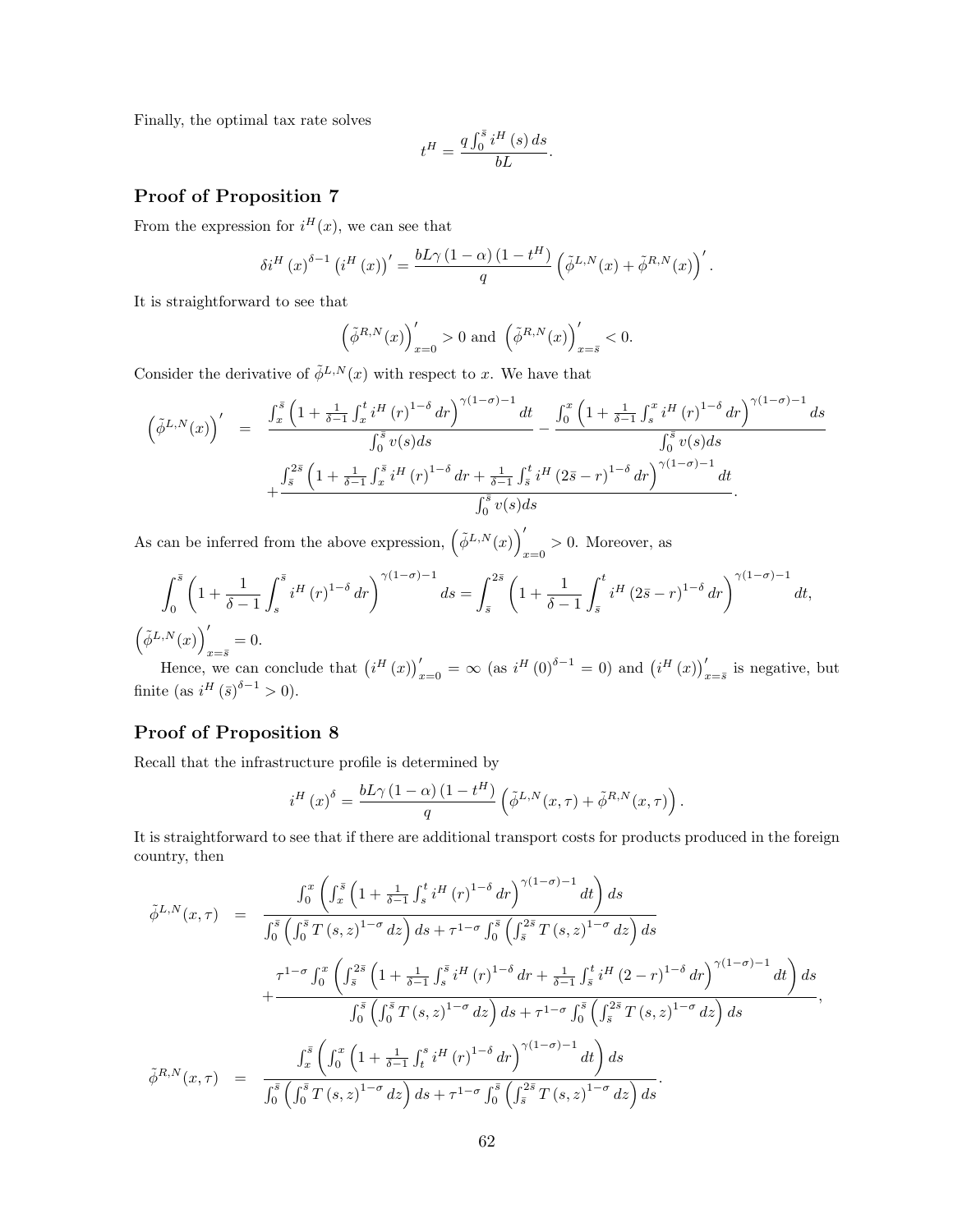Therefore, to explore the direct effect of  $\tau$  on  $i^H(x)$ , we need to analyze how changes in  $\tau$  affect  $\tilde{\phi}^{L,N}(x,\tau) + \tilde{\phi}^{R,N}(x,\tau)$ . Specifically, we find that the sign of  $(\tilde{\phi}^{L,N}(x,\tau) + \tilde{\phi}^{R,N}(x,\tau))$ is the same as the sign of the following expression (remember that taking the derivative, we ignore all the indirect effects):

$$
R(x) \stackrel{d}{=} \int_0^x \left( \int_x^{\bar{s}} \left( 1 + \frac{1}{\delta - 1} \int_s^t i^H (r)^{1 - \delta} dr \right)^{\gamma (1 - \sigma) - 1} dt \right) ds \int_0^{\bar{s}} \left( \int_s^{2\bar{s}} T(s, z)^{1 - \sigma} dz \right) ds
$$
  
+ 
$$
\int_x^{\bar{s}} \left( \int_0^x \left( 1 + \frac{1}{\delta - 1} \int_t^s i^H (r)^{1 - \delta} dr \right)^{\gamma (1 - \sigma) - 1} dt \right) ds \int_0^{\bar{s}} \left( \int_s^{2\bar{s}} T(s, z)^{1 - \sigma} dz \right) ds
$$
  
- 
$$
\int_0^x \left( \int_{\bar{s}}^{2\bar{s}} \left( 1 + \frac{1}{\delta - 1} \int_s^{\bar{s}} i^H (r)^{1 - \delta} dr + \frac{1}{\delta - 1} \int_{\bar{s}}^t i^H (2\bar{s} - r)^{1 - \delta} dr \right)^{\gamma (1 - \sigma) - 1} dt \right) ds \int_0^{\bar{s}} \left( \int_0^{\bar{s}} T(s, z)^{1 - \sigma} dz \right) ds.
$$

As can be seen,  $R(x)$  is negative in some left neighborhood of  $x = \overline{s}$ , implying that  $i^H(x)$  falls for all x from this neighborhood. Finally, as  $\int_0^{\bar{s}} i^H(x) dx$  remains the same,  $i^H(x)$  must rise at some locations that are relatively far from the border.